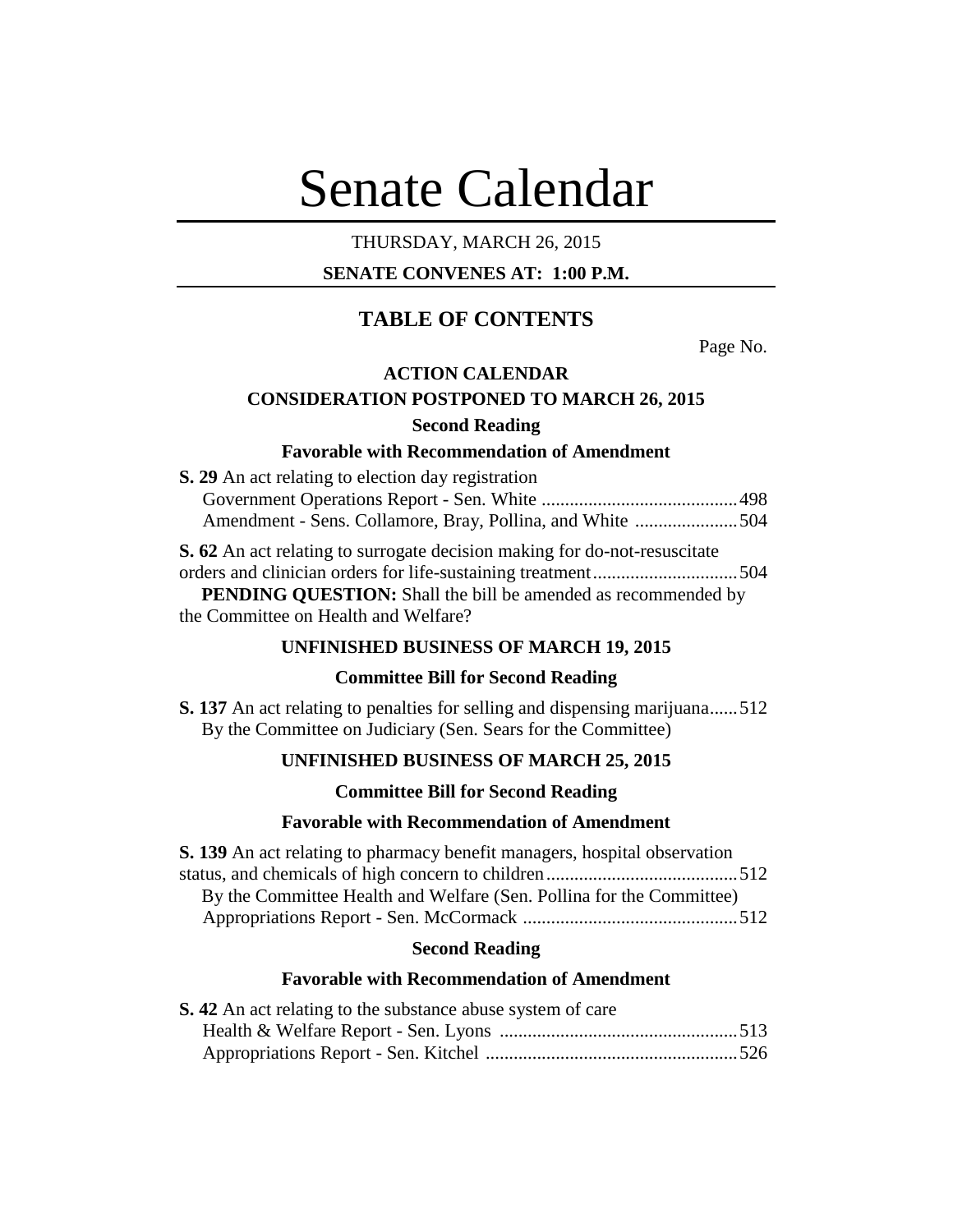| <b>S. 102</b> An act relating to forfeiture of property associated with an animal |  |
|-----------------------------------------------------------------------------------|--|
| fighting exhibition                                                               |  |

# **NEW BUSINESS**

# **Third Reading**

# **Second Reading**

# **Favorable with Proposal of Amendment**

| <b>H. 240</b> An act relating to miscellaneous technical corrections to laws |  |
|------------------------------------------------------------------------------|--|
| governing motor vehicles, motorboats, and other vehicles                     |  |
|                                                                              |  |

# **NOTICE CALENDAR**

# **Committee Bill for Second Reading**

# **Favorable with Recommendation of Amendment**

| <b>S. 138</b> An act relating to promoting economic development |  |
|-----------------------------------------------------------------|--|
| By the Committee on Econ. Dev., Housing and General Affairs     |  |
| Natural Resources & Energy Report - Sen. Snelling 538           |  |
|                                                                 |  |
|                                                                 |  |

# **Second Reading**

# **Favorable with Recommendation of Amendment**

| <b>S. 20</b> An act relating to establishing and regulating licensed dental |  |
|-----------------------------------------------------------------------------|--|
| practitioners                                                               |  |
|                                                                             |  |
|                                                                             |  |
|                                                                             |  |

# **ORDERED TO LIE**

|--|--|--|--|--|--|--|--|--|--|

# **CONCURRENT RESOLUTIONS FOR NOTICE**

| S.C.R. 13-14 (For text of Resolutions, see Addendum to Senate Calendar |  |
|------------------------------------------------------------------------|--|
|                                                                        |  |
|                                                                        |  |
| H.C.R. 81-88 (For text of Resolutions, see Addendum to House Calendar  |  |
|                                                                        |  |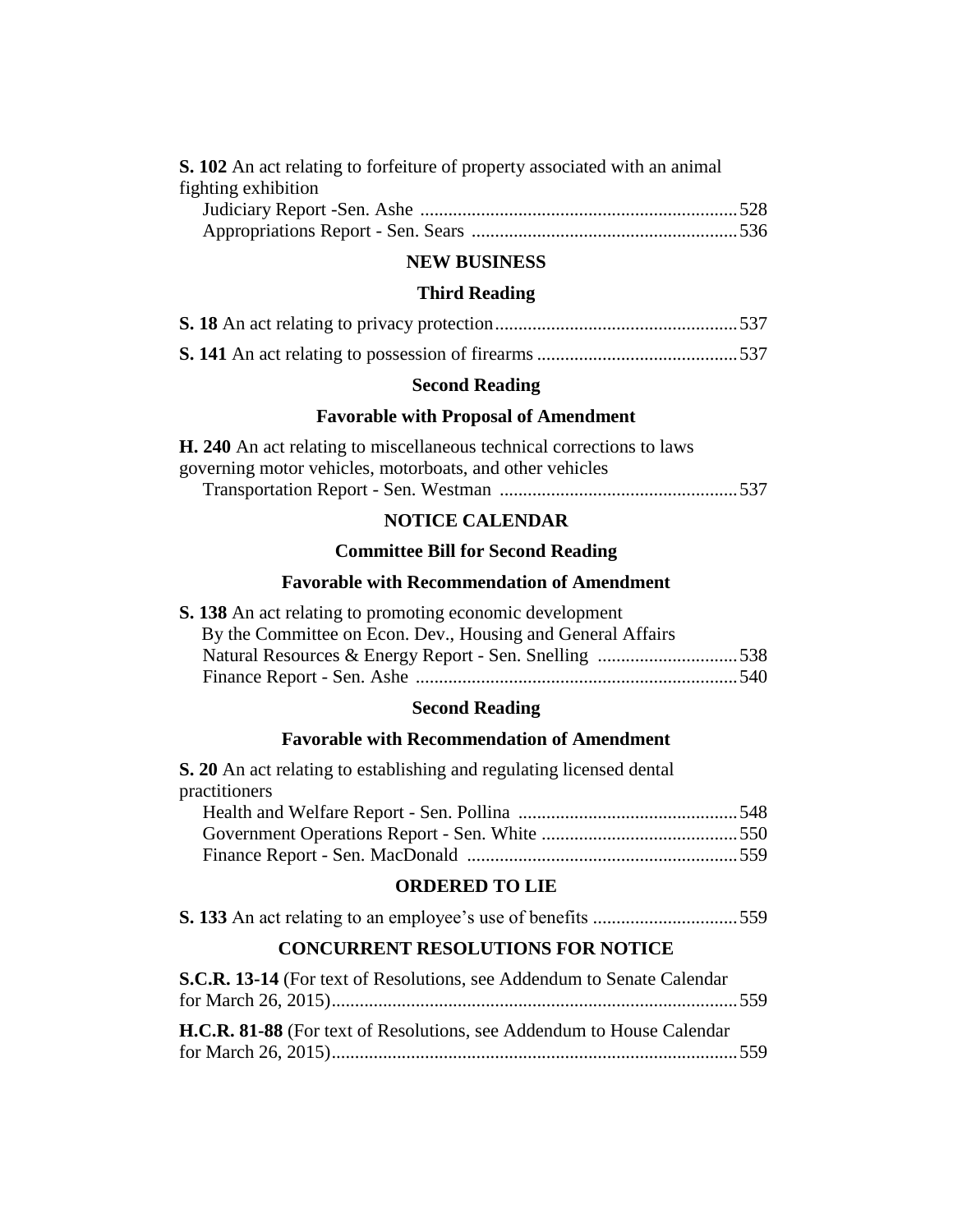## **ORDERS OF THE DAY**

## **ACTION CALENDAR**

#### **CONSIDERATION POSTPONED TO MARCH 26, 2015**

#### **Second Reading**

#### **Favorable with Recommendation of Amendment**

#### **S. 29.**

An act relating to election day registration.

# **Reported favorably with recommendation of amendment by Senator White for the Committee on Government Operations.**

The Committee recommends that the bill be amended by striking out all after the enacting clause and inserting in lieu thereof the following:

Sec. 1. 17 V.S.A. § 2142 is amended to read:

## § 2142. REVISION OF CHECKLIST

(a) The town clerk shall call such meetings of the board of civil authority as may be necessary before an election or at other times for revision of the checklist. At least one meeting shall take place after the deadline for filing applications and before the day of an election, unless no applications have been filed which could take effect before that election.

(b) Notice of a meeting, along with a copy of the most recent checklist and a separate list of names which have been challenged and may be removed, shall be posted in two or more public places within each voting district and in the town clerk's office.

(c) A quorum of the board of civil authority shall be as provided in subdivision 2103(5) of this title, and written notice shall be provided to each member as established in 24 V.S.A. § 801.

Sec. 2. 17 V.S.A. § 2144 is amended to read:

## § 2144. DEADLINE FOR SUBMITTING APPLICATIONS

(a) The town clerk shall not accept applications for persons' names to be placed on the checklist after 5:00 p.m. on the Wednesday preceding the day of the election. The town clerk's office shall be kept open on the Wednesday preceding the day of the election from no later than 3:00 p.m. until 5:00 p.m., for the purpose of receiving applications for addition to the checklist. For purposes of this subsection, a mail application or an application submitted to the department of motor vehicles in connection with a motor vehicle driver's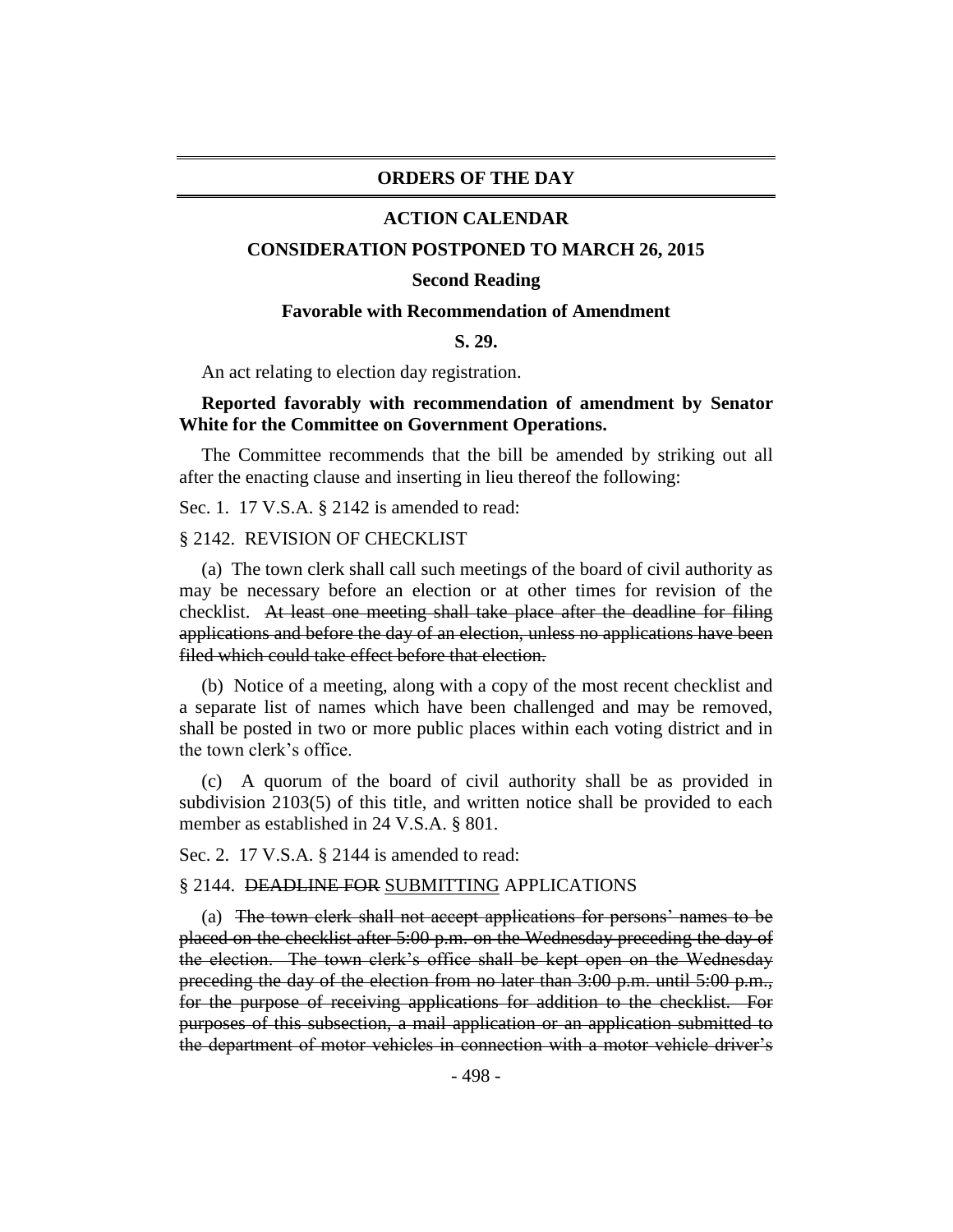license or an application accepted by a voter registration agency shall be considered to have met the filing deadline established by this subsection if the application is postmarked, submitted, or accepted by 5:00 p.m. of the Wednesday preceding the day of the election On any day other than the day of an election, the town clerk shall accept a person's application for his or her name to be placed on the checklist at the town clerk's office during all normal business hours.

(b) If a person is not eligible to register prior to the voter registration deadline, but expects to be eligible on or before election day, he or she may file with the town clerk a written notice of intention to apply for addition of his or her name to the checklist. The notice shall be filed prior to the voter registration deadline, and the town clerk shall then accept the person's application at any time before the close of the polls on election day, and act upon the application forthwith On the day of an election:

(1) A person may submit an application for addition to the checklist to the presiding officer at the polling place of the town in which the person seeks to register during the hours of voting established by the board of civil authority for that polling place. In towns with more than one polling place, the polling place shall be that which covers the area in which the person resides.

(2) The presiding officer shall review all applications submitted at the polling place and shall approve those applications that meet the requirements of this chapter. Upon approval, the applicant's name shall be added to the checklist at the polling place, and the applicant shall be provided with the opportunity to vote in the election. The town clerk shall add the information in the application to the statewide voter checklist within three days of the day of the election.

(3) If the presiding officer cannot determine from an application submitted on election day that an applicant meets the requirements of section 2121 of this chapter, the presiding officer shall immediately refer the application to any members of the board of civil authority present at the polling place who shall meet immediately and proceed under section 2146 of this chapter to determine whether the applicant meets the requirements of section 2121 of this chapter. For purposes of adding applicant's names to the checklist under this subdivision (3), a quorum shall consist of three members of the board of civil authority. If the board rejects an applicant, it shall notify him or her at the polling place.

(c) If a person is not eligible to register prior to the voter registration deadline, and has submitted a written notice of intent to apply in accord with subsection (b) of this section, the clerk shall, upon application, allow the applicant to vote absentee. If the application is approved and the name added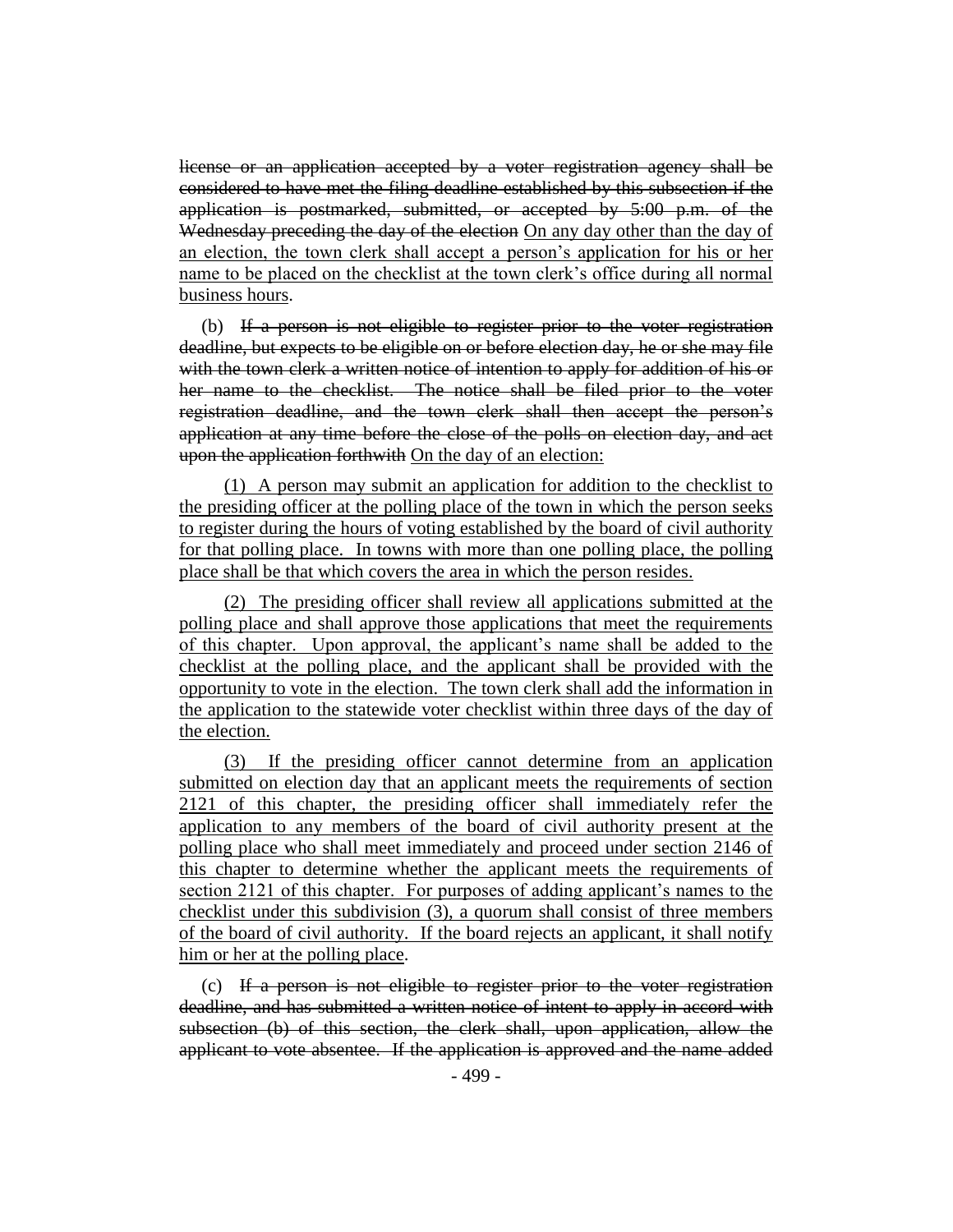to the checklist prior to the close of the polls on election day, the early or absentee ballots cast by that voter shall be treated as other valid early or absentee ballots. [Repealed.]

(d) In the case of annual meetings and towns that start their annual meetings on any day preceding the first Tuesday in March as authorized in subsection 2640(b) of this title, the "day of election" shall be the first Tuesday in March. [Repealed.]

Sec. 3. 17 V.S.A. § 2144a is amended to read:

#### § 2144a. REGISTRATION

A person who desires to register to vote may apply in any of the following ways:

(1) Simultaneously with his or her application for, or renewal of, a motor vehicle driver's license as provided in section 2145a of this title chapter.

(2) By completing a voter registration application at a voter registration agency.

(3) By delivering, during regular hours, or mailing a completed application form to the office of the clerk of the town in which the applicant claims to be a resident.

(4) By completing a voter registration application and delivering it to the presiding officer before the close of the polls at the polling place of the town in which the person seeks to register. In towns with more than one polling place, the polling place shall be that which covers the area in which the person resides.

Sec. 4. 17 V.S.A. § 2145a is amended to read:

# § 2145a. REGISTRATIONS AT THE DEPARTMENT OF MOTOR VEHICLES

(a) An application for, or renewal of, a motor vehicle driver's license shall serve as a simultaneous application to register to vote unless the applicant declines to sign the voter registration portion of the application.

(b) The voter registration portion of the motor vehicle driver's license application shall provide and request the information required to be provided under section 2145 of this title chapter and shall be in the form approved by the Secretary of State.

(c) An application for voter registration under this section shall update any previous voter registration by the applicant. Any change of address form submitted to the Department of Motor Vehicles in connection with an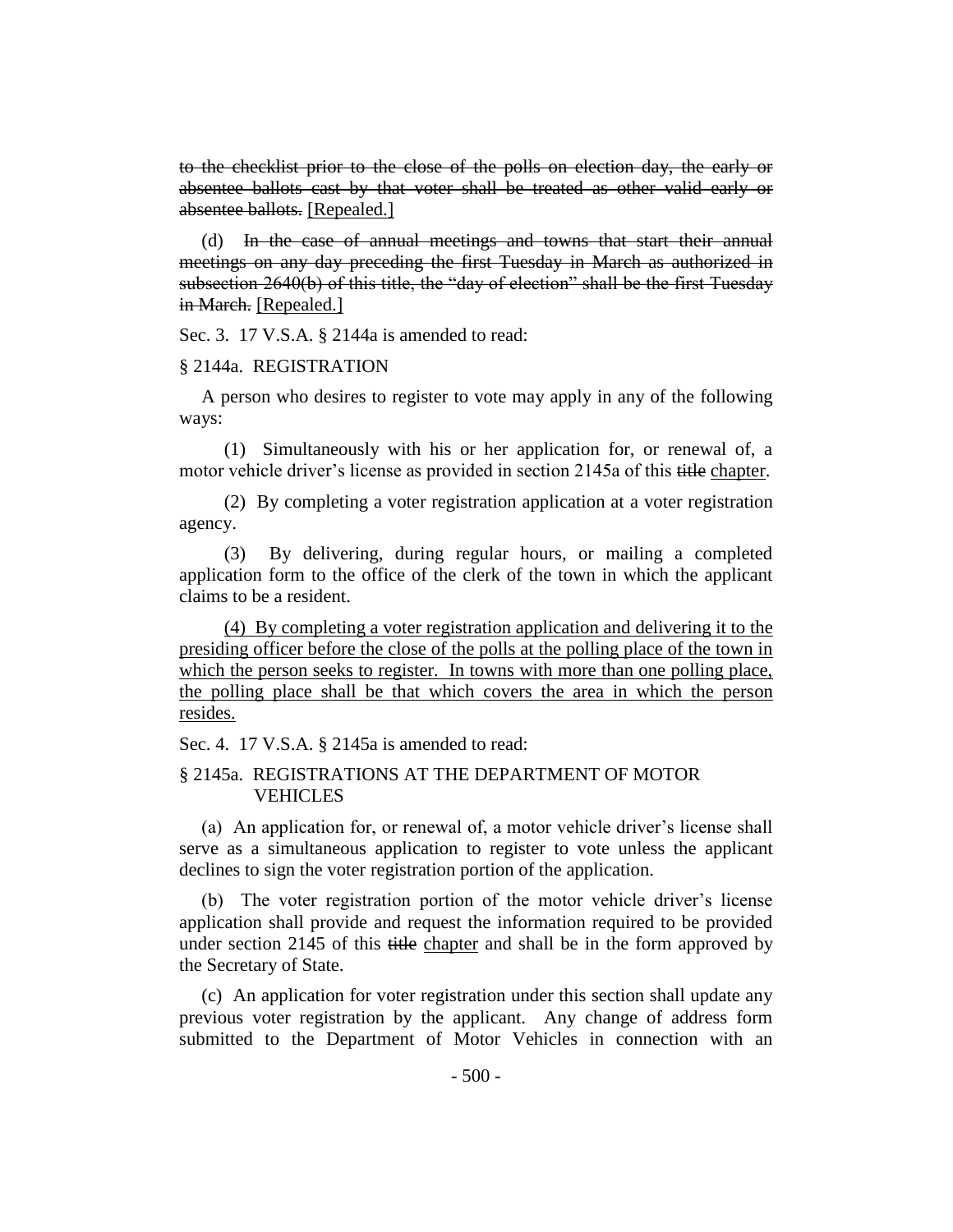application for a motor vehicle driver's license shall serve to update voter registration information previously provided by the voter, unless the voter states on the form that the change of address is not for voter registration purposes.

(d) The Department of Motor Vehicles shall transmit voter registration applications received under this section to the Secretary of State not later than five days after the date the application was accepted by the Department, or before the close of the checklist for a date of any primary or general election, whichever is sooner.

(e) The Secretary shall promptly transmit applications received under this section to the clerks of the appropriate municipalities.

Sec. 5. 17 V.S.A. § 2145b is amended to read:

§ 2145b. VOTER REGISTRATION AGENCIES

(a) Each voter registration agency shall:

(1) Distribute distribute voter registration application forms approved under section 2145 of this title.;

(2) Assist assist applicants in completing voter registration application forms, unless the applicant refuses such assistance.; and

(3) Accept accept completed voter registration applications and transmit completed applications to the Secretary of State not later than 10 days after the date of acceptance, or before the close of the checklist for a date of any primary or general election, whichever is sooner.

(b) The Secretary shall promptly transmit applications received under this section to the clerks of the appropriate municipalities.

\* \* \*

Sec. 6. 17 V.S.A. § 2145c is amended to read:

## § 2145c. SUBMISSION OF VOTER REGISTRATION FORMS BY OTHER PERSONS OR ORGANIZATIONS

Any person or any organization other than a voter registration agency that accepts a completed voter registration form on behalf of an applicant shall submit that form to the town clerk of the town of that applicant not later than seven days after the date of acceptance, or before the close of the checklist for a date of any primary or general election, whichever is sooner.

Sec. 7. 17 V.S.A. § 2147 is amended to read:

§ 2147. ALTERATION OF CHECKLIST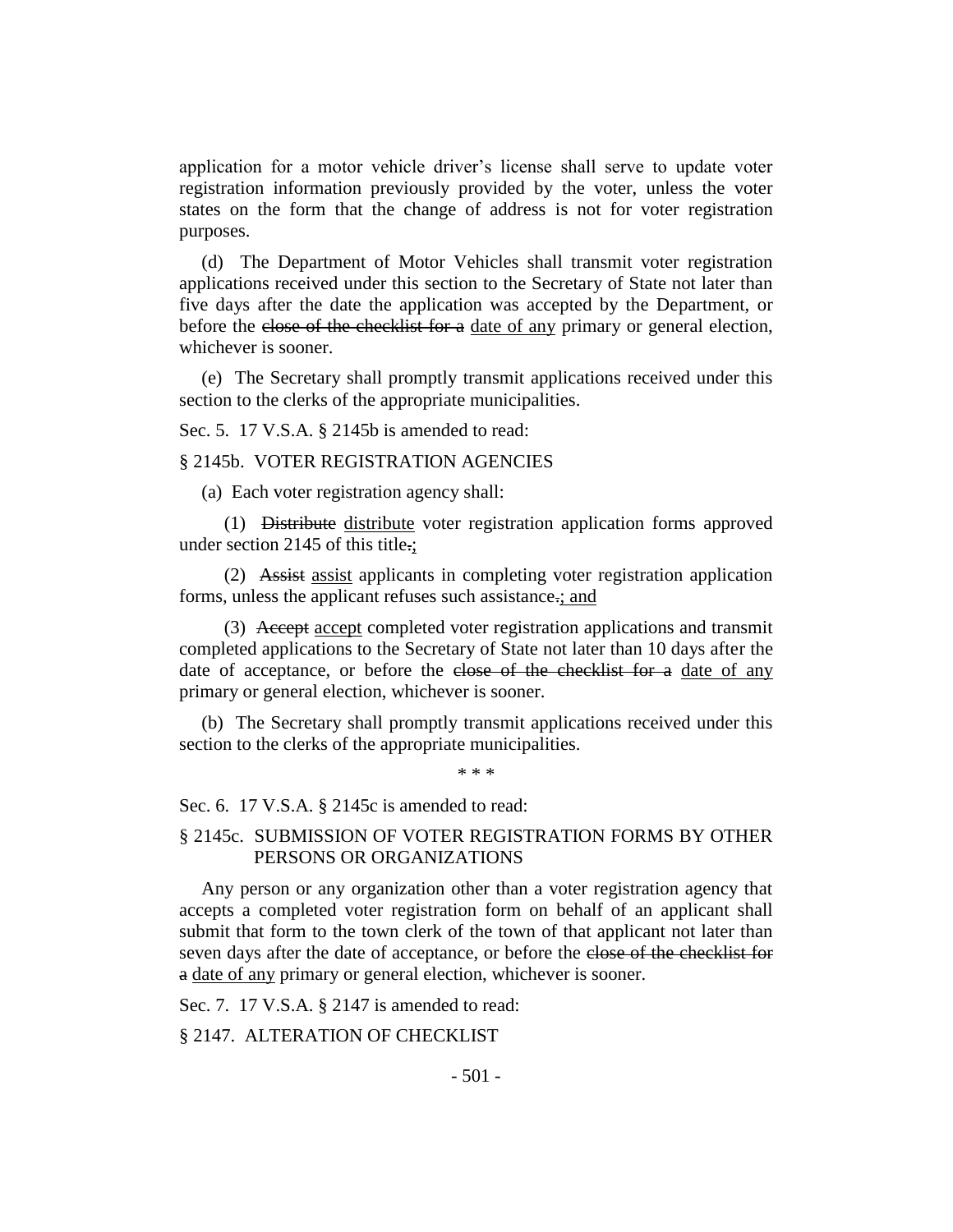(a) Pursuant to section 2150 of this title, the board of civil authority or, upon request of the board, the town clerk shall add to the checklist posted in the town clerk's office the names of the voters added and the names omitted by mistake and shall strike the names of persons not entitled to vote. The list so corrected shall not be altered except by:

\* \* \*

(3) adding the names of persons who present a copy of a valid application for addition to the checklist of that town that was submitted before the deadline for applications and who otherwise are qualified to be added to the checklist;

(4) adding, at the polling place, the names of persons who sign a sworn affidavit prepared by the Secretary of State that they completed and submitted a valid application for addition to the checklist of that town before the deadline for applications and who otherwise are qualified to be added to the checklist; [Repealed.]

\* \* \*

(6) adding the names of persons who previously submitted an incomplete application before the deadline for application and who provide that information on or before election day.

(b) Any correction or transfer may be accomplished at any time until the closing of the polls on election day. Each voter has primary responsibility to ascertain that his or her name is properly added to and retained on the checklist.

Sec. 8. 17 V.S.A. § 2563 is amended to read:

#### § 2563. ADMITTING VOTER

 Before a person may be admitted to vote, he or she shall announce his or her name and if requested, his or her place of residence in a clear and audible tone of voice, or present his or her name in writing, or otherwise identify himself or herself by appropriate documentation. The election officials attending the entrance of the polling place shall then verify that the person's name appears on the checklist for the polling place.

(1) If the name does appear, and if no one immediately challenges the person's right to vote on grounds of identity or having previously voted in the same election, the election officials shall repeat the name of the person and:

 $(1)(A)(i)$  If the checklist indicates that the person is a first-time voter in the municipality who registered by mail and who has not provided required identification before the opening of the polls, require the person to present any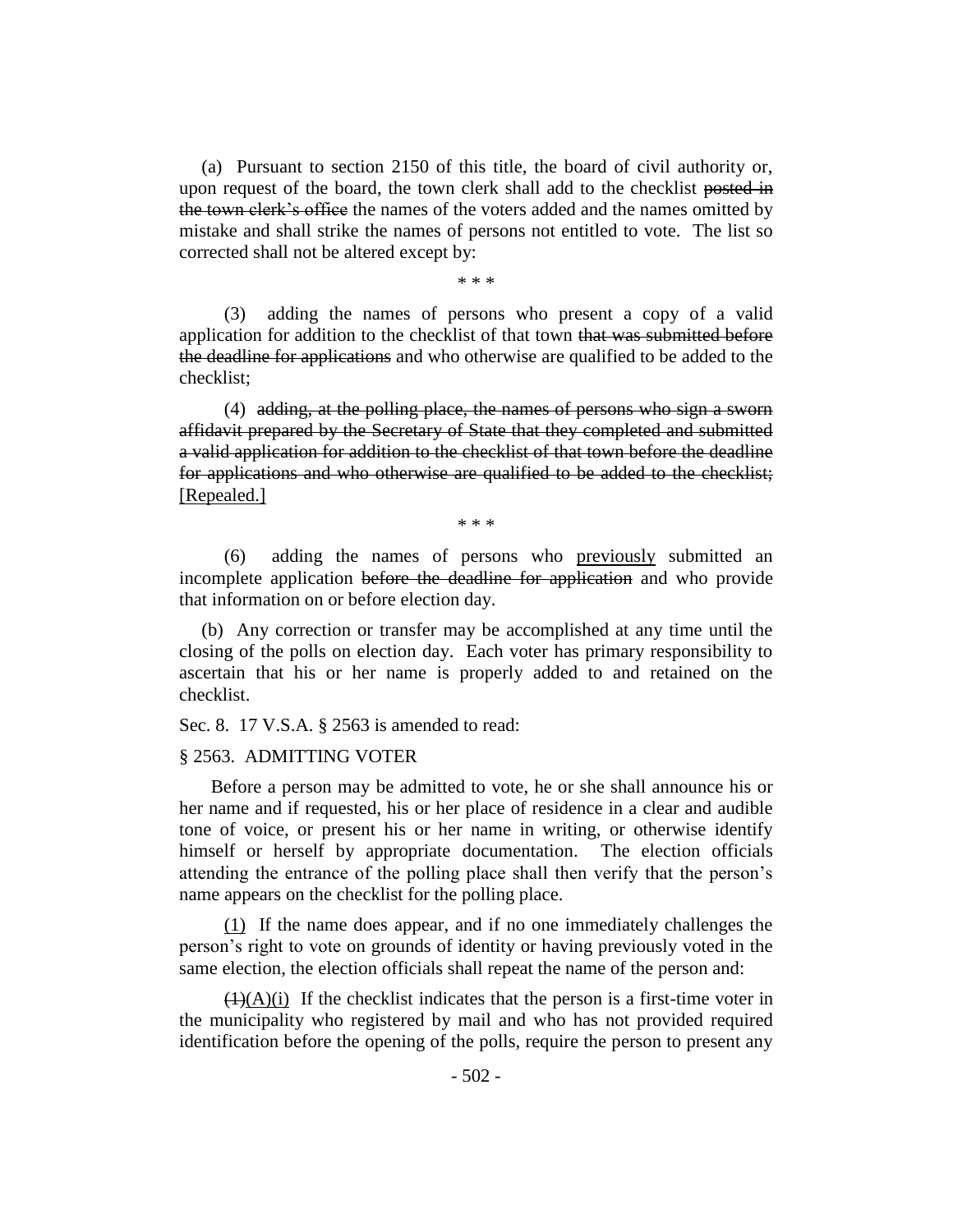one of the following: a valid photo identification; a copy of a current utility bill; a copy of a current bank statement; or a copy of a government check, paycheck, or any other government document that shows the current name and address of the voter.

(ii) If the person is unable to produce the required information, the person shall be afforded the opportunity to cast a provisional ballot, as provided in subchapter 6A of this chapter complete a new application for addition to the checklist in accordance with section 2144 of this title.

(iii) The elections official shall note upon the checklist a first-time voter in the municipality who has registered by mail and who produces the required information, and place a mark next to the voter's name on the checklist and allow the voter to proceed to the voting booth for the purpose of voting.

 $(2)(B)$  If the voter is not a first-time voter in the municipality, no identification shall be required, the. The clerk shall place a check next to the voter's name on the checklist and allow the voter to proceed to the voting booth for the purpose of voting.

(2) If the name does not appear, the person shall be afforded the opportunity to complete an application for addition to the checklist in accordance with section 2144 of this title.

Sec. 9. SECRETARY OF STATE REPORT

The Secretary of State shall consult with town clerks and report on or before January 15, 2016 to the Senate and House Committees on Government Operations regarding the feasibility of:

(1) permitting a town clerk to deposit in a vote tabulator on the day before an election any early voter absentee ballots he or she has received, while still complying with other provisions of election law; and

(2) ensuring that all towns have Internet access at each polling place on the day of an election.

Sec. 10. EFFECTIVE DATES

This act shall take effect on April 1, 2016, except for Sec. 9 (Secretary of State report), which shall take effect on passage.

(Committee vote: 3-2-0)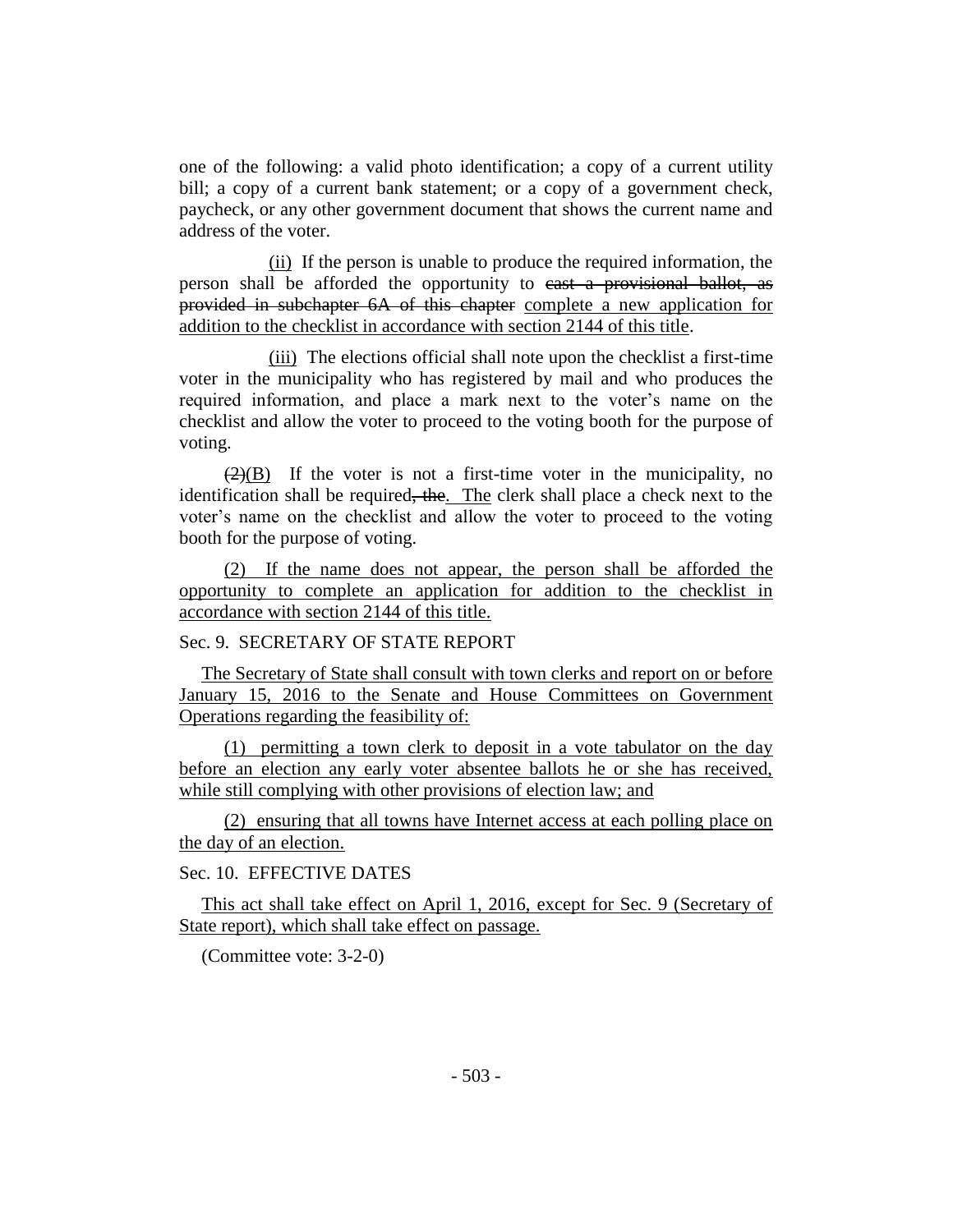# **Amendment to the recommendation of amendment of the Committee on Government Operations to S. 29 to be offered by Senators Collamore, Bray, Pollina, and White**

Senators Collamore, Bray, Pollina, and White move to amend the recommendation of amendment of the Committee on Government Operations in Sec. 10 (effective dates) by striking out "April 1, 2016" and inserting in lieu thereof January 1, 2017

## **S. 62.**

An act relating to surrogate decision making for do-not-resuscitate orders and clinician orders for life-sustaining treatment.

**PENDING QUESTION:** Shall the bill be amended as recommended by the Committee on Health and Welfare?

## **Text of recommendation of amendment:**

The Committee recommends that the bill be amended by striking out all after the enacting clause and inserting in lieu thereof the following:

Sec. 1. 18 V.S.A. chapter 231 is amended to read:

# CHAPTER 231. ADVANCE DIRECTIVES FOR HEALTH CARE AND, DISPOSITION OF REMAINS, AND SURROGATE DECISION MAKING

## § 9700. PURPOSE AND POLICY

The state State of Vermont recognizes the fundamental right of an adult to determine the extent of health care the individual will receive, including treatment provided during periods of incapacity and at the end of life. This chapter enables adults to retain control over their own health care through the use of advance directives, including appointment of an agent and directions regarding health care and disposition of remains. During periods of incapacity, the decisions by the agent shall be based on the express instructions, wishes, or beliefs of the individual, to the extent those can be determined. This chapter also allows, in limited circumstances in which a patient without capacity has neither an agent nor a guardian, for a surrogate to provide or withhold consent on the patient's behalf for a do-not-resuscitate order or clinician order for life-sustaining treatment.

§ 9701. DEFINITIONS

As used in this chapter:

\* \* \*

- 504 -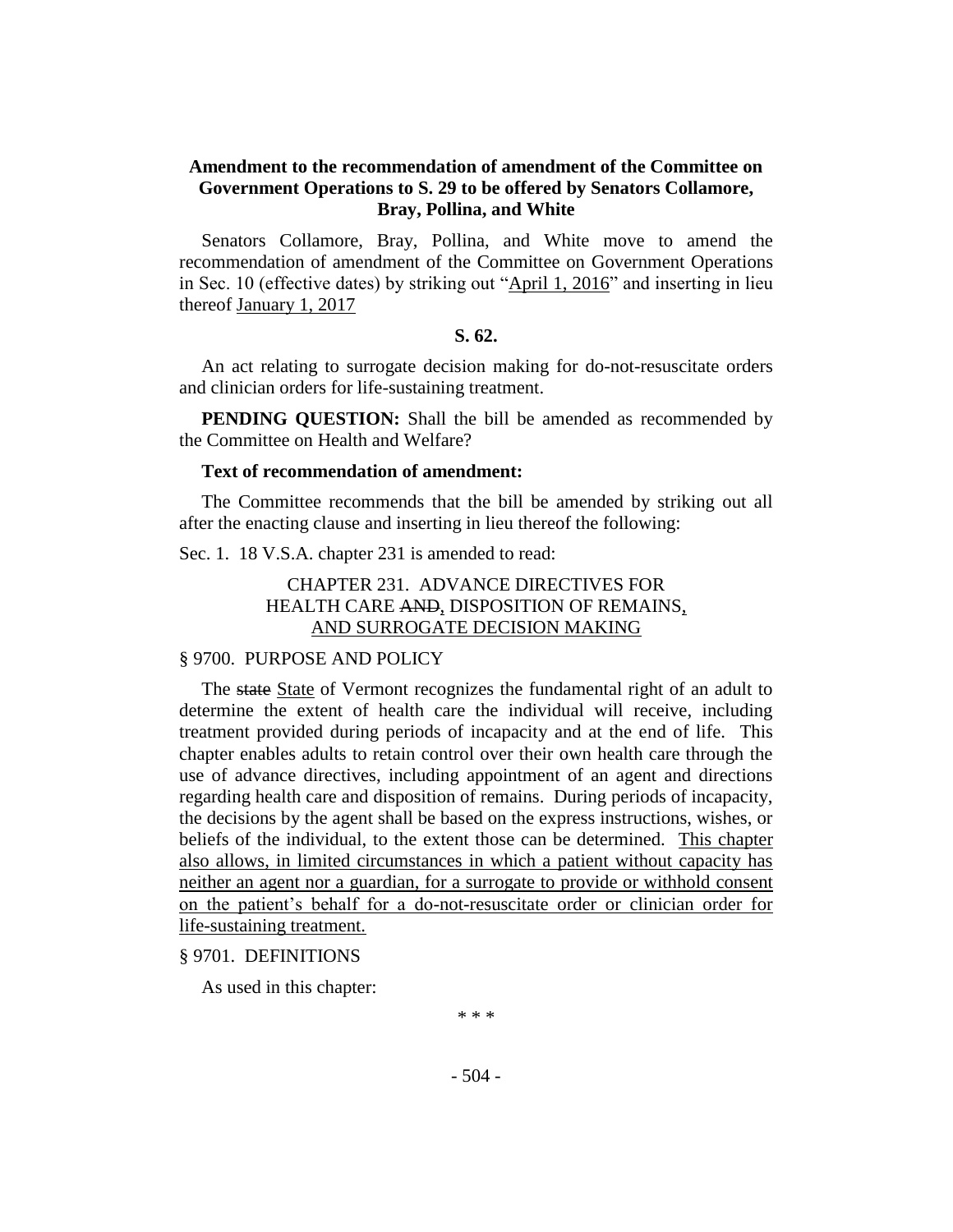(17) "Informed consent" means the consent given voluntarily by an individual with capacity, on his or her own behalf or on behalf of another in the role of an agent, guardian, or surrogate, after being fully informed of the nature, benefits, risks, and consequences of the proposed health care, alternative health care, and no health care.

(18) "Interested individual" means:

(A) the principal's or patient's spouse, adult child, parent, adult sibling, adult grandchild, reciprocal beneficiary, or clergy person; or

(B) any adult who has exhibited special care and concern for the principal or patient and who is personally familiar with the principal's or patient's values.

(19) "Life sustaining treatment" means any medical intervention, including nutrition and hydration administered by medical means and antibiotics, which is intended to extend life and without which the principal or patient is likely to die.

\* \* \*

(31) "DNR/COLST" means a do-not-resuscitate order (DNR) or a clinician order for life-sustaining treatment (COLST), or both.

(32) "Surrogate" means an interested individual who provides or withholds, pursuant to subchapter 2 of this chapter, informed consent for a do-not-resuscitate order or a clinician order for life-sustaining treatment.

(33) "Suspend" means to terminate the applicability of all or part of an advance directive for a specific period of time or while a specific condition exists.

(32)(34) "Patient representative" means the mental health patient representative established by section 7253 of this title.

Subchapter 1. Advance Directives and Disposition of Remains

## § 9702. ADVANCE DIRECTIVE

(a) An adult may do any or all of the following in an advance directive:

\* \* \*

# § 9708. AUTHORITY AND OBLIGATIONS OF HEALTH CARE PROVIDERS, HEALTH CARE FACILITIES, AND RESIDENTIAL CARE FACILITIES REGARDING DO-NOT-RESUSCITATE DNR ORDERS AND CLINICIAN ORDERS FOR LIFE SUSTAINING TREATMENT COLST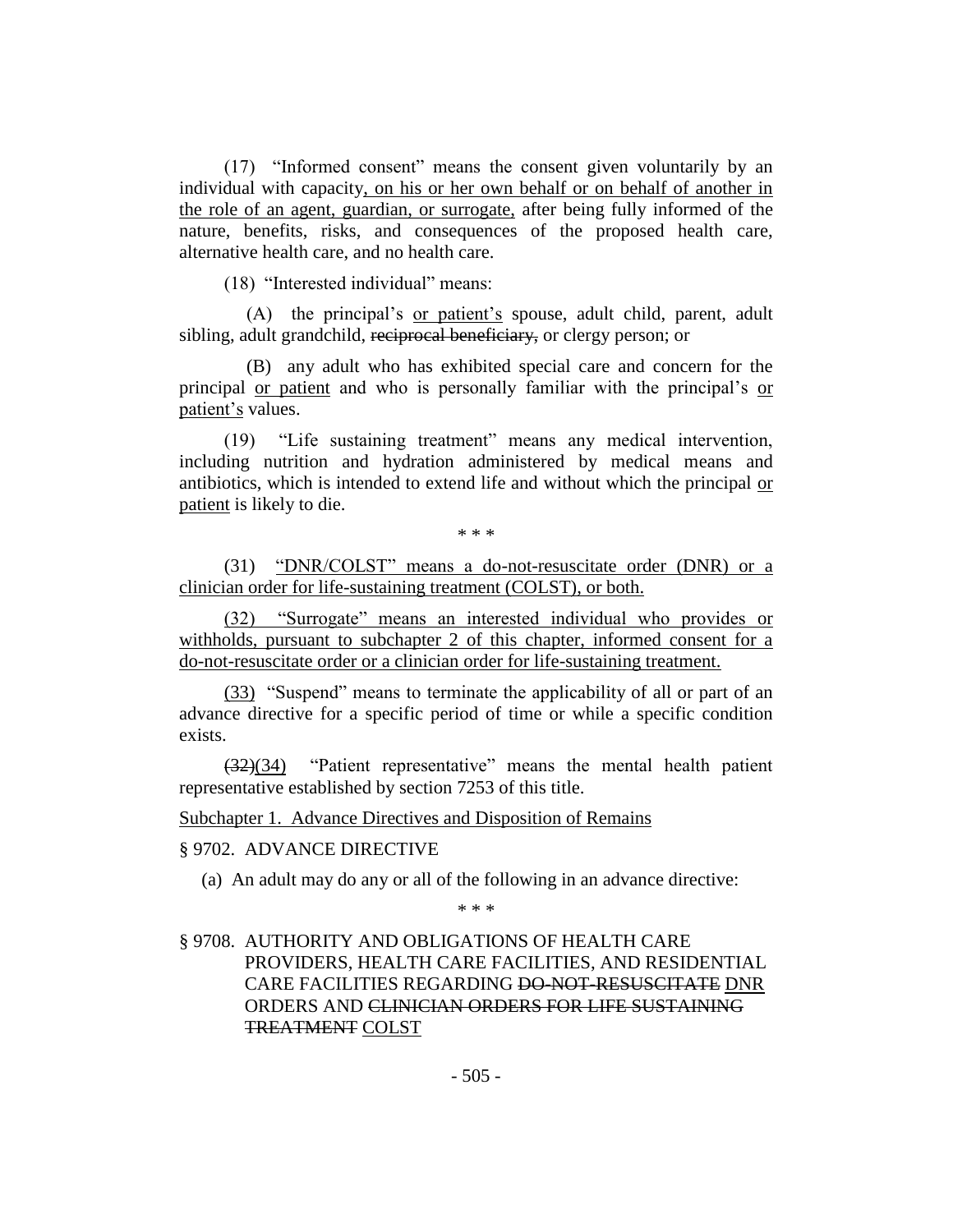(a) As used in this section, "DNR/COLST" shall mean a do-not-resuscitate order ("DNR") and a clinician order for life-sustaining treatment ("COLST") as defined in section 9701 of this title. [Repealed.]

\* \* \*

(d) A DNR order must:

(1) be signed by the patient's clinician;

(2) certify that the clinician has consulted, or made an effort to consult, with the patient, and the patient's agent or guardian, if there is an appointed agent or guardian;

(3) include either:

(A) the name of the patient; agent; guardian, in accordance with 14 V.S.A. § 3075 $(g)$ ; or other individual surrogate giving informed consent for the DNR and the individual's relationship to the patient; or

(B) certification that the patient's clinician and one other named clinician have determined that resuscitation would not prevent the imminent death of the patient, should the patient experience cardiopulmonary arrest; and

(4) if the patient is in a health care facility or a residential care facility, certify that the requirements of the facility's DNR protocol required by section 9709 of this title have been met.

(e) A COLST must:

(1) be signed by the patient's clinician; and

(2) include the name of the patient; agent; guardian, in accordance with 14 V.S.A. § 3075(g); or other individual surrogate giving informed consent for the COLST and the individual's relationship to the patient.

(f) The Department of Health shall adopt by rule on or before July 1, 2016, criteria for individuals who are not the patient, agent, or guardian, but who are giving informed consent for a DNR/COLST order. The rules shall include the following:

(1) other individuals permitted to give informed consent for a DNR/COLST order who shall be a family member of the patient or a person with a known close relationship to the patient; and

(2) parameters for how decisions should be made, which shall include at a minimum the protection of a patient's own wishes in the same manner as in section 9711 of this title. [Repealed.]

(g) A patient's clinician issuing a DNR/COLST order shall: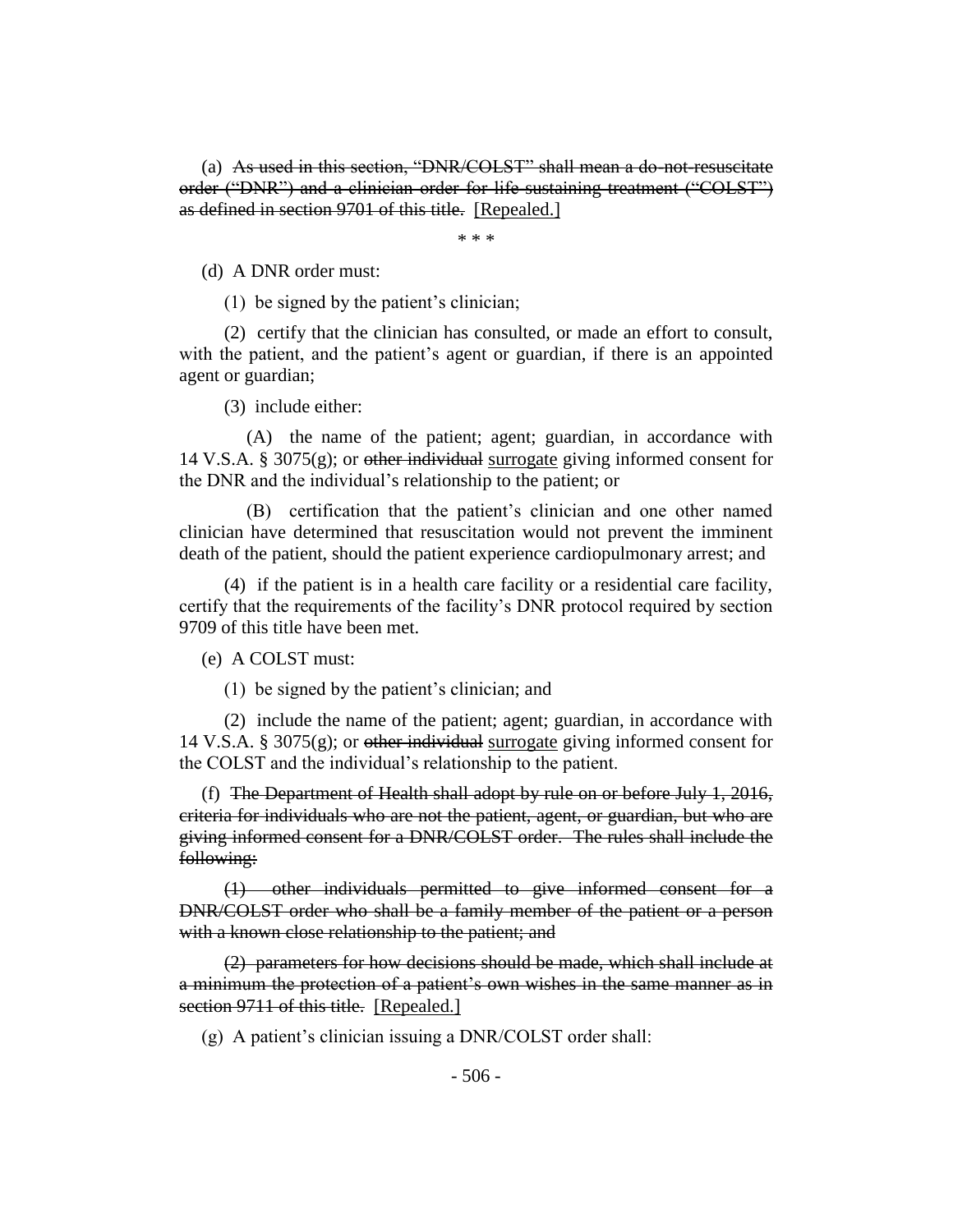(1) place a copy of the completed DNR/COLST order in the patient's medical record; and

(2) provide instructions to the patient as to the appropriate means of displaying the DNR/COLST order.

(h) A clinician who issues a DNR order shall authorize issuance of a DNR identification to the patient. Uniform minimum requirements for DNR identification shall be determined by rule by the Department of Health by rule no later than July 1, 2014 January 1, 2016.

\* \* \*

#### § 9713. IMMUNITY

(a) No individual acting as an agent  $\Theta$ , guardian, or surrogate shall be subjected to criminal or civil liability for making a decision in good faith pursuant to the terms of an advance directive, or DNR order, or COLST order and the provisions of this chapter.

(b)(1) No health care provider, health care facility, residential care facility, or any other person acting for or under such person's control shall, if the provider or facility has complied with the provisions of this chapter, be subject to civil or criminal liability for:

(A) providing or withholding treatment or services in good faith pursuant to the direction of a principal or patient, the provisions of an advance directive, a DNR order, a COLST order, a DNR identification, the consent of a principal or patient with capacity or of the principal's or patient's agent  $\Theta$ . guardian, or surrogate, or a decision or objection of a principal or patient; or

(B) relying in good faith on a suspended or revoked advance directive, suspended or revoked DNR order, or suspended or revoked COLST order, unless the provider or facility knew or should have known of the suspension, or revocation.

 $(2)$  No A funeral director, crematory operator, cemetery official, procurement organization, or any other person acting for or under such person's control, shall, if the director, operator, official, or organization has complied with the provisions of this chapter, not be subject to civil or criminal liability for providing or withholding its services in good faith pursuant to the provisions of an advance directive, whether or not the advance directive has been suspended or revoked.

(3) Nothing in this subsection shall be construed to establish immunity for the failure to follow standards of professional conduct and to exercise due care in the provision of services.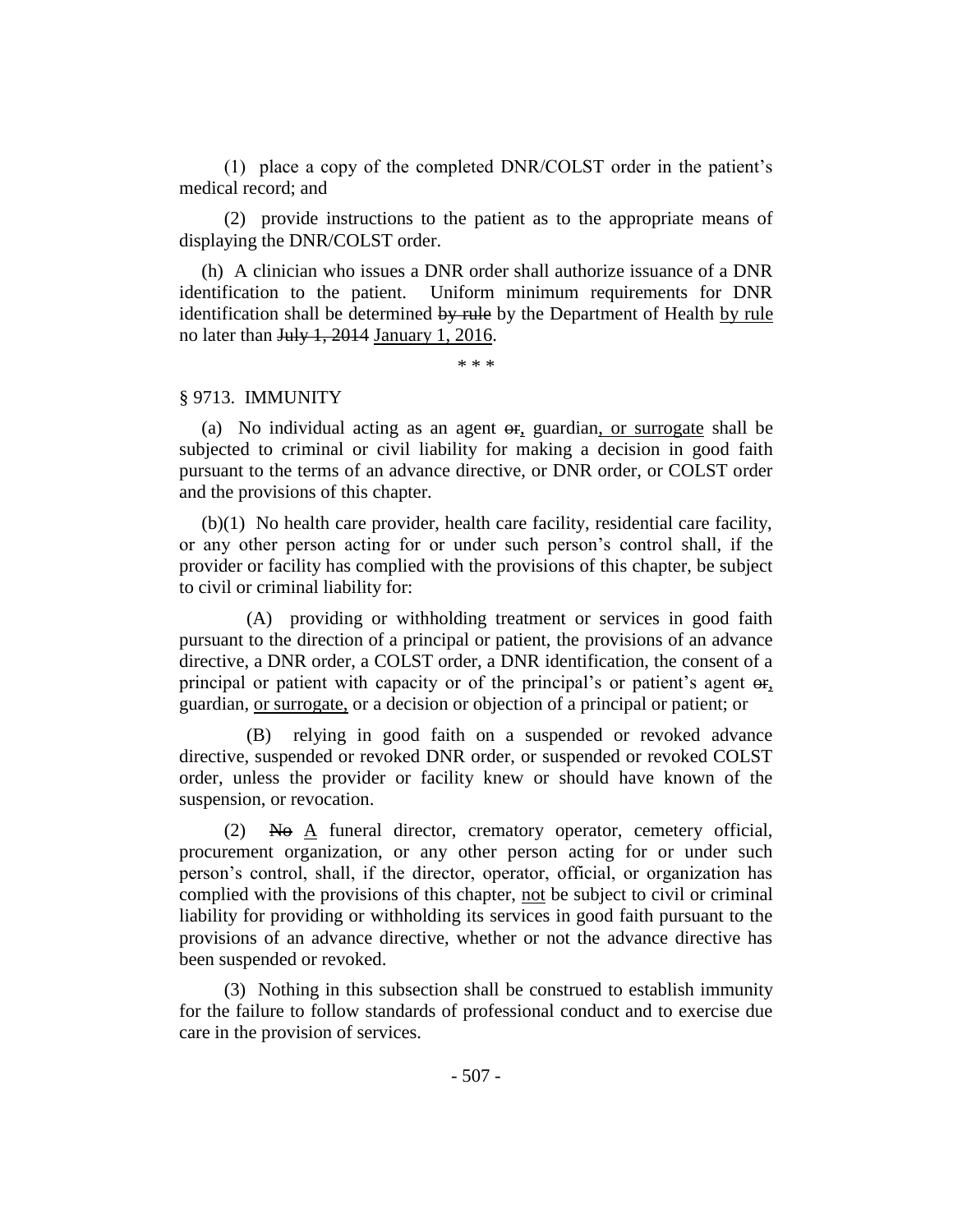(c) No employee shall be subjected to an adverse employment decision or evaluation for:

(1) providing Providing or withholding treatment or services in good faith pursuant to the direction of a principal or patient, the provisions of an advance directive, a DNR order, a COLST order, a DNR identification, the consent of the principal or patient with capacity or principal's or patient's agent or, guardian, or surrogate, a decision or objection of a principal or patient, or the provisions of this chapter. This subdivision shall not be construed to establish a defense for the failure to follow standards of professional conduct and to exercise due care in the provision of services;.

(2) relying Relying on an amended, suspended, or revoked advance directive, unless the employee knew or should have known of the amendment, suspension, or revocation; or.

(3) providing Providing notice to the employer of a moral or other conflict pursuant to subdivision  $9707(b)(3)$  of this title, so long as the employee has provided ongoing health care until a new employee or provider has been found to provide the services.

\* \* \*

## Subchapter 2. Surrogate Consent

# § 9731. INFORMED CONSENT BY SURROGATE FOR DNR/COLST ORDER

(a)(1) One or more interested individuals may be eligible to act as the surrogate for an adult without capacity in order to provide or withhold informed consent for a do-not-resuscitate order or clinician order for life-sustaining treatment pursuant to this subchapter. Only one surrogate may act at a time.

(2)(A) A patient's health care provider shall not be considered an interested individual and shall not serve as a patient's surrogate to provide or withhold informed consent for a DNR/COLST order pursuant to this chapter unless related to the patient by blood, marriage, civil union, or adoption.

(B) The owner, operator, employee, agent, or contractor of a residential care facility, health care facility, or correctional facility in which the patient resides at the time the DNR/COLST order is written shall not be considered an interested individual and shall not act as the patient's surrogate to provide or withhold consent for a DNR/COLST order pursuant to this chapter unless related to the patient by blood, marriage, civil union, or adoption.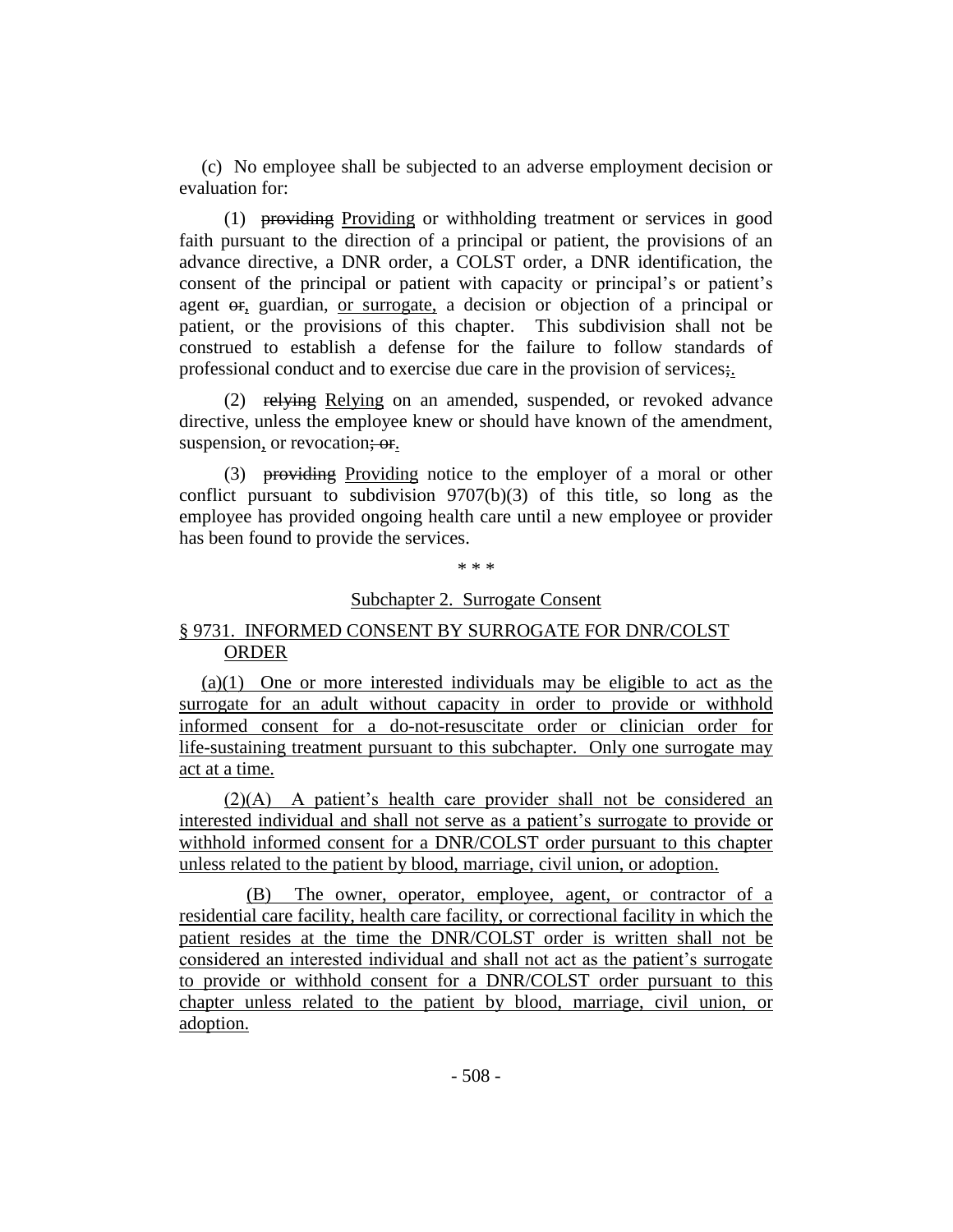(b) A surrogate may provide or withhold informed consent only if all of the following conditions are met:

(1) the patient's clinician determines that the patient lacks capacity to provide informed consent;

(2) the patient has not appointed an agent through an advance directive;

(3) the patient has not indicated in an advance directive that the interested individual or individuals seeking to serve as surrogate should not be consulted on health care decisions or otherwise provided instructions in an advance directive contrary to allowing such individual or individuals to serve as surrogate;

(4) the patient does not have a guardian who is authorized to make health care decisions; and

(5) the patient does not object to the surrogate providing or withholding consent for a DNR/COLST order, even if the patient lacks capacity.

(c)(1) A surrogate shall be an interested individual who is designated by the patient by personally informing the patient's clinician. If the patient designates a surrogate to the clinician orally, the clinician shall document the designation in the patient's medical record at the time the designation is made.

(2) If the patient has not designated a surrogate pursuant to subdivision (1) of this subsection, or if the surrogate designated by the patient is not reasonably available or is unwilling to serve, then a surrogate shall be an interested individual who is:

(A) willing to provide or withhold informed consent for a DNR/COLST order for the patient in accordance with the patient's wishes and values, if known; and

(B) willing and available to consult with the patient's clinician.

(3) Notwithstanding the provisions of subdivisions (1) and (2) of this subsection, an individual shall not serve as a surrogate over the patient's objection, even if the patient lacks capacity.

(d) The patient's clinician, health care provider, or residential care provider may rely on the decision of a surrogate identified pursuant to this section as long as the clinician or provider documents in the patient's medical record that the surrogate has confirmed that one of the following circumstances applies:

(1)(A) All interested individuals agree on the decision to provide or withhold consent for a DNR/COLST order, in which case they shall designate one surrogate, as well as an alternate, if available, who is authorized to provide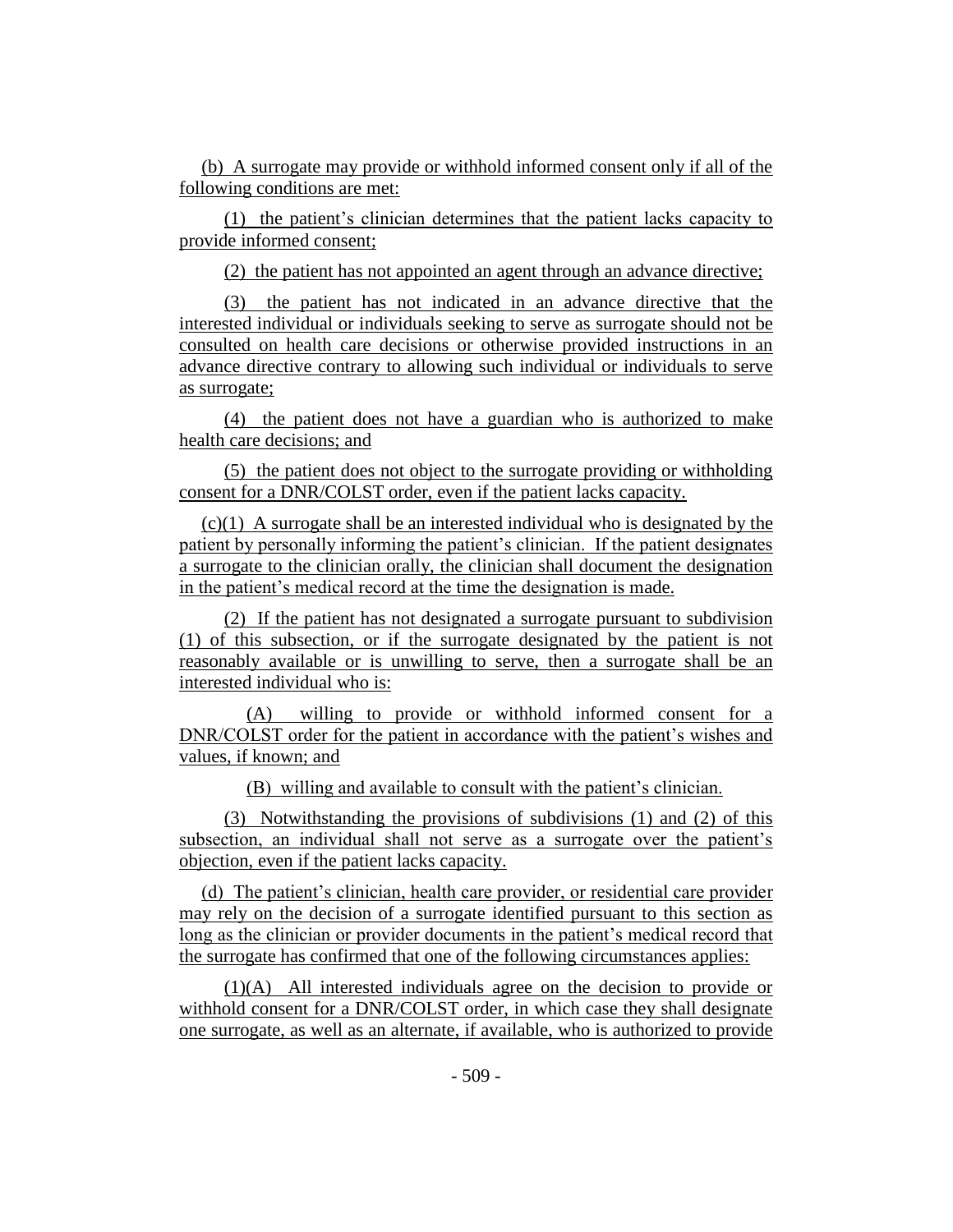or withhold consent and whose name will be identified on the DNR/COLST form and in the patient's medical record.

(B) All interested individuals agree that a specific interested individual may make the decision regarding whether to provide or withhold consent for a DNR/COLST order, in which case they shall designate the individual as the surrogate, as well as an alternate, if available, who is authorized to provide or withhold consent and whose name will be identified on the DNR/COLST form and in the patient's medical record.

(C) The surrogate or alternate, if applicable, is not reasonably available, in which case the clinician shall consult the interested individuals to request designation of another surrogate and alternate.

(2) If at any time the interested individuals are unable to agree on the designation of a surrogate, any interested individual may file a petition for guardianship in the Probate Division of the Superior Court.

(e) A surrogate providing informed consent for a DNR/COLST order shall use substituted judgment consistent with the patient's wishes and values and consistent with the parameters described in subsection 9711(d) of this title. The surrogate shall consult with the patient to the extent possible, and with the patient's clinician and any other appropriate health care providers and shall provide or withhold informed consent for a DNR/COLST order by attempting to determine what the patient would have wanted under the circumstances.

(f) The patient's clinician shall make reasonable efforts to inform the patient of any proposed treatment, or of any proposal to withhold or withdraw treatment, based on the decisions made by the surrogate.

(g) If the patient's clinician determines that the patient no longer lacks capacity and the DNR/COLST order was based on informed consent provided by a surrogate, the clinician shall seek the informed consent of the patient for any DNR/COLST order, which shall supersede the surrogate's consent.

(h) A surrogate shall have the same rights as a patient with capacity would have to the following, to the extent that it is related to providing or withholding informed consent for a DNR/COLST order:

(1) request, receive, review, and copy any oral or written information regarding the patient's physical or mental health, including medical and hospital records;

(2) participate in any meetings, discussions, or conferences concerning health care decisions related to the patient;

(3) consent to the disclosure of health care information; and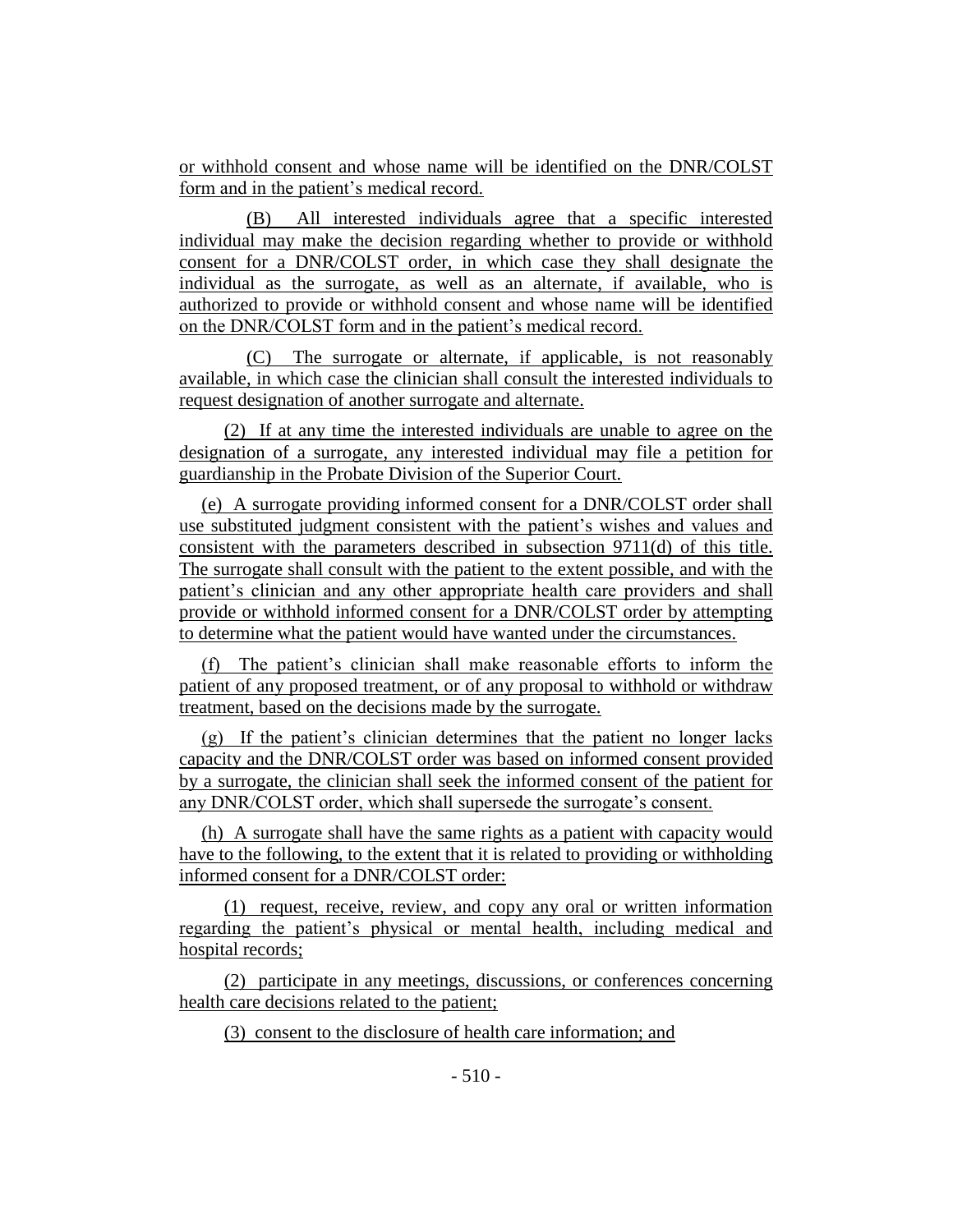(4) file a complaint on behalf of the patient regarding a health care provider, health care facility, or residential care facility.

Sec. 2. 33 V.S.A. § 7306 is amended to read:

§ 7306. RESIDENT'S REPRESENTATIVE

(a) The Except as provided in subsection (b) of this section, the rights and obligations established under this chapter shall devolve to a resident's reciprocal beneficiary, guardian, next of kin, sponsoring agency, or representative payee (except when the facility itself is a representative payee) if the resident:

(1) has been adjudicated incompetent;

(2) has been found by his or her physician to be medically incapable of understanding or exercising the rights granted under this chapter; or

(3) exhibits a communication barrier.

(b) Notwithstanding the provisions of subsection (a) of this section, consent for a do-not-resuscitate order or a clinician order for life-sustaining treatment shall be provided or withheld only by the resident, by the resident's guardian or agent, or by a surrogate designated pursuant to 18 V.S.A. chapter 231, subchapter 2.

(c)(1) A resident's representative identified in subsections (a) and (b) of this section shall make decisions for the resident by attempting to determine what the resident would have wanted under the circumstances. In making the determination, the resident's representative shall consider the following:

(A) the resident's specific instructions or wishes as expressed to a spouse, adult child, parent, adult sibling, adult grandchild, clergy person, health care provider, or any other adult who has exhibited specific care or concern for the resident; and

(B) the representative's knowledge of the resident's personal preferences, values, or religious or moral beliefs.

(2) If the resident's representative cannot determine what the resident would have wanted under the circumstances, the representative shall make a determination through an assessment of the resident's best interests. When making a decision for the resident on this basis, the representative shall not authorize the provision or withholding of health care on the basis of the resident's economic status or a preexisting, long-term mental or physical disability.

(3) When making a determination under this section, representatives shall not consider their own interests, wishes, values, or beliefs.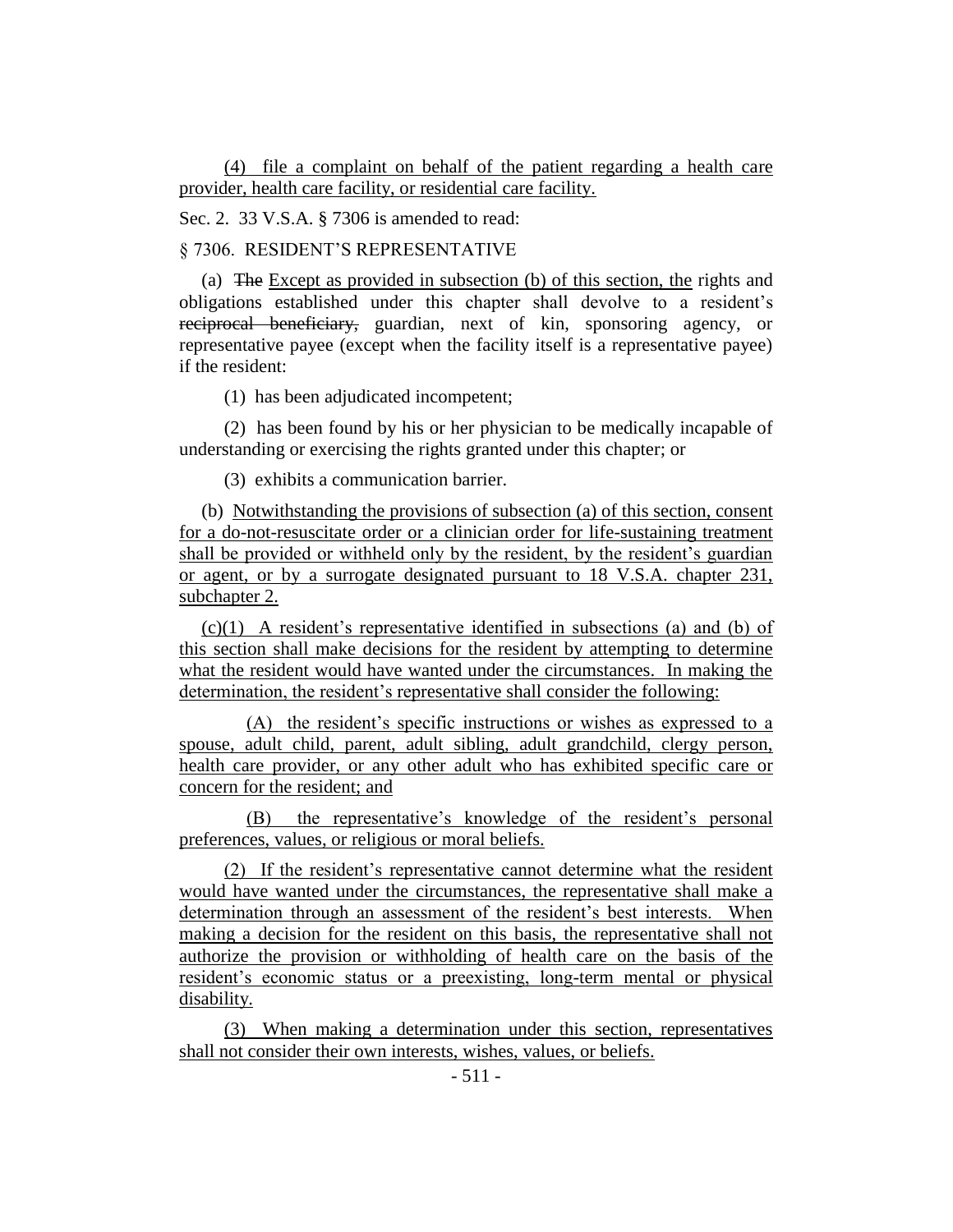(d) Notwithstanding the provisions of subsection (a) of this section, the facility shall make every reasonable effort to communicate the rights and obligations established under this chapter directly to the resident.

## Sec. 3. RULEMAKING

The Department of Disabilities, Aging, and Independent Living shall amend its nursing home rules to comply with 33 V.S.A. § 7306 as amended by this act.

Sec. 4. EFFECTIVE DATE

This act shall take effect on January 1, 2016.

## **UNFINISHED BUSINESS OF THURSDAY, MARCH 19, 2015**

## **Committee Bill for Second Reading**

## **S. 137.**

An act relating to penalties for selling and dispensing marijuana.

# **By the Committee on Judiciary. (Senator Sears for the Committee.)**

# **UNFINISHED BUSINESS OF WEDNESDAY, MARCH 25, 2015**

## **Committee Bill for Second Reading**

## **Favorable with Recommendation of Amendment**

## **S. 139.**

An act relating to pharmacy benefit managers, hospital observation status, and chemicals of high concern to children.

# **By the Committee on Health and Welfare. (Senator Pollina for the Committee.)**

# **Reported favorably with recommendation of amendment by Senator McCormack for the Committee on Appropriations.**

The Committee recommends that the bill be amended by striking out Sec. 5 (Prospective Payment for Home Health Services), Sec. 6 (Health Care Oversight Committee), Sec. 7 (Mental Health Oversight Committee), Sec. 8 (Long-Term Care Evaluation Task Force), and Sec. 13 (Appropriation) in their entirety and renumbering the remaining sections of the bill to be numerically correct.

(Committee vote: 7-0-0)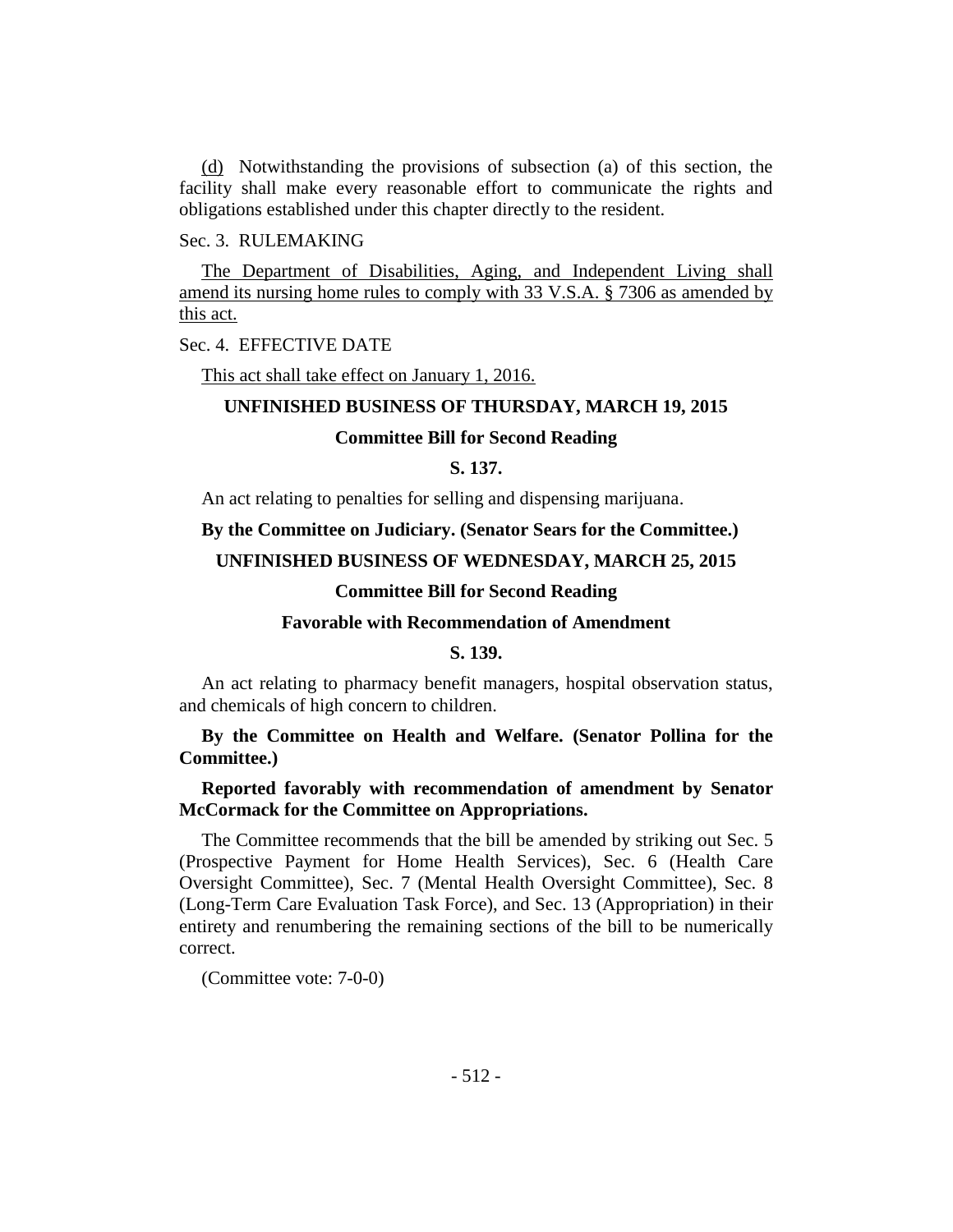## **Second Reading**

## **Favorable with Recommendation of Amendment**

## **S. 42.**

An act relating to the substance abuse system of care.

# **Reported favorably with recommendation of amendment by Senator Lyons for the Committee on Health & Welfare.**

The Committee recommends that the bill be amended by striking out all after the enacting clause and inserting in lieu thereof the following:

Sec. 1. 16 V.S.A. § 909(a) is amended to read:

(a) The Secretary, in conjunction with the Alcohol and Drug Substance Abuse Advisory Council, and where appropriate, with the Division of Health Promotion Alcohol and Drug Abuse Programs, shall develop a sequential alcohol and drug abuse prevention education curriculum for elementary and secondary schools. The curriculum shall include teaching about the effects and legal consequences of the possession and use of tobacco products.

Sec. 2. 18 V.S.A. chapter 94 is redesignated to read:

# CHAPTER 94. DIVISION OF ALCOHOL AND DRUG ABUSE PROGRAMS SUBSTANCE ABUSE PREVENTION AND CARE

Sec. 3. 18 V.S.A. chapter 94, subchapters 1, 2, 3, and 4 are added to read:

Subchapter 1. System of Care

#### § 4811. PRINCIPLES

The General Assembly adopts the following principles pertaining to substance abuse prevention, intervention, treatment, and recovery services:

(1) Substance abuse and substance use disorders are health problems, and shall therefore be addressed using a public health approach. A public health approach emphasizes prevention and wellness for the entire population, not only those individuals with an illness or disease.

(2) The State of Vermont's substance abuse system of care shall be patient-centered and trauma-informed. It shall reflect effectiveness, ease of access, evidence-based practices, cultural competency, and the highest standards of care.

(3) A coordinated continuum of substance abuse prevention, intervention, treatment, and recovery services shall be provided throughout the State, including by the Agency of Human Services, hospitals, approved providers, preferred providers, alcohol and drug abuse counselors, regardless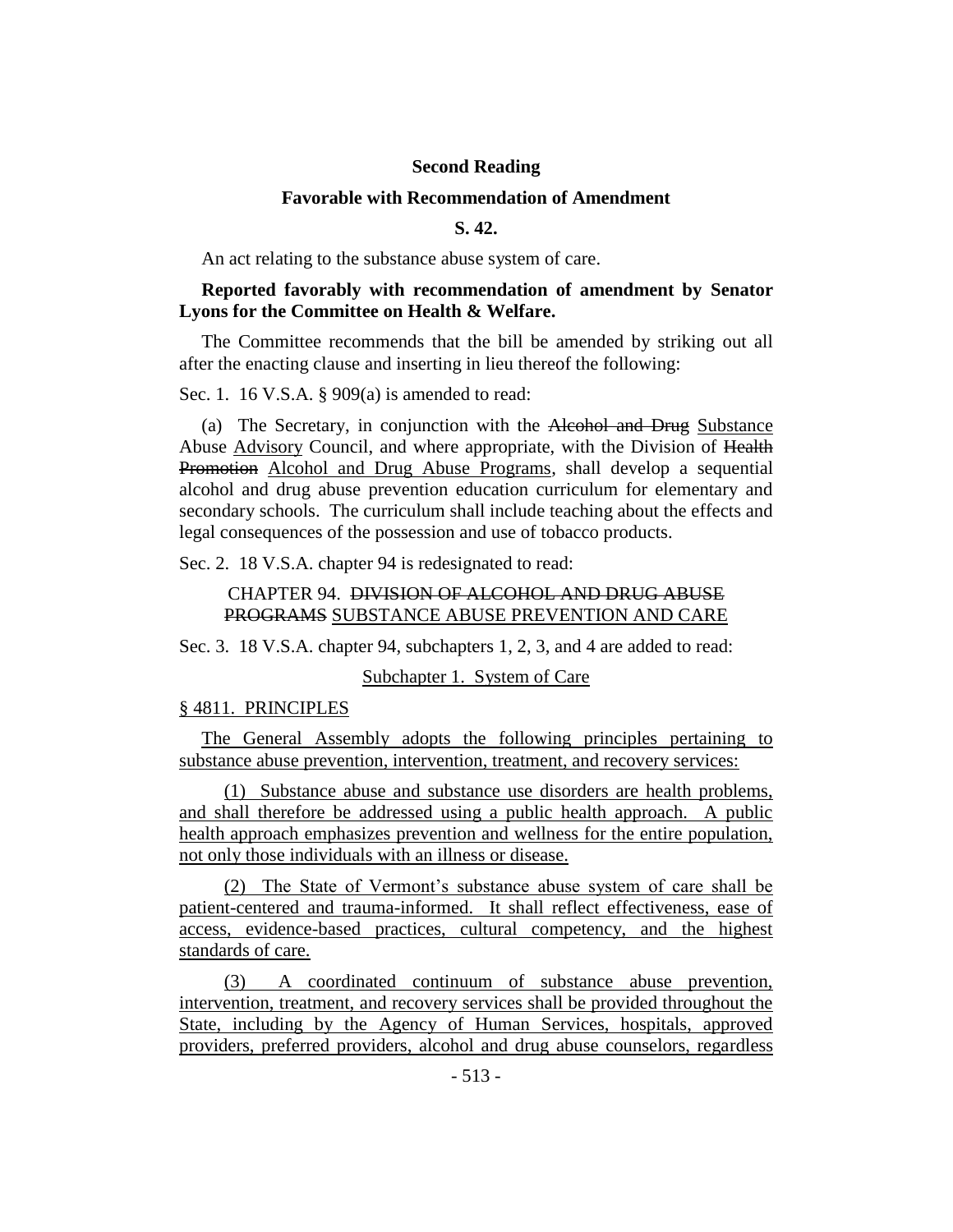of whether or not the counselor is affiliated with an approved provider or preferred provider, and community and peer partners to ensure that services are available to individuals at all stages of substance misuse and substance use disorders. All providers within the continuum shall move towards the goal of providing services based on current research on addiction, medicine, clinical treatment, and evidence-based best practices.

(4) Programs addressing substance abuse prevention, intervention, treatment, or recovery shall be data driven and responsive to changes in demonstrated need, service delivery practices, and funding resources.

(5) Determinations as to the appropriate level of care shall be made in accordance with evidence-based guidelines. Consideration shall also be given to the age appropriateness of services.

(6) To the extent possible, the delivery of substance abuse services shall be integrated into Vermont's health care system and across the Agency of Human Services.

(7) Patients and providers shall share responsibility for treatment outcomes.

(8) The delivery of substance abuse services shall be consistent throughout the State in terms of both access to care and the type of services offered.

(9) Recognizing the ongoing challenges and potential for relapse among individuals with a substance use disorder, services addressing both episodic and chronic substance use disorders shall be accessible throughout the State.

(10) The Commissioners of Health and of Vermont Health Access shall ensure that oversight and accountability are built into all aspects of the system of care for substance abuse services, including for alcohol and drug abuse counselors, regardless of whether or not the counselor is affiliated with an approved provider or preferred provider.

# § 4812. DEFINITIONS

As used in this chapter:

(1) "Alcohol and drug abuse counselor" means the same as in 26 V.S.A. chapter 62.

(2) "Approved provider" means a substance abuse organization that has attained a certificate of operation from the Department of Health's Division of Alcohol and Drug Abuse Programs, but does not currently have an existing contract or grant from the Division to provide substance abuse treatment.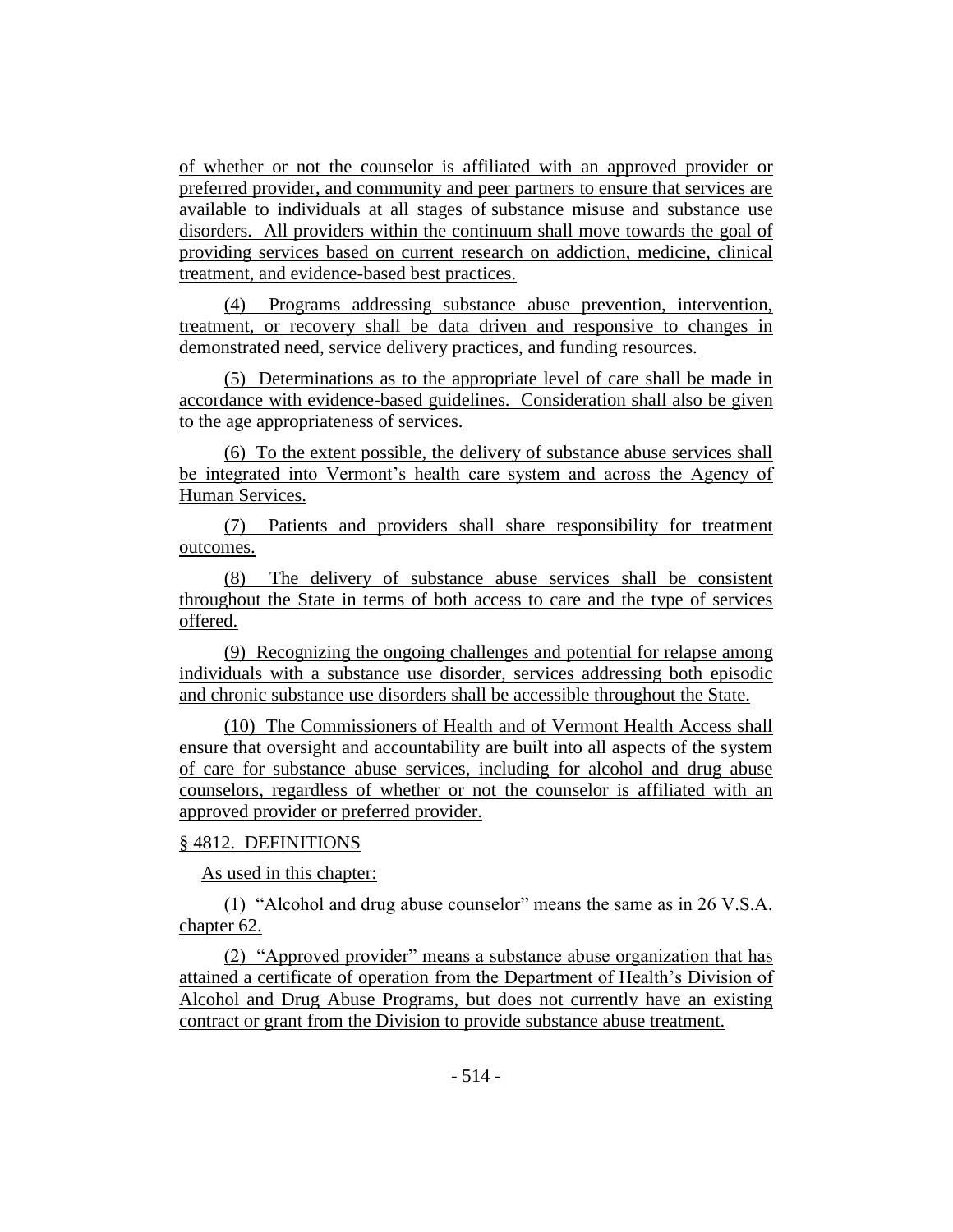(3) "Client" means a person who receives treatment services from an approved provider, preferred provider, or alcohol and drug abuse counselor.

(4) "Continuum of care" means an optimal mix of interventions to address substance abuse and substance use disorders.

(5) "Cultural competence" means a set of behaviors, attitudes, and policies that are culturally and linguistically appropriate to the needs of the population served.

(6) "Designated agency" means the same as in section 7252 of this title.

(7) "Incapacitated" means that a person, as a result of his or her use of alcohol or other drugs, is in a state of intoxication or of mental confusion resulting from withdrawal such that the person:

(A) appears to need medical care or supervision by an approved provider to ensure his or her safety; or

(B) appears to present a direct active or passive threat to the safety of others.

(8) "Intervention" means processes and programs used to identify and act on early signs of substance abuse before it becomes a lifelong problem, including prevention screenings and brief, early interventions and referrals.

(9) "Intoxicated" means a condition in which the mental or physical functioning of an individual is substantially impaired as a result of the presence of alcohol or other drugs in his or her system.

(10) "Law enforcement officer" means a law enforcement officer certified by the Vermont Criminal Justice Training Council as provided in 20 V.S.A. §§ 2355–2358 or appointed by the Commissioner of Public Safety as provided in 20 V.S.A. § 1911.

(11) "Licensed hospital" means a hospital licensed under chapter 43 of this title.

(12) "Person-centered care" means a service delivery mode that gives an individual a primary decision making role in directing his or her care, including having control over his or her own plan and service delivery decisions.

(13) "Preferred provider" means any substance abuse organization that has attained a certificate of operation from the Department of Health's Division of Alcohol and Drug Abuse Programs and has an existing contract or grant from the Division to provide substance abuse treatment.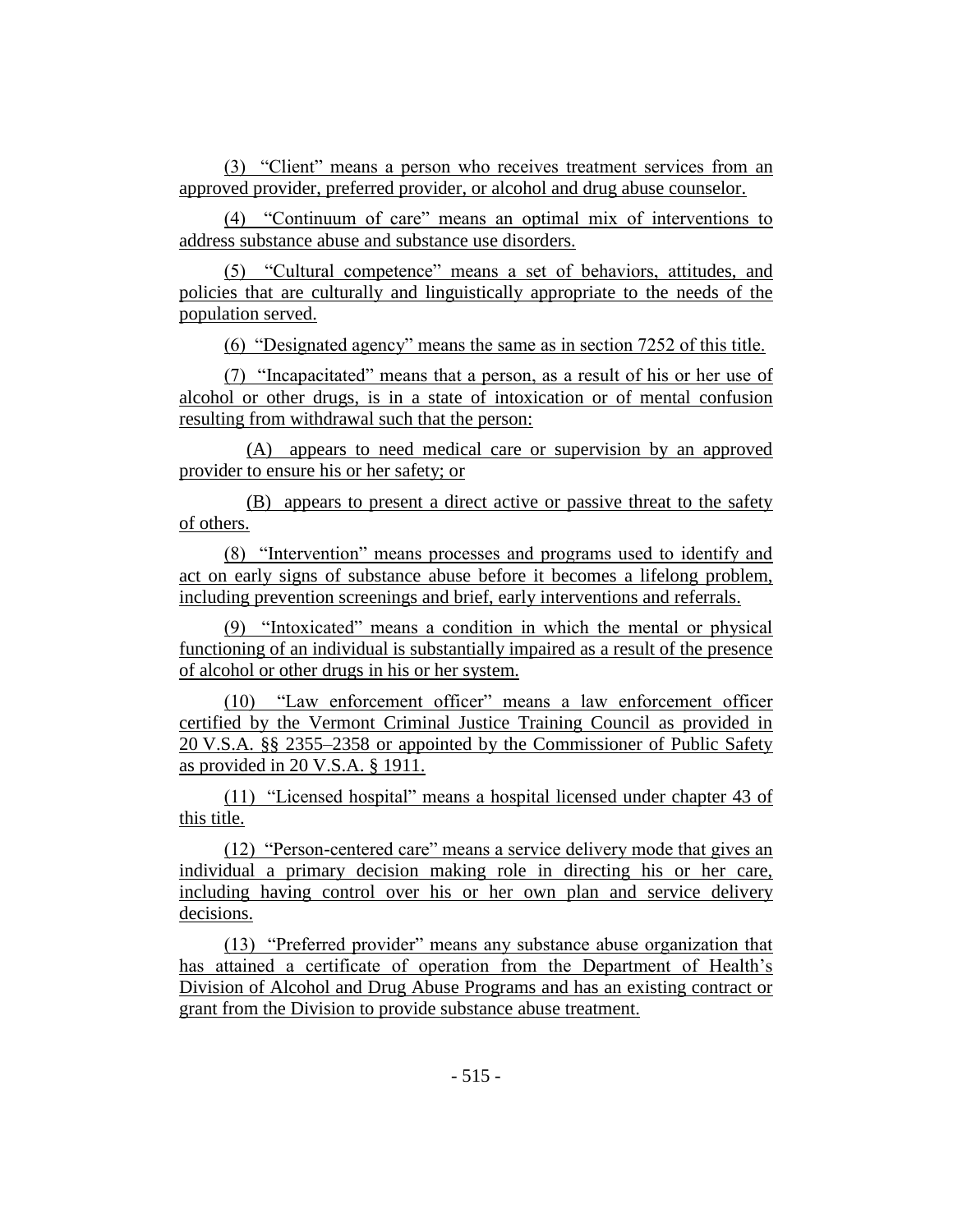(14) "Prevention" means the promotion of healthy lifestyles that reduce substance abuse and substance use disorder prior to the onset of a disorder.

(15) "Protective custody" means a civil status in which an incapacitated person is detained by a law enforcement officer for the purposes of:

(A) ensuring the safety of the individual or the public, or both; and

(B) assisting the individual to return to a functional condition.

(16) "Recovery" means a process of change in which an individual with a substance use disorder improves his or her health and wellness, lives in a self-directed manner, and strives to reach his or her full potential.

(17) "Secretary" means the Secretary of Human Services or the Secretary's designee.

(18) "Substance abuse" means a range of harmful or hazardous behaviors such as underage use of alcohol, excessive drinking, use of alcohol during pregnancy, prescription drug misuse, and use of illicit drugs.

(19) "Substance use disorder" means the recurrent use of alcohol, drugs, or both that causes a clinically and functionally significant impairment consistent with the definition in the Diagnostic and Statistical Manual (DSM-5) or its successor.

(20) "System of care" means the continuum of substance abuse prevention, intervention, treatment, and recovery services offered consistently throughout geographically diverse regions of the State.

(21) "Trauma-informed care" means the provision of services that identify the impact of trauma and pathways for recovery; recognize the signs and symptoms of trauma; respond by fully-integrating knowledge about trauma into policies, procedures, and practices; and seek to actively avoid retraumatization.

(22) "Treatment" means the broad range of services including withdrawal management, outpatient, intensive outpatient, residential, and recovery services that are needed by persons with a substance use disorder and may include a variety of other medical, social, vocational, and educational supports and services, including care management, aftercare, and follow-up services relevant to the recovery of these persons.

(23) "Withdrawal management" means the planned withdrawal of an individual from a state of acute or chronic intoxication consistent with the definition in the Diagnostic and Statistical Manual (DSM-5) or its successor.

# § 4813. DIVISION OF ALCOHOL AND DRUG ABUSE PROGRAMS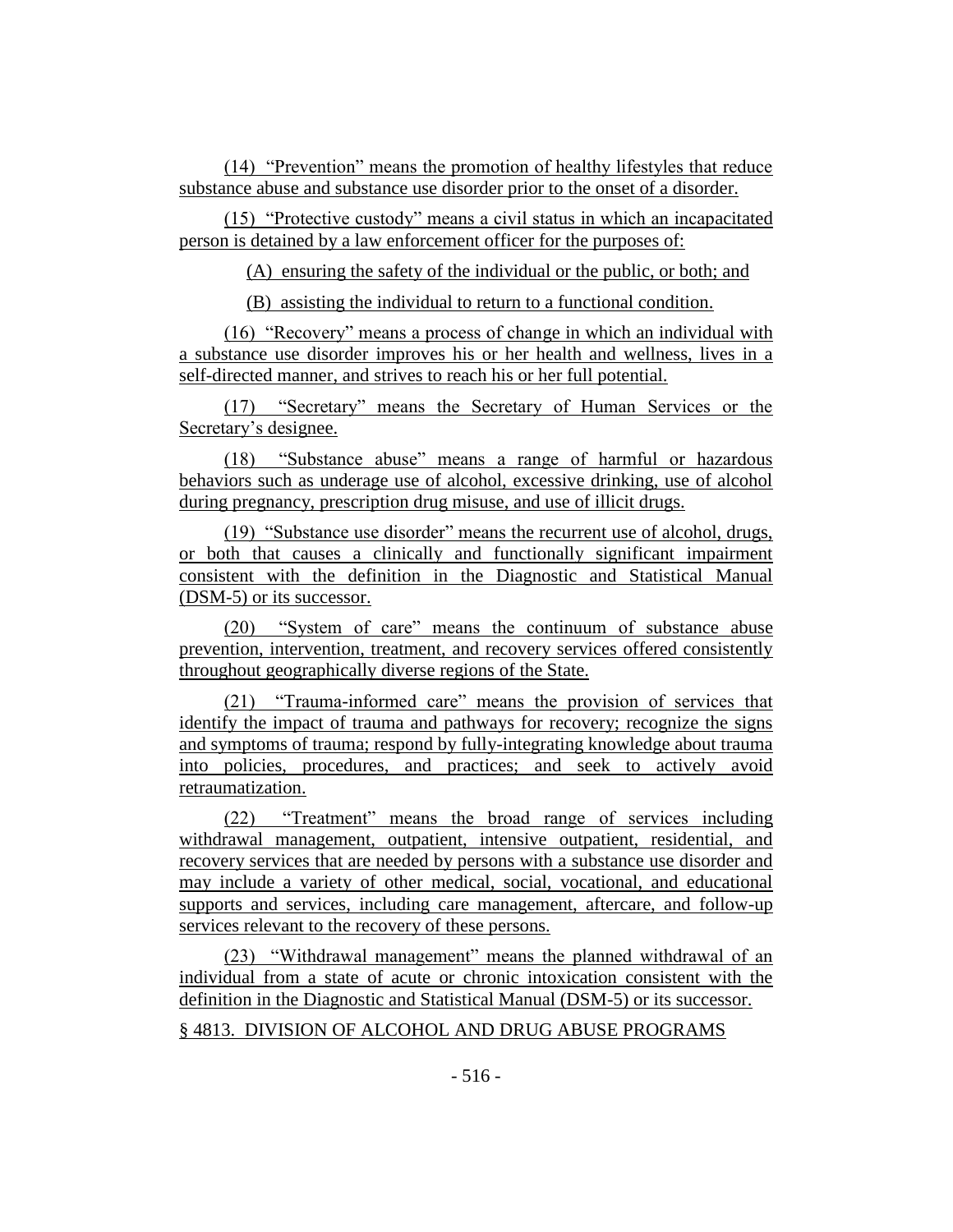(a) The Division of Alcohol and Drug Abuse Programs shall plan, operate, and evaluate a consistent, effective, and comprehensive continuum of substance abuse programs. These programs shall coordinate care with Vermont's health, mental health, and human services systems. All duties, responsibilities, and authority of the Division shall be carried out and exercised by and within the Department of Health.

(b) Under the direction of the Commissioner of Health, the Deputy Commissioner of Alcohol and Drug Abuse Programs shall review, approve, and coordinate all alcohol and drug programs developed or administered by any State agency or department, except for alcohol and drug education programs developed by the Agency of Education in conjunction with the Substance Abuse Advisory Council pursuant to 16 V.S.A. § 909.

(c)(1) Any federal or private funds received by the State for purposes of alcohol and drug programs shall be in the budget of and administered by the Agency of Human Services. This subdivision shall not apply to the programs of the Department of Corrections.

(2) To the extent possible, funds shall be used in a manner that creates a comprehensive and coordinated network of services throughout the State.

(d) The Division of Alcohol and Drug Abuse Programs shall be responsible for the direct oversight and delivery of the programs administered by the Secretary pursuant to subdivision  $(c)(1)$  of this section. It shall also be authorized to inspect and monitor these programs and services to ensure quality of care and compliance with State and national standards.

(e) With regard to alcohol and drug treatment, the Commissioner of Health may contract with the Secretary of State for the provision of adjudicative services of one or more administrative law officers and other investigative, legal, and administrative services related to licensure and discipline of alcohol and drug abuse counselors.

# § 4814. AUTHORITY AND ACCOUNTABILITY FOR SUBSTANCE ABUSE SERVICES; RULES FOR ACCEPTANCE INTO TREATMENT

(a) The Secretary shall have the authority and accountability for providing or arranging for the provision of a comprehensive system of substance abuse prevention, intervention, treatment, and recovery services.

(b) The Secretary shall adopt rules and standards pursuant to 3 V.S.A. chapter 25 for the implementation of the provisions of this chapter. In establishing rules regarding the administration and adherence to substance abuse treatment program standards, the Secretary shall adhere to the following guidelines: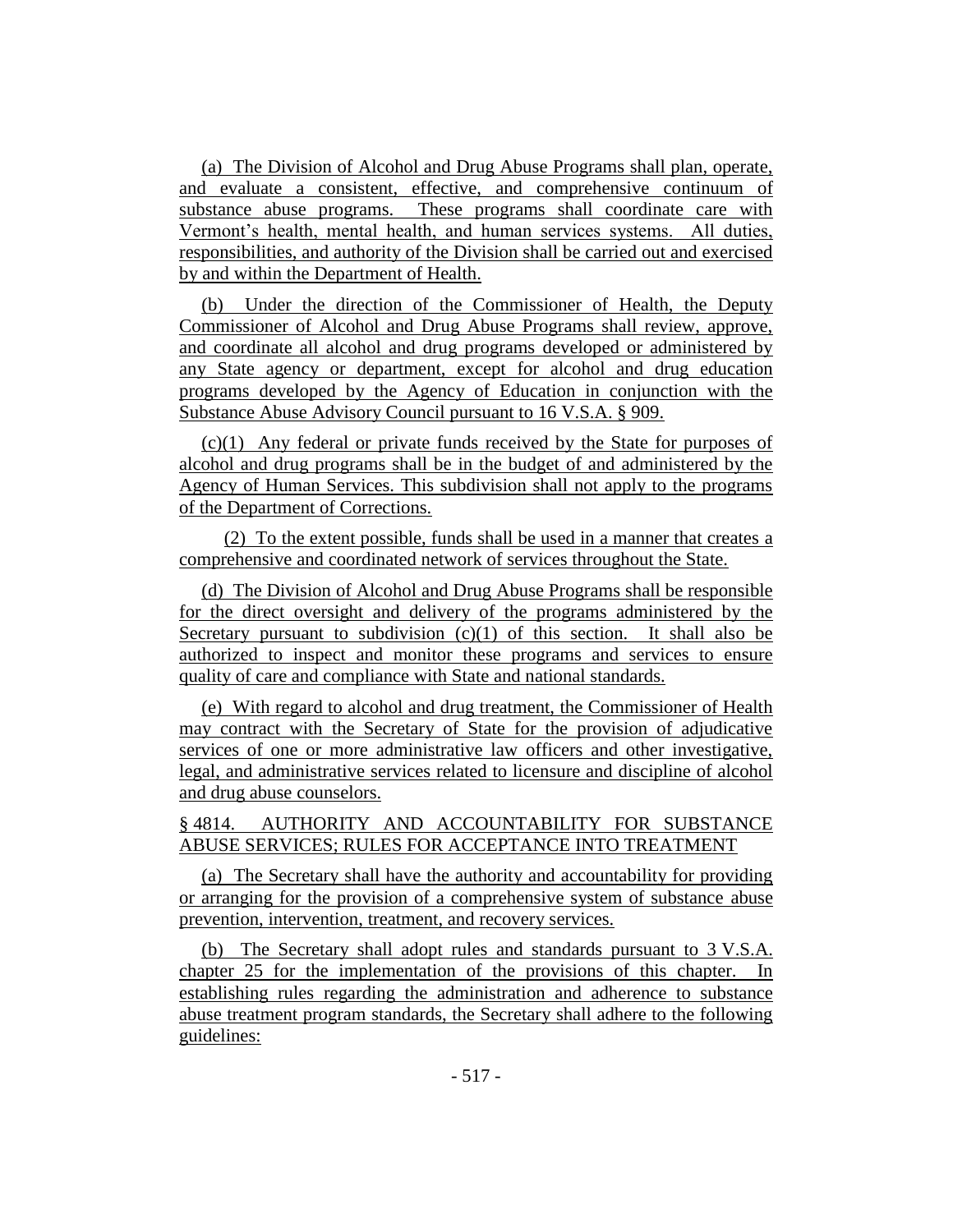(1) A client shall be initially assessed and assigned to the appropriate level of care using evidence-based tools.

(2) A person shall not be denied treatment solely because he or she has withdrawn from treatment against medical advice on a prior occasion or because he or she has relapsed after earlier treatment.

(3) An individualized treatment plan shall be prepared and maintained on a current basis for each client.

(4) Provision shall be made for a continuum of coordinated treatment and recovery services, so that a person who leaves a program or a form of treatment shall have other appropriate services available.

## § 4815. SYSTEM OF CARE

(a) The Commissioner of Health shall coordinate and supervise a continuum of geographically diverse substance abuse services throughout the State that shall include at least the following:

(1) prevention programming and services, including initiatives to deter substance use among youths;

(2) early intervention, including Screening, Brief Intervention, Referral to Treatment (SBIRT) in health care and human services settings;

(3) treatment, including medication-assisted treatment, outpatient services supervised by a licensed alcohol and drug abuse counselor regardless of whether the counselor is affiliated with an approved provider or preferred provider, and inpatient and residential services;

(4) recovery support services;

(5) transitional housing;

(6) coordination of complex care between health, mental health; and

(7) licensure of alcohol and drug abuse counselors pursuant to 26 V.S.A. § 3235.

(b) The Commissioners of Health, of Mental Health, and of Vermont Health Access, in consultation with the Substance Abuse Advisory Council, Green Mountain Care Board, preferred providers, and other community partners, shall develop and implement a plan aimed at creating a cohesive substance abuse system of care in Vermont. The plan shall foster a unified provider network in which providers are reimbursed for comprehensive services that are responsive to patient needs. The plan shall:

(1) balance the delivery of episodic and chronic treatment services;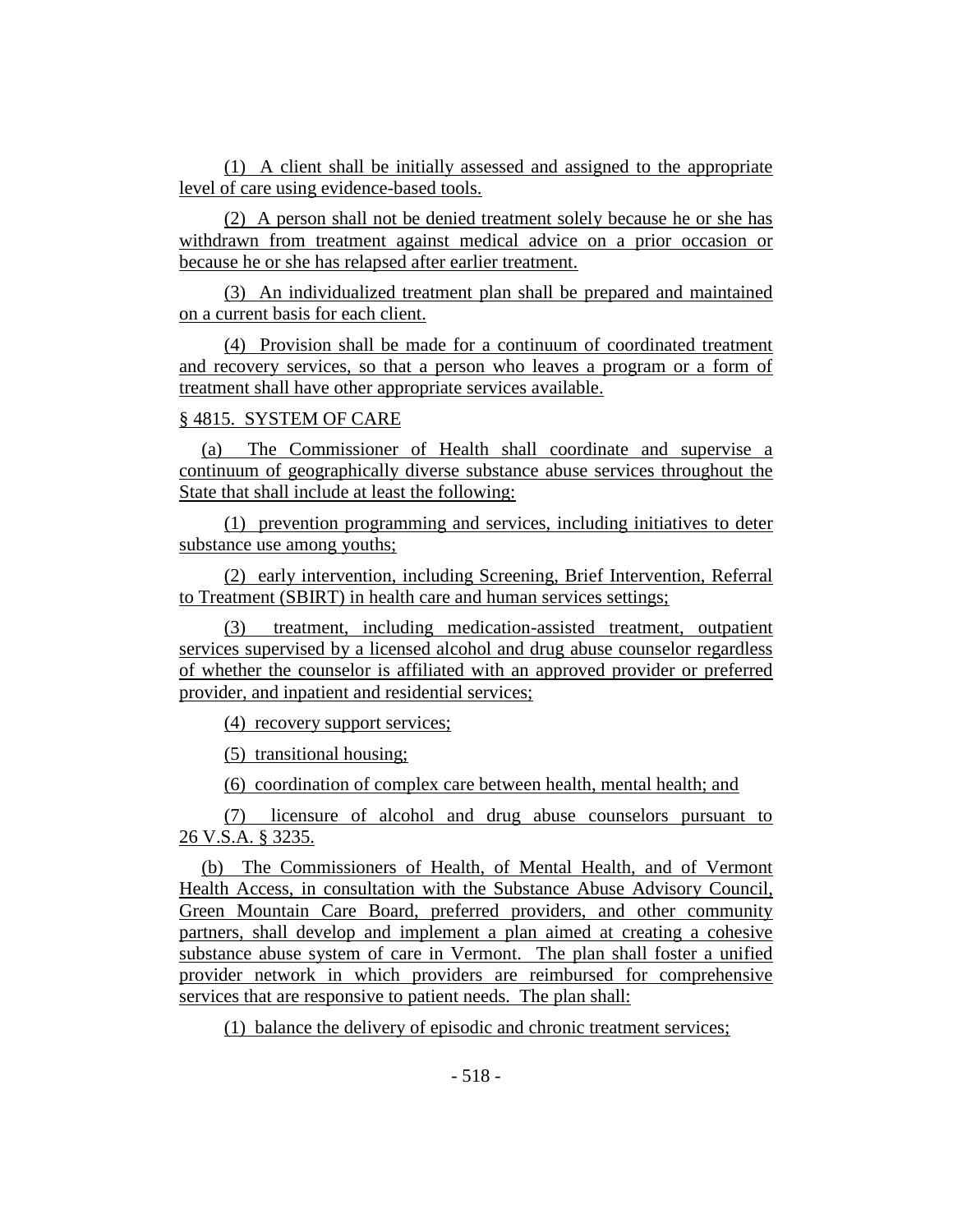(2) ensure the coordination of care and payment;

(3) enable treatment based on the American Society of Addiction Medicine's definition of medical necessity and established levels of care;

(4) make case management services available to chronically lapsing patients to ensure consistency in treatment and recovery over time; and

(5) incorporate any payment reform recommendations offered by the Green Mountain Care Board.

# § 4816. REPORTING REQUIREMENTS

The Department of Health, in consultation with the Departments of Mental Health and of Vermont Health Access, shall report annually on or before January 15 to the Senate Committee on Health and Welfare and to the House Committee on Human Services on the following:

(1) adequacy of system capacity, including the utilization and timeliness of services across the continuum of care;

(2) system performance and client outcomes, based on:

(A) national research-based measure sets;

(B) clinical best practices;

(C) measures established by the Department of Health that reflect the priorities in its strategic plan;

(D) program objectives and performance measures consistent with those established pursuant to 2014 Acts and Resolves No. 179,  $\S E.306.2(a)(1)$ ; and

(E) any other measures reported on the Department of Health's performance dashboard;

(3) gaps in services or quality of care; and

(4) projection of future needs within the State's substance abuse system of care.

Subchapter 2. Abuse of Alcohol

§ 4821. DECLARATION OF POLICY

(a) It is the policy of the State of Vermont that persons who abuse alcohol are correctly perceived as persons with health and social problems rather than as persons committing criminal transgressions against the welfare and morals of the public.

(b) The General Assembly therefore declares that: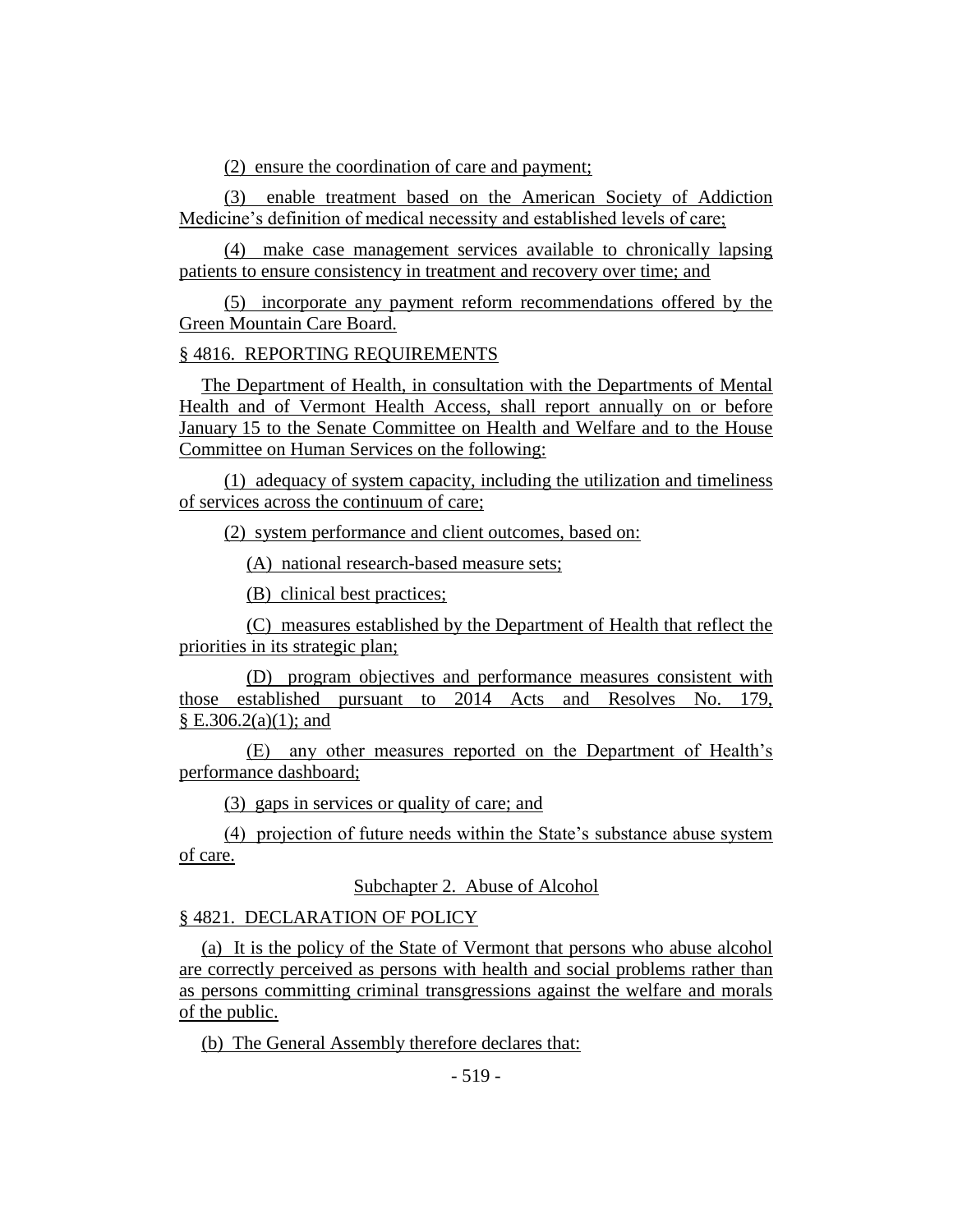(1) persons who abuse alcohol shall no longer be subjected to criminal prosecution solely because of their consumption of alcoholic beverages or other behavior related to consumption which is not directly injurious to the welfare or property of the public; and

(2) persons who abuse alcohol shall be treated as persons who are sick and shall be provided adequate and appropriate medical and other humane rehabilitative services congruent with their needs.

Subchapter 3. Substance Abuse Advisory Council

§ 4831. SUBSTANCE ABUSE ADVISORY COUNCIL

(a) Creation. There is created a substance abuse advisory council to foster coordination and integration of substance abuse services across the substance abuse system of care.

(b) Membership. The Council shall be composed of the following 19 members:

(1) the Chair of the Senate Committee on Health and Welfare or designee;

(2) the Chair of the House Committee on Human Services or designee;

(3) the Secretary of Human Services or designee;

(4) the Secretary of Education or designee;

(5) the Deputy Commissioner of the Department of Health's Division of Alcohol and Drug Abuse Programs;

(6) the Commissioner of Mental Health or designee;

(7) the Commissioner of Vermont Health Access or designee;

(8) the Director of the Blueprint or designee;

(9) a representative of an approved provider or preferred provider that shall also be a designated agency;

(10) a representative of an approved provider or preferred provider that provides residential treatment services;

(11) two licensed alcohol and drug abuse counselors serving different regions of the State, appointed by the Governor;

(12) a physician in private practice with expertise treating substance use disorders, appointed by the Governor;

(13) a representative of hospitals, appointed by the Vermont Association of Hospitals and Health Systems;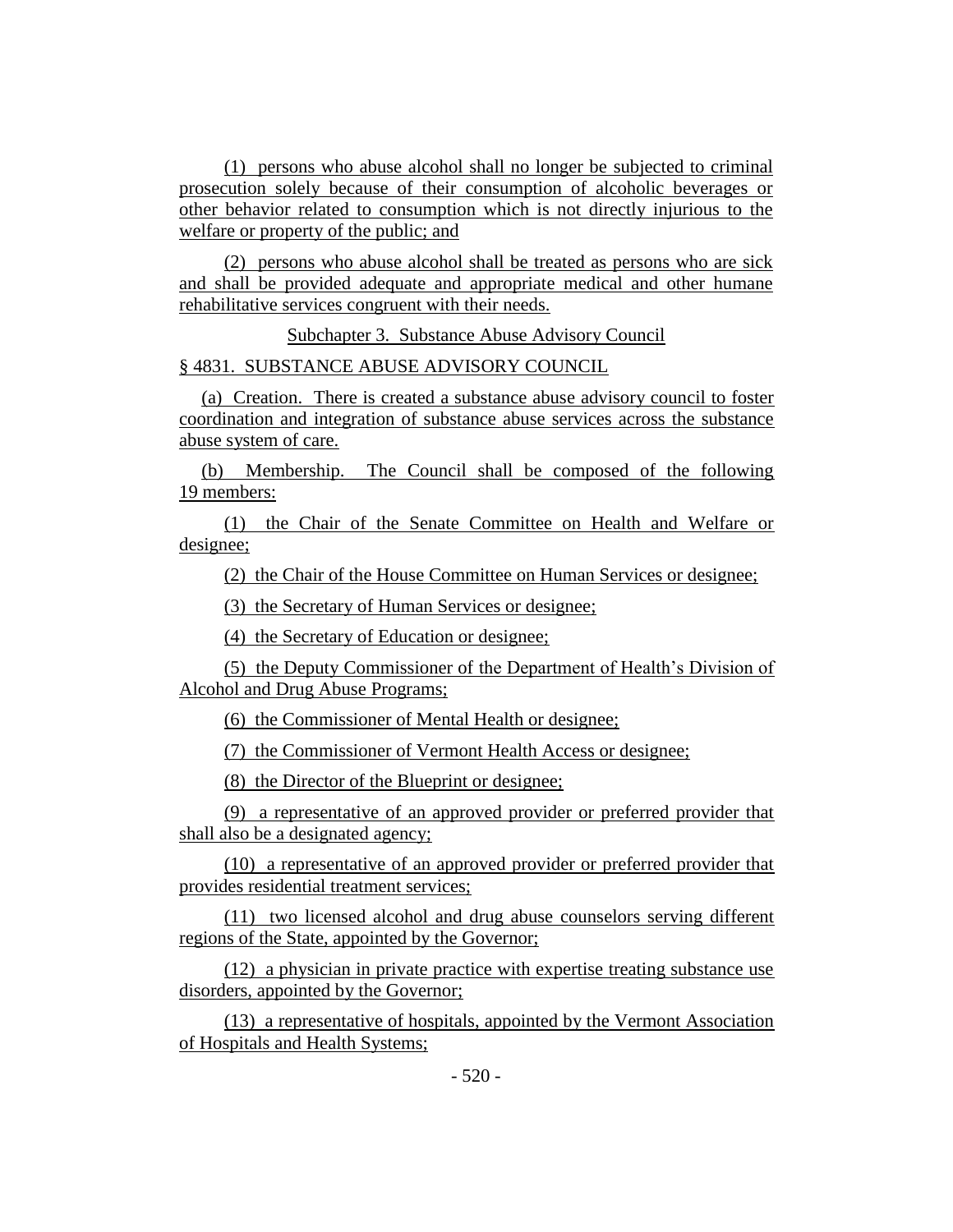(14) a representative of the criminal justice community, appointed by the Governor;

(15) an educator involved in substance abuse prevention services, appointed by the Governor;

(16) a youth substance abuse prevention specialist, appointed by the Governor;

(17) a community prevention coalition member, appointed by the Governor; and

(18) a member of the peer community involved in recovery services, appointed by the Governor.

(c) Report. Annually on or before November 15, the Council shall submit a written report to the House Committee on Human Services and to the Senate Committee on Health and Welfare with its findings and any recommendations for legislative action.

(d) Meetings.

(1) The Secretary of Human Services shall call the first meeting of the Council to occur on or before August 1, 2015.

(2) The Council shall select a chair and vice chair from among its members at the first meeting.

(3) A majority of the membership shall constitute a quorum.

(e) Reimbursement.

(1) For attendance at meetings during adjournment of the General Assembly, legislative members of the Council shall be entitled to per diem compensation and reimbursement of expenses pursuant to 2 V.S.A. § 406 for no more than four meetings annually.

(2) Members of the Council who are not employees of the State of Vermont and who are not otherwise compensated or reimbursed for their attendance shall be entitled to per diem compensation and reimbursement of expenses pursuant to 32 V.S.A. § 1010 for no more than four meetings annually.

## § 4832. ADMINISTRATIVE SUPPORT

The Agency of Human Services shall provide the Council with such administrative support as is necessary for it to accomplish the purposes of this chapter.

## § 4833. POWERS AND DUTIES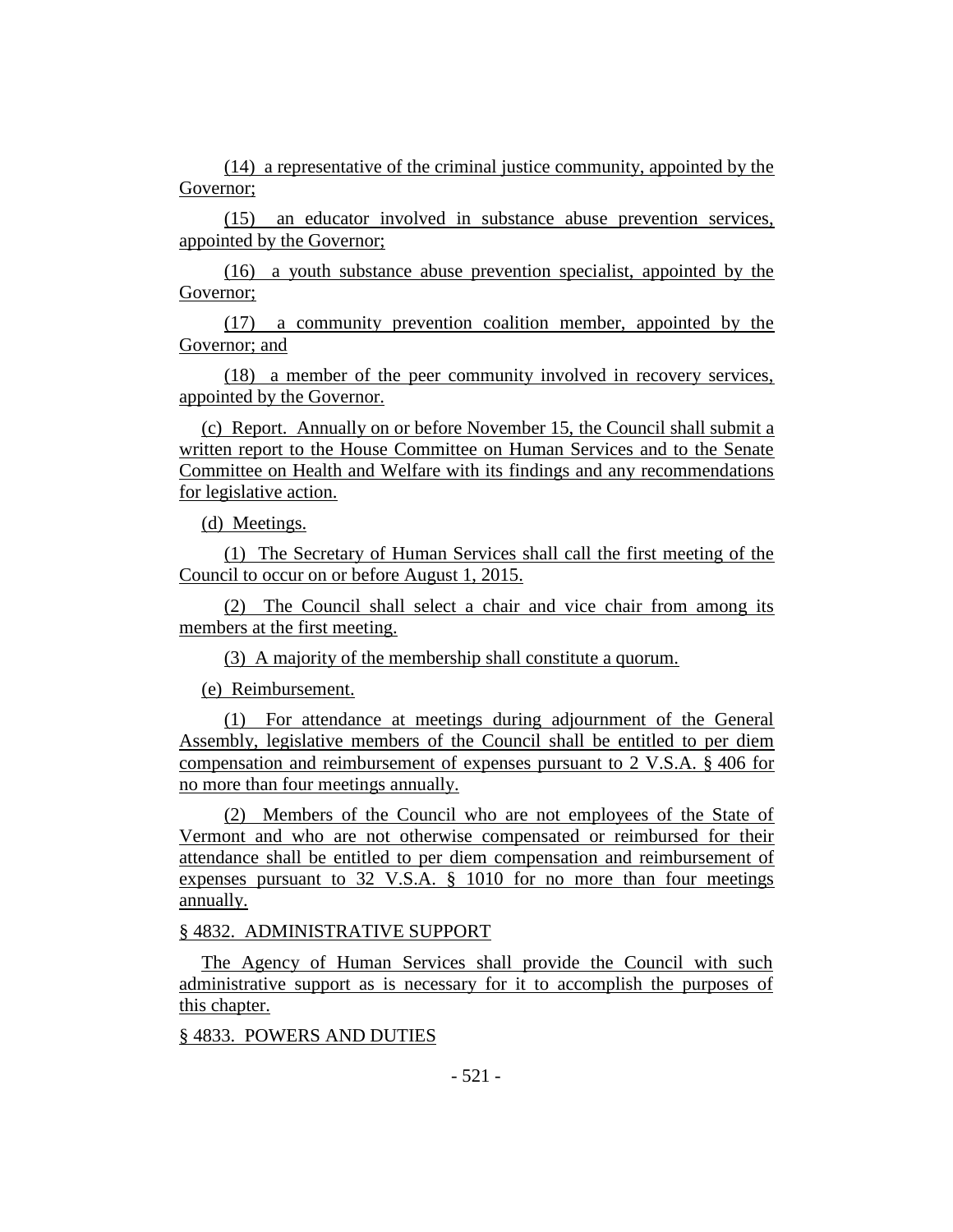The Council shall:

(1) assess substance abuse services and service delivery in the State, including the following:

(A) the effectiveness of existing substance abuse services in Vermont and opportunities for improved treatment; and

(B) strategies for enhancing the coordination and integration of substance abuse services across the system of care;

(2) provide recommendations to the Department of Health as it develops a plan for the substance abuse system of care pursuant to subsection 4815(b) of this title, including regarding the integration of substance abuse services with health care reform initiatives, such as value-based payment methodologies;

(3) provide recommendations to the General Assembly and Agency of Human Services regarding the improvement of statutes and rules governing the substance abuse system of care; and

(4) provide recommendations to the General Assembly regarding State policy and programs for individuals experiencing public inebriation.

Subchapter 4. Law Enforcement and Incarceration

# § 4841. TREATMENT AND SERVICES

(a) When a law enforcement officer encounters a person who, in the judgment of the officer, is intoxicated as defined in section 4812 of this title, the officer may assist the person, if he or she consents, to his or her home, to an approved provider, a preferred provider, or to some other mutually agreeable location.

(b) When a law enforcement officer encounters a person who, in the judgment of the officer, is incapacitated as defined in section 4812 of this title, the person shall be taken into protective custody by the officer. The officer shall transport the incapacitated person directly to an approved provider or preferred provider with withdrawal management capabilities, or to the emergency room of a licensed general hospital for treatment, except that if an alcohol and drug abuse counselor exists in the vicinity and is available, the person may be released to the counselor at any location mutually agreeable between the officer and the counselor. The period of protective custody shall end when the person is released to an alcohol and drug abuse counselor, a clinical staff person of an approved provider or preferred provider with withdrawal management capabilities, or a professional medical staff person at a licensed general hospital emergency room. The person may be released to his or her own devices if, at any time, the officer judges him or her to be no longer incapacitated. Protective custody shall in no event exceed 24 hours.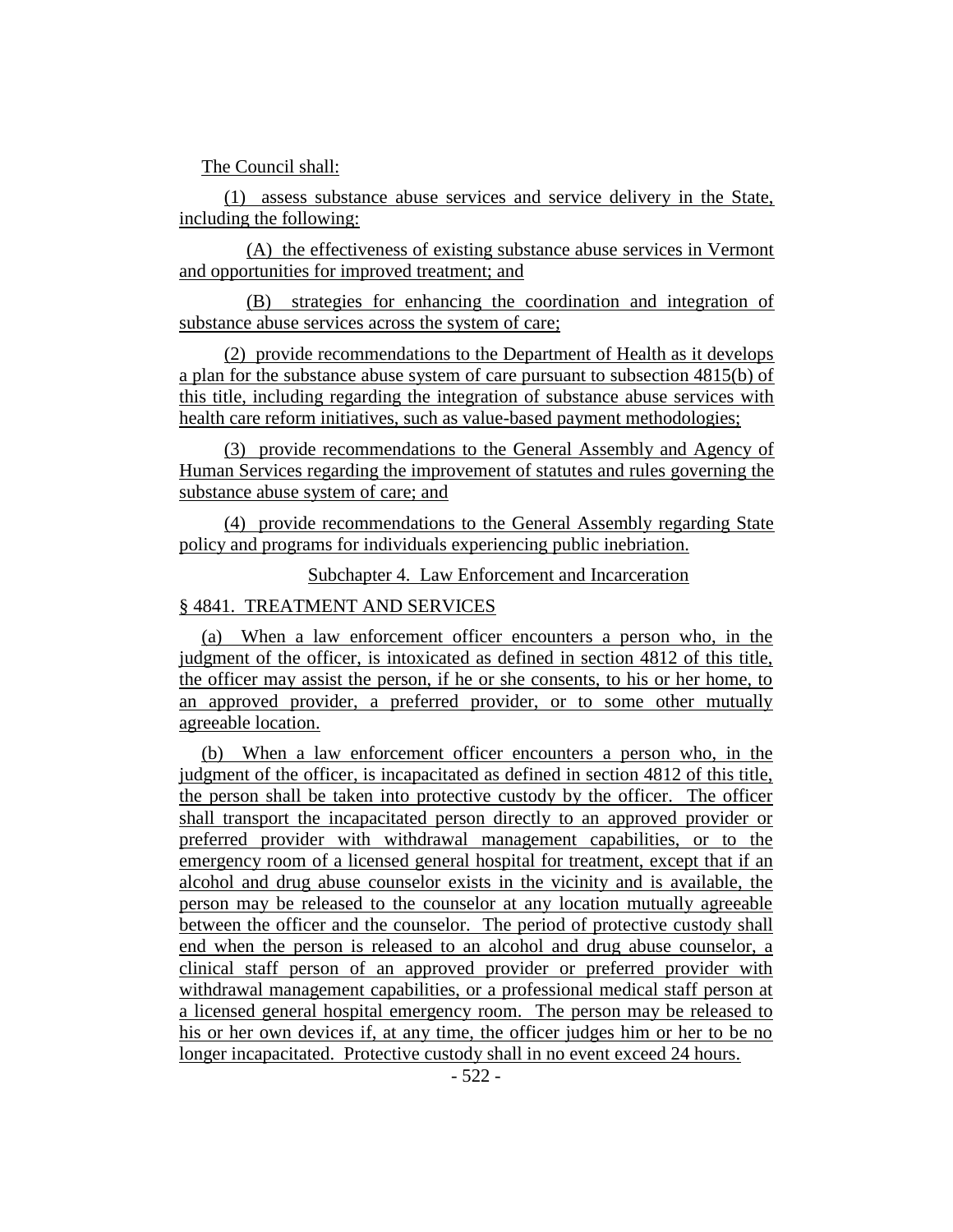(c) If an incapacitated person is taken to an approved provider or preferred provider with withdrawal management capabilities and the program is at capacity, the person shall be taken to the nearest licensed general hospital emergency room for treatment.

(d) A person judged by a law enforcement officer to be incapacitated, and who has not been charged with a crime, may be lodged in protective custody in a secure facility not operated by the Department of Corrections for up to 24 hours or until judged by the person in charge of the facility to be no longer incapacitated, if and only if:

(1) the person refuses to be transported to an appropriate facility for treatment or, if once there, refuses treatment or leaves the facility before he or she is considered by the responsible staff of that facility to be no longer incapacitated; or

(2) no approved provider or preferred provider with withdrawal management capabilities and no staff physician or other medical professional at the nearest licensed general hospital can be found who will accept the person for treatment.

(e) A person shall not be lodged in a secure facility under subsection (d) of this section without first being evaluated and found to be indeed incapacitated by an alcohol and drug abuse counselor, a clinical staff person of an approved provider or preferred provider with withdrawal management capabilities, or a professional medical staff person at a licensed general hospital emergency room.

(f) Except for a facility operated by the Department of Corrections, a lockup facility shall not refuse to admit an incapacitated person in protective custody whose admission is requested by a law enforcement officer, in compliance with the conditions of this section.

(g) Notwithstanding subsection (d) of this section, a person under 18 years of age who is judged by a law enforcement officer to be incapacitated and who has not been charged with a crime shall not be held at a lockup facility or community correctional center. If needed treatment is not readily available, the person shall be released to his or her parent or guardian. If the person has no parent or guardian in the area, arrangements shall be made to house him or her according to the provisions of 33 V.S.A. chapter 53. The official in charge of an adult jail or lockup facility shall notify the Deputy Commissioner of Alcohol and Drug Abuse Programs of any person under 18 years of age brought to an adult jail or lockup facility pursuant to this chapter.

(h) If an incapacitated person in protective custody is lodged in a secure facility, his or her family or next of kin shall be notified as promptly as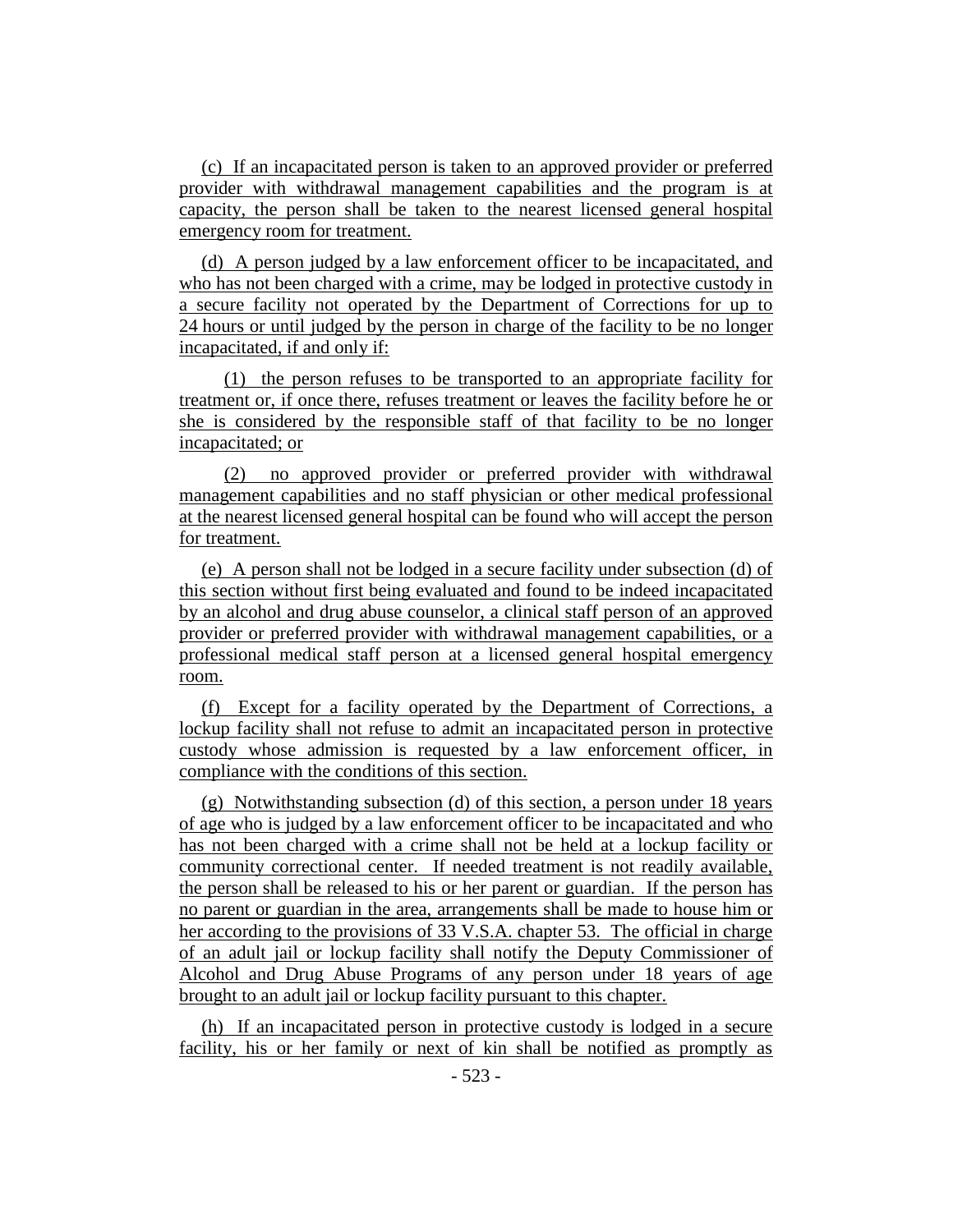possible. If the person is an adult and requests that there be no notification, his or her request shall be respected.

(i) A taking into protective custody under this section is not an arrest.

(j) Law enforcement officers, persons responsible for supervision in a secure facility, and alcohol and drug abuse counselors who act under the authority of this section are acting in the course of their official duty and are not criminally or civilly liable therefor, unless for gross negligence or willful or wanton injury.

## § 4842. INCARCERATION FOR INEBRIATION PROHIBITED

A person who has not been charged with a crime shall not be incarcerated in a facility operated by the Department of Corrections on account of the person's inebriation.

Sec. 4. RULEMAKING; SYSTEM OF CARE PLAN

(a) On or before January 15, 2016, the Commissioners of Health, of Mental Health, and of Vermont Health Access shall present the plan developed pursuant to 18 V.S.A. § 4816(b) to the Senate Committee on Health and Welfare and to the House Committee on Human Services. The Commissioners shall update the Committees on their respective Departments' strategies for implementing the plan.

(b) No sooner than July 1, 2016, the Commissioner of Health shall adopt into rule the plan developed pursuant to 18 V.S.A. § 4816(b). The rule shall address the movement of people throughout the substance abuse system of care based on medical necessity. The rule shall also develop a list of outcome measures that must be present in contracts between the Departments of Health, Mental Health, or Vermont Health Access and preferred providers for all substance abuse related services.

Sec. 5. REPORT; SUBSTANCE ABUSE PREVENTION IN SCHOOLS

On or before January 15, 2016, the Secretary of Education shall report to the Senate Committee on Health and Welfare and to the House Committee on Human Services regarding:

(1) the status of the comprehensive health education program as it pertains to substance abuse;

(2) all other Agency initiatives aimed at preventing or treating substance abuse among students; and

(3) the most effective evidence-based practices pertaining to substance abuse in schools.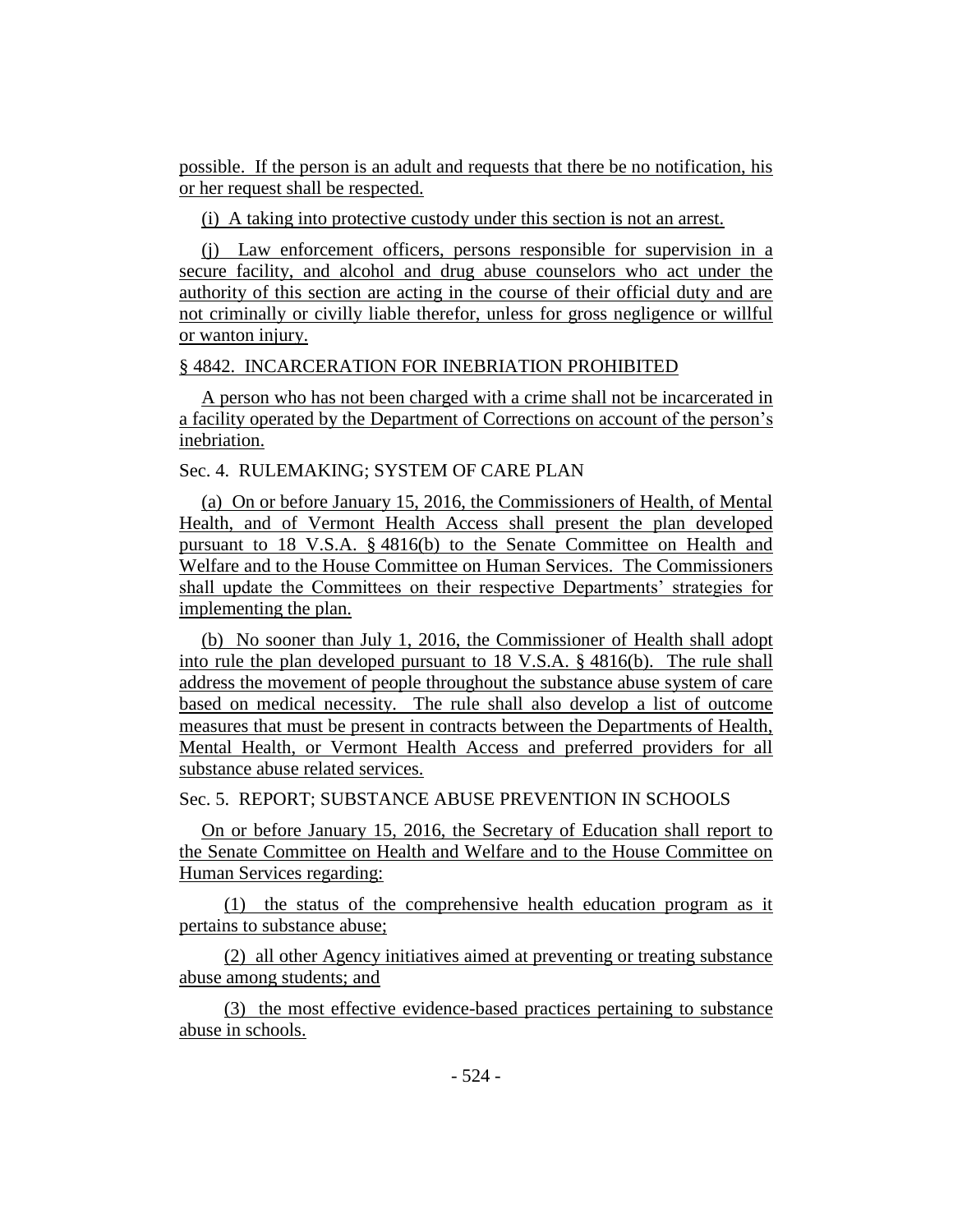Sec. 6. REPORT; SERVICES FOR MENTAL HEALTH, SUBSTANCE ABUSE, AND CO-OCCURRING DISORDERS

(a) On or before January 15, 2016, the Blueprint for Health, in consultation with the Department of Mental Health, the Department of Health's Division of Alcohol and Drug Abuse Programs, and stakeholders, shall survey and report on those services provided to individuals with a mental health, substance abuse, or co-occurring disorder by designated agencies, approved providers, preferred providers, federally qualified health centers, and the Blueprint for Health's community health teams. The report shall:

(1) catalogue services for individuals with mental health, substance abuse, and co-occurring disorders to identify where, if any, gaps in services or overlapping services exist;

(2) identify collaboration models, including the benefits and challenges of each, and any recommendations for the development of a related framework or training program;

(3) propose any structural changes necessary to foster a collaborative relationship between the designated agencies, approved providers, preferred providers, federally qualified health centers, and community health teams;

(4) survey and consolidate information on which federally qualified health centers and designated agencies are using behavior change models, and which model is used by each; and

(5) survey the relative pay scales of providers employed by the designated agencies, approved providers, preferred providers, federally qualified health centers, and community health teams by provider type and county.

(b) The Blueprint for Health may consolidate the filing of this report with any other similar report requested by the General Assembly. Where the filing dates of the consolidated reports are inconsistent, they shall be filed in accordance with the earliest filing date.

Sec. 7. REPEAL

(a) 18 V.S.A. §§ 4801–4807 (Division of Alcohol and Drug Abuse Programs) are repealed on July 1, 2015.

(b) 18 V.S.A. § 4808 (treatment and services) and 18 V.S.A. § 4809 (incarceration for inebriation prohibited) are repealed on July 1, 2017.

(c) The annual reporting requirement on program objectives and performance measures established pursuant to 2014 Acts and Resolves No. 179, Sec. E.306.2(a)(2) is repealed on passage of this act.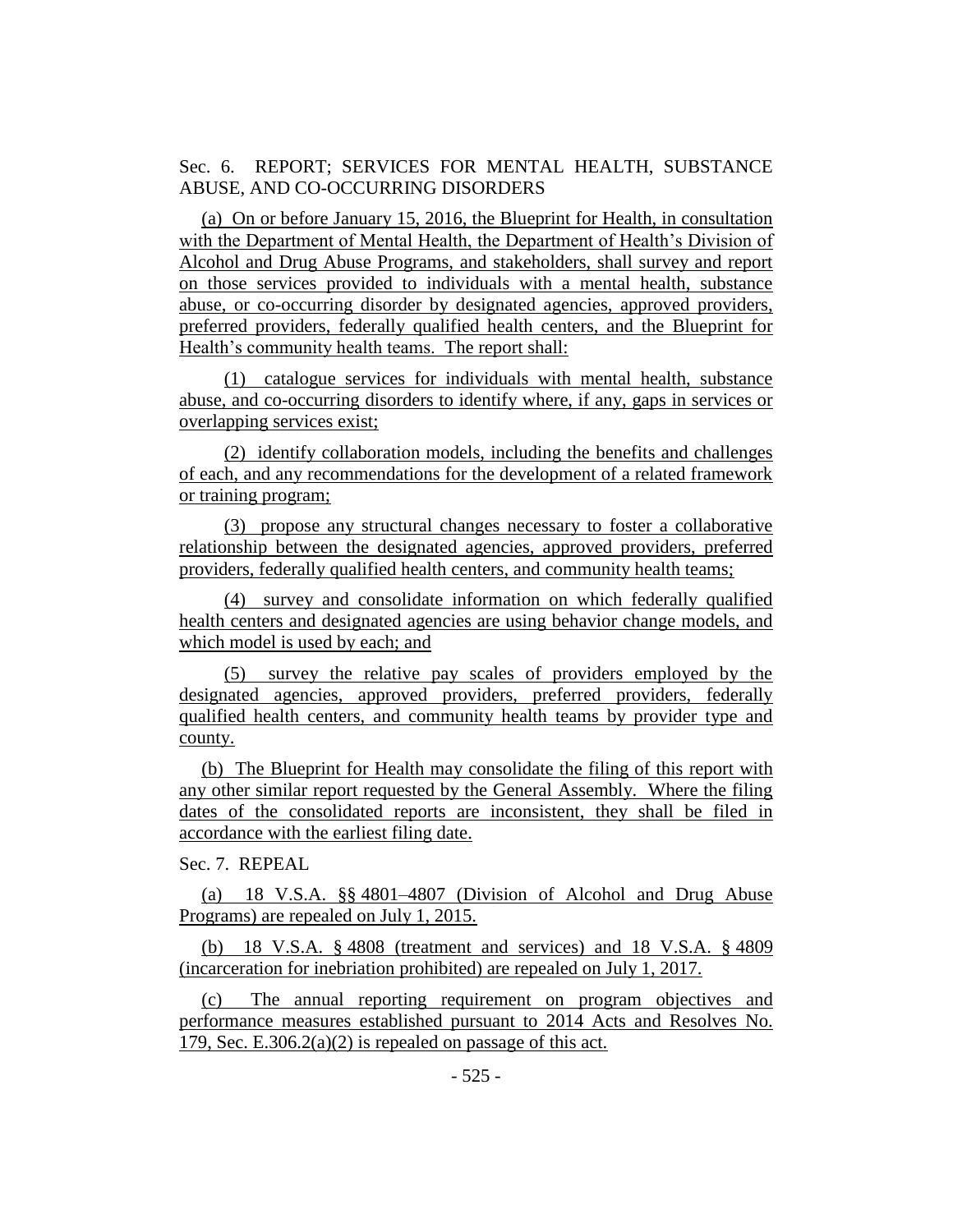Sec. 8. EFFECTIVE DATES

This act shall take effect on July 1, 2015, except 18 V.S.A. §§ 4841 (treatment and services) and 4842 (incarceration for inebriation prohibited) shall take effect on July 1, 2017.

(Committee vote: 5-0-0)

# **Reported favorably with recommendation of amendment by Senator Kitchel for the Committee on Appropriations.**

The Committee recommends that the bill be amended as recommended by the Committee on Health & Welfare with the following amendments thereto:

First: By striking out Sec. 1 in its entirety

Second: In Sec. 3, 18 V.S.A. § 4813, subsection (b), by striking out "Substance Abuse Advisory Council" and inserting in lieu thereof Alcohol and Drug Abuse Council

Third: In Sec. 3, 18 V.S.A. § 4815, subsection (b), in the first sentence, by striking out "Substance Abuse Advisory Council,"

Fourth: In Sec. 3, by striking out subchapter 3 in its entirety and inserting in lieu thereof the following:

## Subchapter 3. Alcohol and Drug Abuse Council

# § 4831. ALCOHOL AND DRUG ABUSE COUNCIL; CREATION; TERMS; PER DIEM

(a) The Alcohol and Drug Abuse Council is established within the Agency of Human Services to promote the reduction of problems arising from alcohol and drug abuse by advising the Secretary on policy areas that can inform Agency programs.

(b) The Council shall consist of 11 members:

(1) The Secretary of Human Services, Commissioner of Public Safety, Secretary of Education, Commissioner of Liquor Control, and Commissioner of Motor Vehicles or their designees.

(2) One member shall be a member of a mental health or substance abuse agency who shall be appointed by the Governor.

(3) Five members shall be appointed by the Governor of which every consideration shall be given, if possible, to equal geographic apportionment. Consideration will be given for one of these members to be a certified practicing teacher and one of these members to be a school administrator.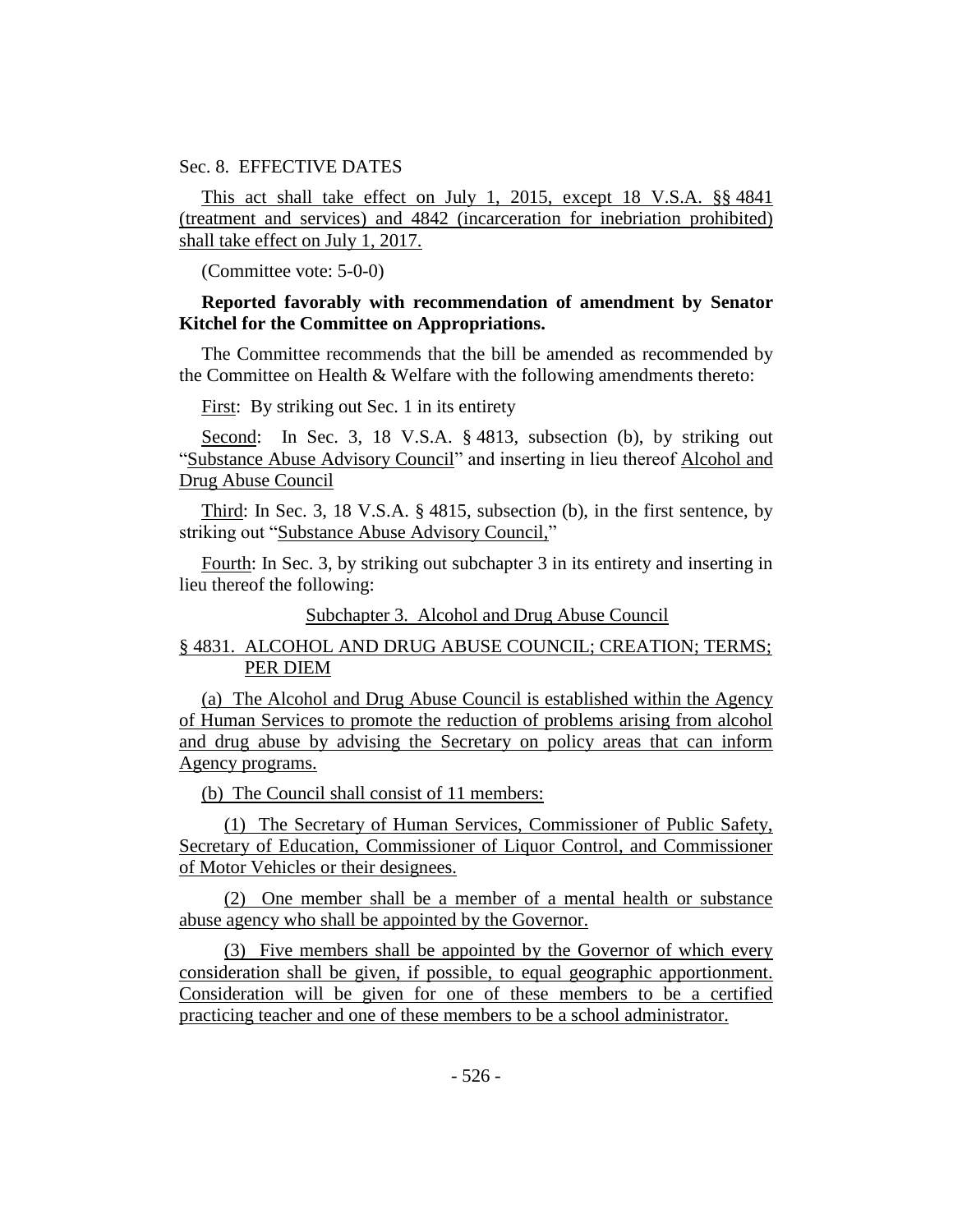(c) The term of office of members appointed pursuant to subdivisions (b)(2) and (3) of this section shall be three years.

(d) The Council membership shall annually elect a member to serve as chair.

(e) All members shall be voting members.

(f) At the expiration of the term of an appointed member or in the event of a vacancy during an unexpired term, the new member shall be appointed in the same manner as his or her predecessor. Members of the Council may be reappointed.

(g) Each member of the Council not otherwise receiving compensation from the State of Vermont or any political subdivision thereof shall be entitled to receive per diem compensation as provided in 32 V.S.A. § 1010(b). Each member shall be entitled to his or her actual and necessary expenses.

# § 4832. ADMINISTRATIVE SUPPORT

The Agency of Human Services shall provide the Council with such administrative support as is necessary for it to accomplish the purposes of this chapter.

## § 4833. DUTIES

The Council shall:

(1) advise the Governor as to the nature and extent of alcohol and drug abuse problems and the programs necessary to understand, prevent, and alleviate those problems;

(2) make recommendations to the Governor for developing a comprehensive and coordinated system for delivering effective programs, including any appropriate reassignment of responsibility for such programs;

(3) provide for coordination and communication among the regional alcohol and drug abuse councils, State agencies and departments, providers, consumers, consumer advocates, and interested citizens;

(4) jointly, with the State Board of Education, develop educational and preventive programs; and

(5) develop a five-year plan for effectively providing preventive, education, and treatment services to the Vermont public.

(Committee vote: 6-1-0)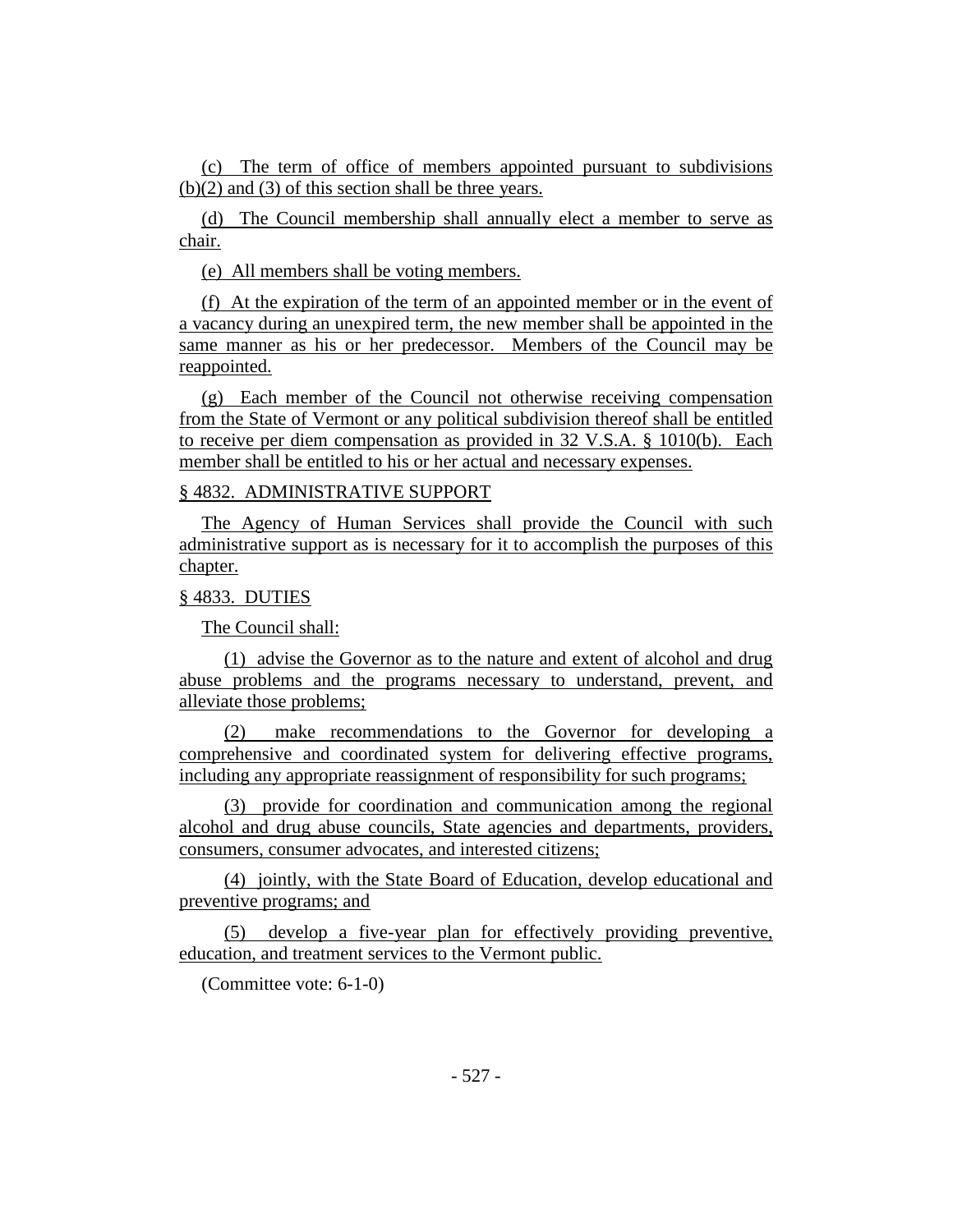An act relating to forfeiture of property associated with an animal fighting exhibition.

# **Reported favorably with recommendation of amendment by Senator Ashe for the Committee on Judiciary.**

The Committee recommends that the bill be amended by striking out all after the enacting clause and inserting in lieu thereof the following:

Sec. 1. 13 V.S.A. § 352 is amended to read:

#### § 352. CRUELTY TO ANIMALS

A person commits the crime of cruelty to animals if the person:

\* \* \*

(5)(A) owns, possesses, keeps, or trains an animal engaged in an exhibition of fighting, or possesses, keeps, or trains any animal with intent that it be engaged in an exhibition of fighting, or permits any such act to be done on premises under his or her charge or control; or

(B) owns, possesses, ships, transports, delivers, or keeps a device, equipment, or implement for the purpose of training or conditioning an animal for participation in animal fighting, or enhancing an animal's fighting capability.

\* \* \*

Sec. 2. 13 V.S.A. § 364 is amended to read:

#### § 364. ANIMAL FIGHTS

(a) A person who participates in a fighting exhibition of animals shall be in violation of subdivisions 352(5) and (6) of this title.

(b) In Notwithstanding any provision of law to the contrary, in addition to seizure of fighting birds or animals involved in a fighting exhibition, a law enforcement officer or humane officer may seize:

(1) any equipment associated with that activity;

(2) any other personal property which is used to engage in a violation or further a violation of subdivisions 352(5) and (6) of this title; and

(3) monies, securities, or other things of value furnished or intended to be furnished by a person to engage in or further a violation of subdivisions 352(5) and (6) of this title.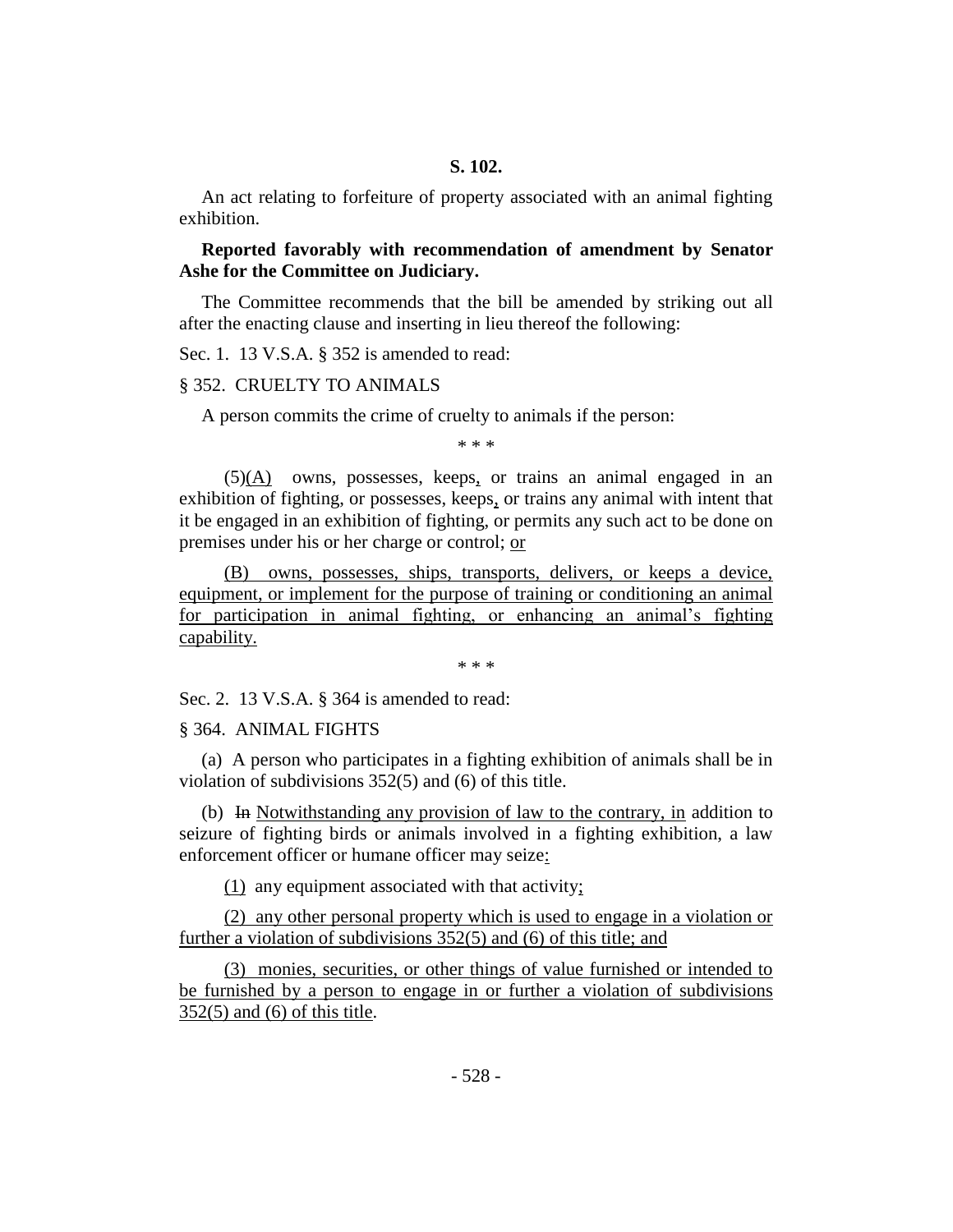(c) In addition to the imposition of a penalty under this chapter, conviction under this section shall result in forfeiture of all seized fighting animals and, equipment, and other property subject to seizure under this section. The animals may be destroyed humanely or otherwise disposed of as directed by the court.

(d) Property subject to forfeiture under this subsection may be seized upon process issued by the court having jurisdiction over the property. Seizure without process may be made:

(1) incident to a lawful arrest;

(2) pursuant to a search warrant; or

(3) if there is probable cause to believe that the property was used or is intended to be used in violation of this section.

(e) Forfeiture proceedings instituted pursuant to the provisions of this section for property other than animals are subject to the procedures and requirements for forfeiture as set forth in 18 V.S.A. chapter 84, subchapter 2.

Sec. 3. 18 V.S.A. § 4241 is amended to read:

§ 4241. SCOPE

(a) The following property shall be subject to this subchapter:

\* \* \*

(7) Any property seized pursuant to 13 V.S.A. § 364.

(b) This subchapter shall not apply to any property used or intended for use in an offense involving two ounces or less of marijuana or in connection with hemp or hemp products as defined in 6 V.S.A. § 562. This subchapter shall apply to property for which forfeiture is sought in connection with:

(1) a violation under chapter 84, subchapter 1 of this title that carries by law a maximum penalty of ten years' incarceration or greater; or

(2) a violation of 13 V.S.A. § 364.

Sec. 4. 18 V.S.A. § 4242 is amended to read:

§ 4242. SEIZURE

\* \* \*

(b) Any property subject to forfeiture under this subchapter may be seized upon process. Seizure without process may be made when:

(1) the seizure is incident to an arrest with probable cause or a search under a valid search warrant;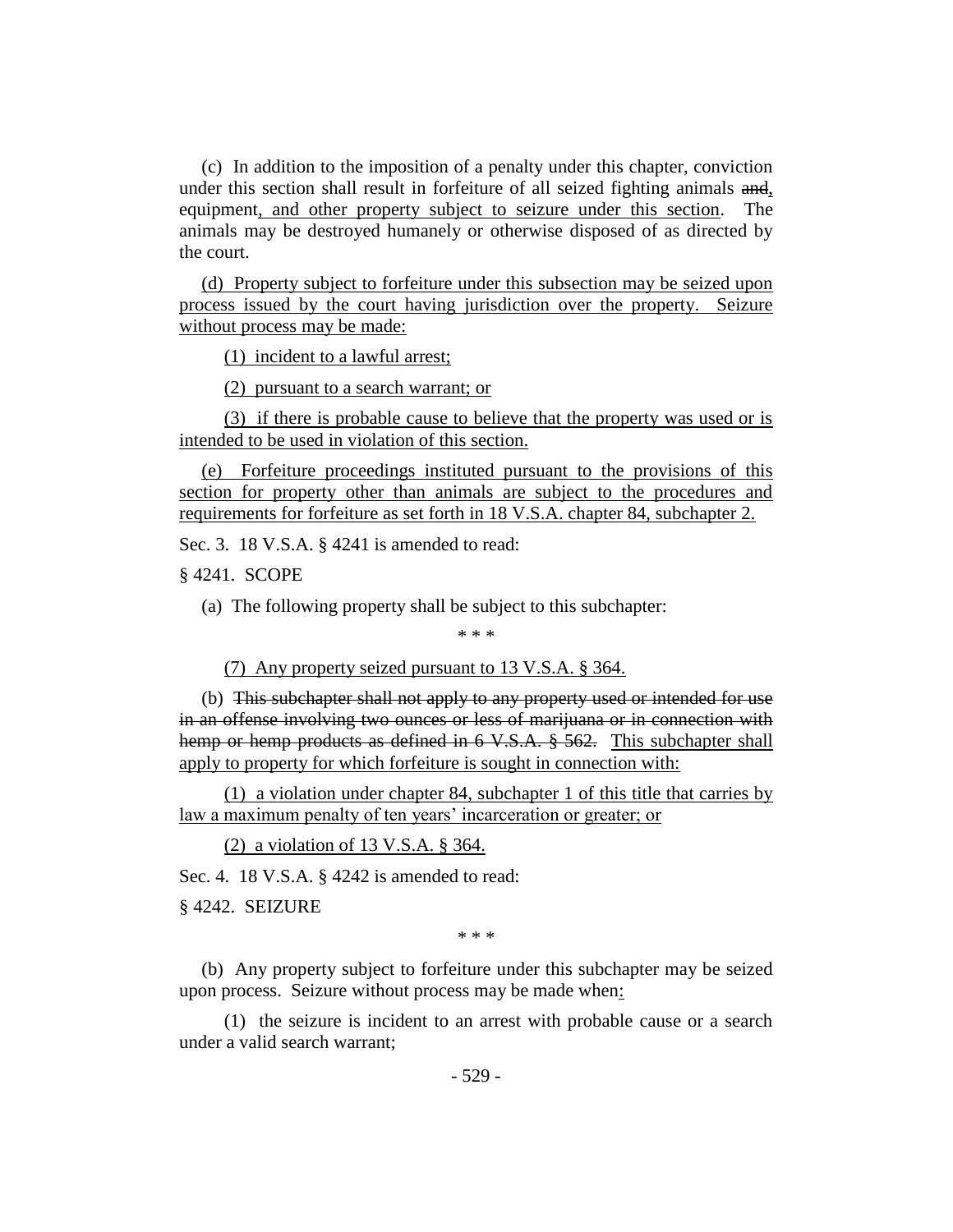(2) the property subject to seizure has been the subject of a prior judgment in favor of the state State in a forfeiture proceeding under this subchapter; or

(3) the seizure is incident to a valid warrantless search.

(c) If property is seized without process under subdivision  $(b)(1)$  or  $(3)$  of this section, the state State shall forthwith petition the court for a preliminary order or process under subsection (a) of this section.

(d) All Notwithstanding subsection 4241(b) of this title, all regulated drugs the possession of which is prohibited under this chapter are contraband and shall be automatically forfeited to the state and destroyed.

Sec. 5. 18 V.S.A. § 4243 is amended to read:

§ 4243. PETITION FOR JUDICIAL FORFEITURE PROCEDURE

(a) The State Conviction required. An asset is subject to forfeiture by judicial determination under section 4241 of this title and 13 V.S.A. § 364 if:

(1) a person is convicted of the criminal offense related to the action for forfeiture; or

(2) a person is not charged with a criminal offense related to the action for forfeiture based in whole or in part on the person's agreement to provide information regarding the criminal activity of another person.

(b) Evidence. The State may introduce into evidence in the judicial forfeiture case the fact of a conviction in the Criminal Division or any agreement made under subdivision (a)(2) of this section.

(c) Burden of proof. The State bears the burden of proving by clear and convincing evidence that the property is an instrument of or represents the proceeds of the underlying offense.

(d) Notice. Within 60 days from when the seizure occurs, the State shall notify the any owners, possessors, and lienholders of the property of the action, if known or readily ascertainable. Upon motion by the State, a court may extend the time period for sending notice for a period not to exceed 90 days for good cause shown.

(e) Return of property. If notice is not sent in accordance with subsection (d) of this section, and no time extension is granted or the extension period has expired, the law enforcement agency shall return the property to the person from whom the property was seized. An agency's return of property due to lack of proper notice does not restrict the agency's authority to commence a forfeiture proceeding at a later time. Nothing in this subsection shall require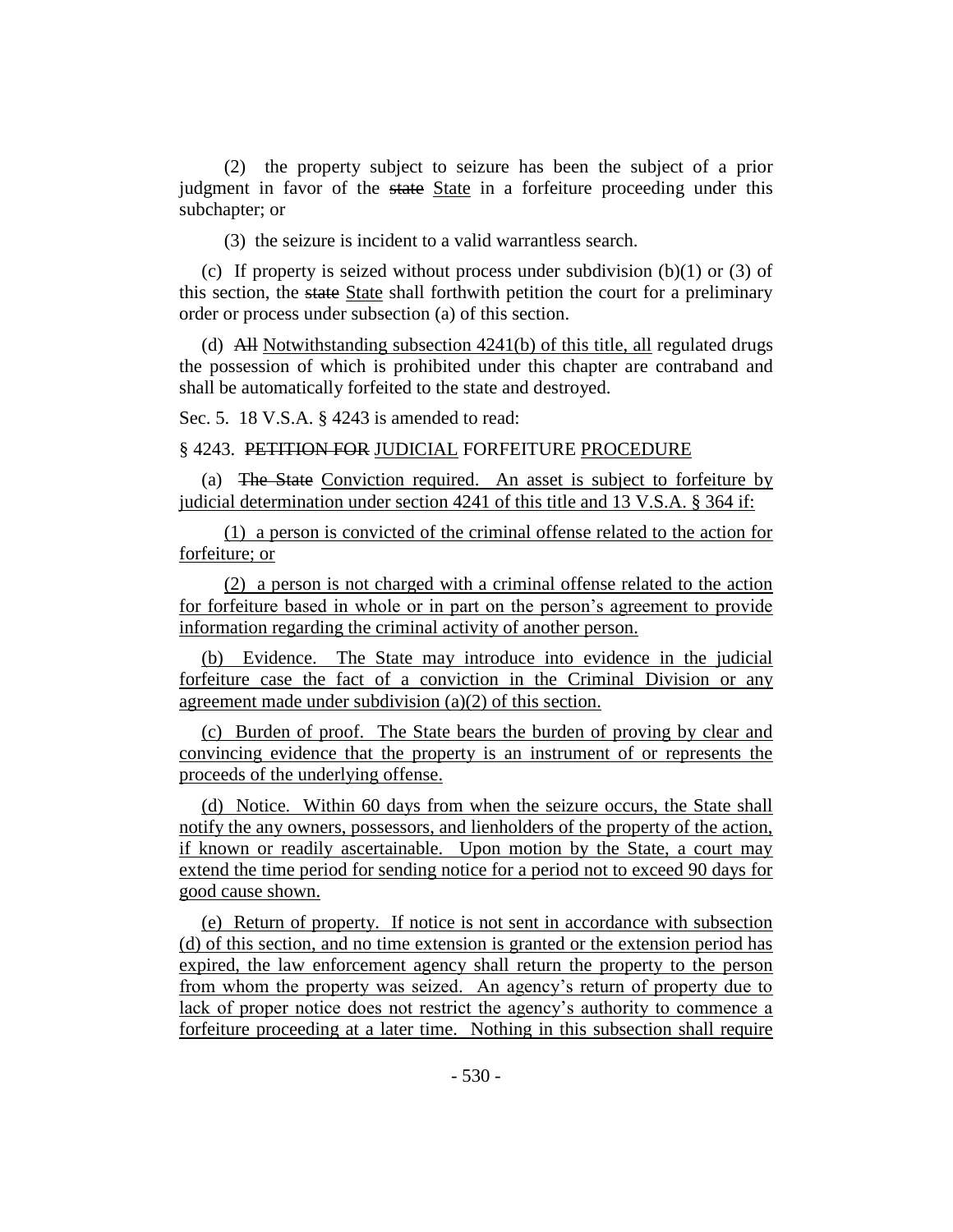the agency to return contraband, evidence, or other property that the person from whom the property was seized is not entitled to lawfully possess.

(f) Filing of petition. Except as provided in section 4243a of this title, the State shall file a petition for forfeiture of any property seized under section 4242 of this title promptly, but not more than 14 days from the date the preliminary order or process is issued. The petition shall be filed in the superior court Superior Court of the county in which the property is located or in any court with jurisdiction over a criminal proceeding related to the property.

 $(\mathbf{b})(g)$  Service of petition. A copy of the petition shall be sent by certified mail to served on all persons named in the petition as provided for in the Vermont Rules of Civil Procedure. In addition, the state State shall cause notice of the petition to be published in a newspaper of general circulation in the state State, as ordered by the court. The petition shall state:

(1) the facts upon which the forfeiture is requested, including a description of the property subject to forfeiture, and the type and quantity of regulated drug involved;

(2) the names of the apparent owner or owners, lienholders who have properly recorded their interests, and any other person appearing to have an interest; and, in the case of a conveyance, the name of the person holding title, the registered owner, and the make, model, and year of the conveyance.

Sec. 6. 18 V.S.A. § 4243a is added to read:

## § 4243a. ADMINISTRATIVE FORFEITURE PROCEDURE

(a) Scope. Forfeiture of property described in section 4241 of this title and in 13 V.S.A. § 364 that does not exceed \$25,000 in value may be administratively forfeited under this section.

(b) Notice. Within 60 days from seizure, all persons known to have an ownership, possessory, or security interest in seized property must be notified of the seizure and the intent to forfeit the property. Notice shall be served as provided for in the Vermont Rules of Civil Procedure. If there is reason to believe that notice may have an adverse result, a supervisory law enforcement official of the seizing agency may extend the period for sending notice for a period not to exceed 30 days. Upon motion to the Superior Court by the State, the Court may extend the period for sending notice for a period not to exceed 60 days.

(c) Content of notice. The notice shall contain:

(1) a description of the property;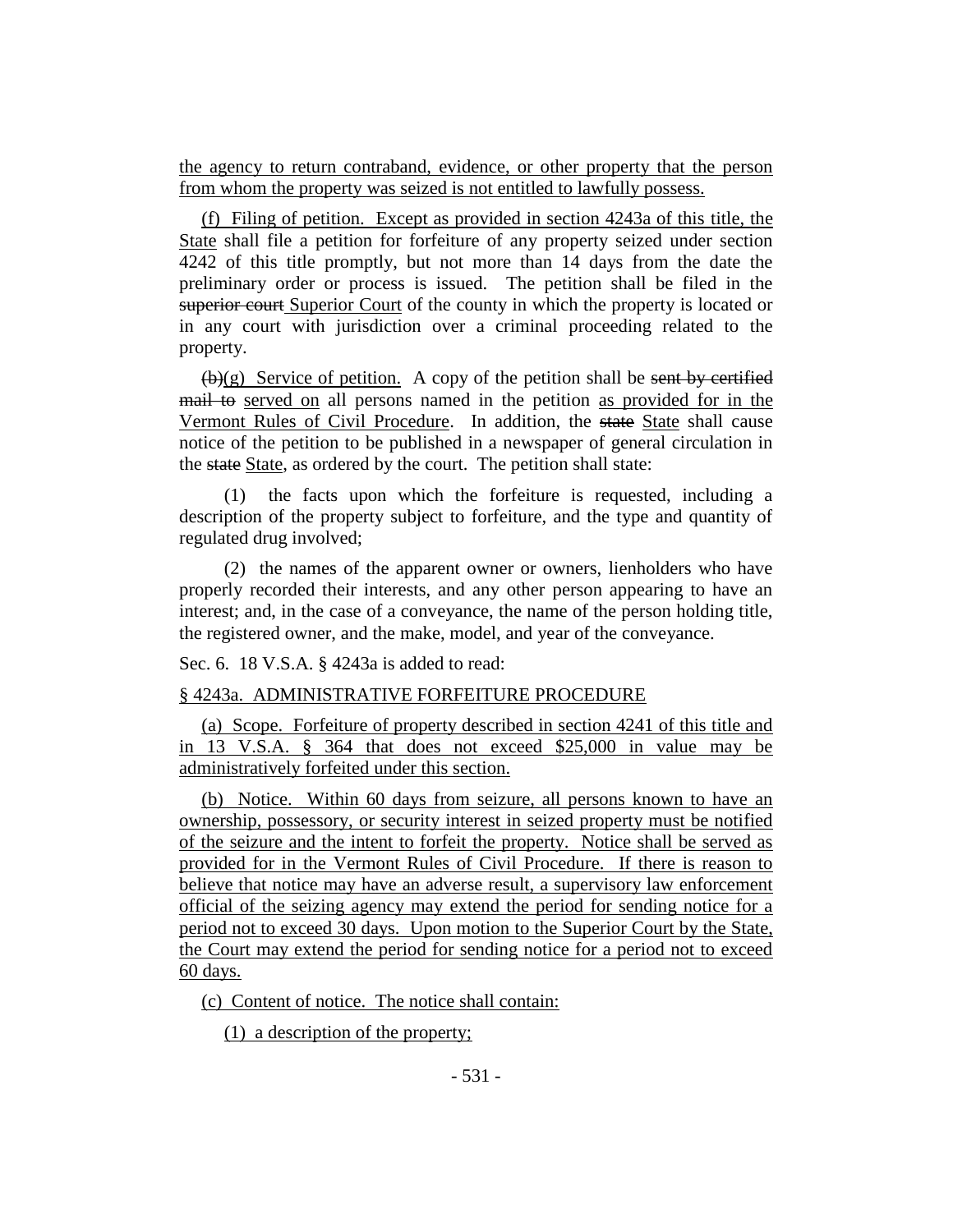(2) the date of the seizure; and

(3) notice of the right to obtain judicial review of the forfeiture and of the procedure for obtaining that judicial review.

(d) Return of property. If notice is not sent in accordance with subsection (b) of this section, and no time extension is granted or the extension period has expired, the law enforcement agency shall return the property to the person from whom the property was seized. An agency's return of property due to lack of proper notice does not restrict the agency's authority to commence a forfeiture proceeding at a later time. Nothing in this subsection shall require the agency to return contraband, evidence or other property that the person from whom the property was seized is not entitled to lawfully possess.

(e) Claims.

(1) Any person claiming property seized under this section may file a claim with the Superior Court.

(2) A claim under this subsection must be filed within 60 days after notice is received.

(3) A claim shall:

(A) identify the specific property being claimed;

(B) state the claimant's interest in such property; and

(C) be made under oath.

Sec. 7. 18 V.S.A. § 4244 is amended to read:

## § 4244. FORFEITURE HEARING

(a) The court Within 60 days following service of notice of seizure and forfeiture under sections 4243 and 4243a of this title, a claimant may file a demand for judicial determination of the forfeiture. The demand must be in the form of a civil complaint accompanied by a sworn affidavit setting forth the facts upon which the claimant intends to rely, including, if relevant, the noncriminal source of the asset or currency at issue. The demand must be filed with the court administrator in the county in which the seizure occurred.

(b) Except as provided in section 4243a, the Court shall hold a hearing on the petition no less than 14 nor more than 30 days after notice. For good cause shown, or on the court's own motion, the court may stay the forfeiture proceedings pending resolution of related criminal proceedings. If a person named in the petition is a defendant in a related criminal proceeding and the proceeding is dismissed or results in a judgment of acquittal, the petition shall be dismissed as to the defendant's interest in the property as soon as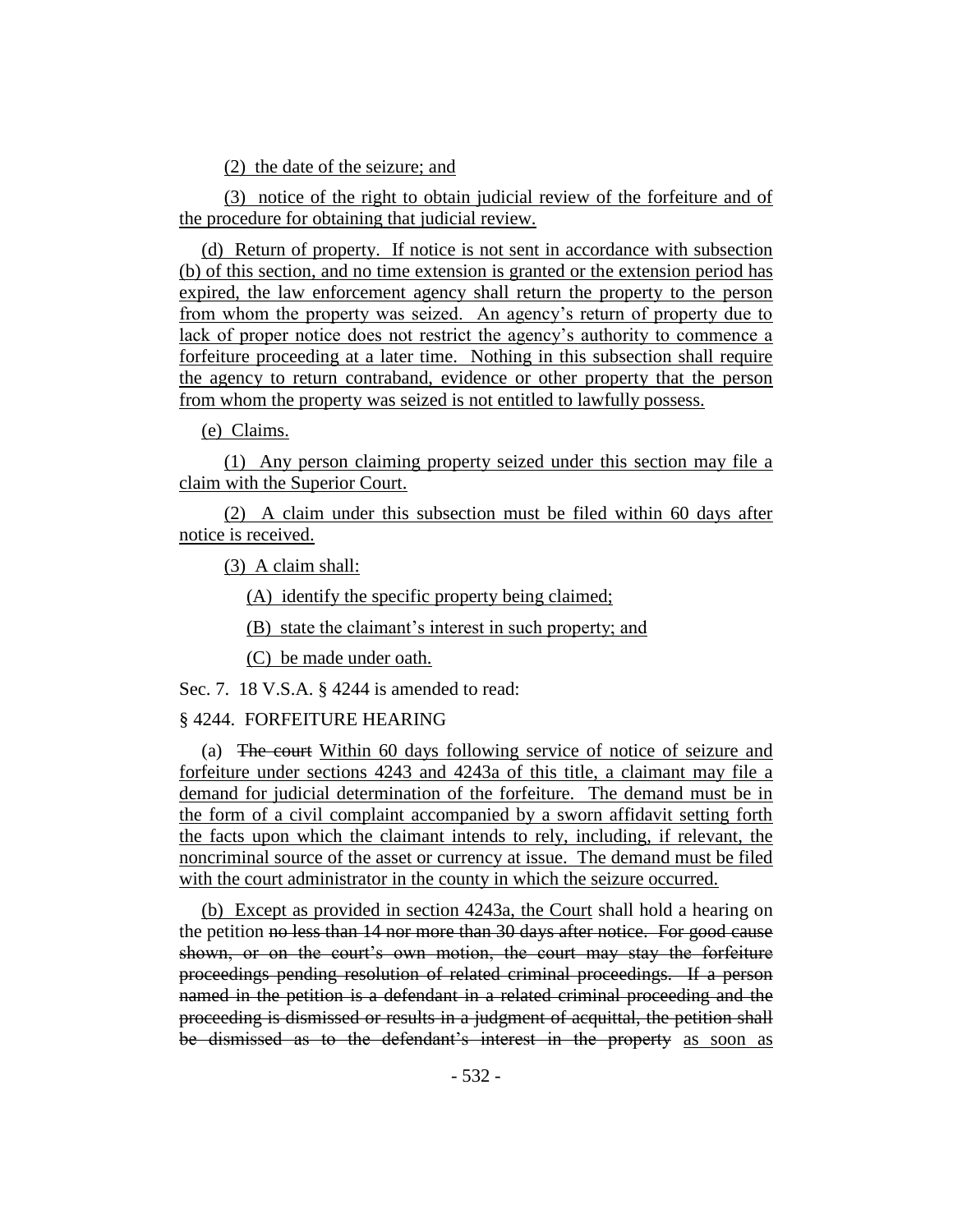practicable after, and in any event no later than 90 days following, the conclusion of the criminal prosecution.

 $(\theta)(c)$  A lienholder who has received notice of a forfeiture proceeding may intervene as a party. If the court Court finds that the lienholder has a valid, good faith interest in the subject property which is not held through a straw purchase, trust or otherwise for the actual benefit of another and that the lienholder did not at any time have knowledge or reason to believe that the property was being or would be used in violation of the law, the court Court upon forfeiture shall order compensation to the lienholder to the extent of the lienholder's interest.

(d) The Court shall not order the forfeiture of property if an owner, co-owner, or person who regularly uses the property, other than the defendant, shows by a preponderance of the evidence that the owner, co-owner, or regular user did not consent to or have any express or implied knowledge that the property was being or was intended to be used in a manner that would subject the property to forfeiture, or that the owner, co-owner, or regular user had no reasonable opportunity or capacity to prevent the defendant from using the property.

 $\overline{(e)(e)}$  The proceeding shall be against the property and shall be deemed civil in nature. The state State shall have the burden of proving all material facts by clear and convincing evidence.

 $(d)(f)$  The court Court shall make findings of fact and conclusions of law and shall issue a final order. If the petition is granted, the court Court shall order the property held for evidentiary purposes, delivered to the state treasurer State Treasurer, or, in the case of regulated drugs or property which is harmful to the public, destroyed.

Sec. 8. 18 V.S.A. § 4247 is amended to read:

## § 4247. DISPOSITION OF PROPERTY

(a) Whenever property is forfeited and delivered to the state treasurer State Treasurer under this subchapter, the state treasurer State Treasurer shall, no sooner than 90 days of the date the property is delivered, sell the property at a public sale held under 27 V.S.A. chapter 13.

(b) The proceeds from the sale of forfeited property shall first be used to offset any costs of selling the property, and then, after any liens on the property have been paid in full, applied to payment of seizure, storage, and forfeiture expenses. Remaining proceeds shall be distributed as follows:

 $(1)(A)$  Sixty percent shall be distributed among the:

(i) Judiciary;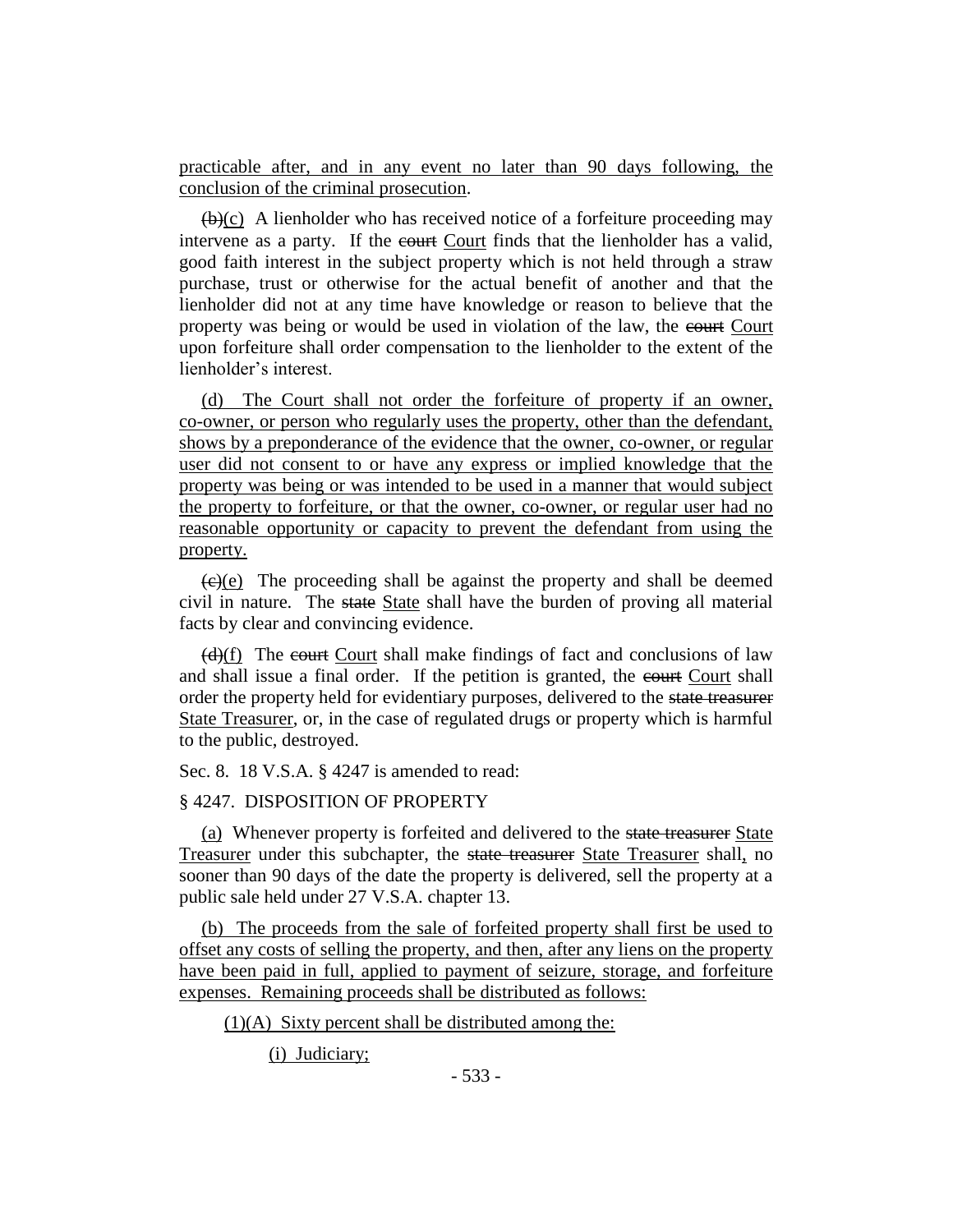(ii) Office of the Attorney General;

(iii) Office of the Defender General;

(iv) Department of State's Attorneys and Sheriffs; and

(v) State and local law enforcement agencies.

(B) The Governor's Criminal Justice and Substance Abuse Cabinet is authorized to determine the allocations among the groups listed in subdivision (A) of this subdivision (1), and may allocate proceeds to the prosecutor and law enforcement agency or agencies that participated in the enforcement effort resulting in the forfeiture. The proceeds shall be held by the Treasurer until the Cabinet notifies the Treasurer of the allocation determinations, at which time the Treasurer shall forward the allocated amounts to the appropriate agency operating funds.

(1) The remaining 40 percent shall be deposited in the General Fund. Sec. 9. ANIMAL CRUELTY RESPONSE TASK FORCE

(a) Creation. There is created a task force to evaluate the state of animal cruelty investigation and response in Vermont, including the resources devoted to animal investigation and response services and to recommend ways to consolidate, collaborate, or reorganize to use more effectively limited resources while improving the response to animal cruelty.

(b) Membership. The Task Force shall be composed of the following members:

(1) a representative from the Governor's office;

(2) a member of the Vermont State Police;

(3) a member of the VT Police Chiefs Association;

(4) a representative of the VT Animal Control Association;

(5) a Humane Officer from a VT humane society focusing on domestic animals;

(6) a Humane Officer of a VT humane society focusing on large animals (livestock);

(7) a representative of the Vermont Humane Federation;

(8) a representative of the Vermont Federation of Dog Clubs;

(9) the Executive Director of the Department of State's Attorneys and Sheriffs or designee;

(10) a representative of the Vermont Veterinary Medical Association;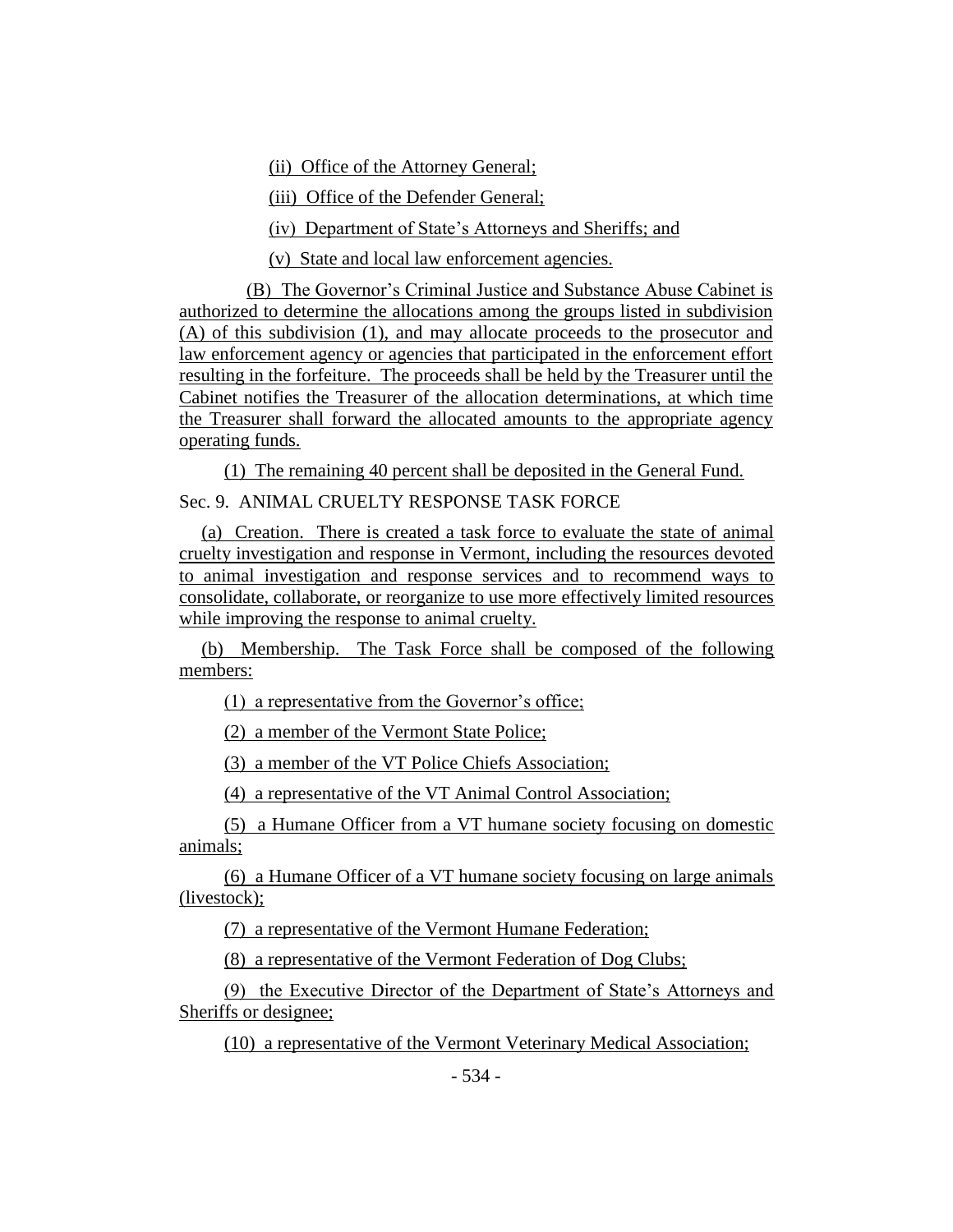(11) a representative of the Vermont Agency of Agriculture, Food and Markets;

(12) a representative of the VT Constables Association;

(13) a representative of the VT Town Clerks Association; and

(14) a representative of the Department for Children and Families.

(c) Powers and duties. The Task Force, in consultation with the Office of the Defender General, shall study and make recommendations concerning:

(1) training for humane agents, animal control officers, law enforcement officers, and prosecutors;

(2) the development of uniform response protocols for receiving, investigating, and following up on complaints of animal cruelty, including sentencing recommendations;

(3) the development of a centralized data collection system capable of sharing data collected from both the public and private sectors on animal cruelty complaints and outcomes;

(4) funding the various responsibilities that are involved with an animal cruelty investigation, including which State agencies should be responsible for any State level authority and oversight; and

(5) any other issue the Task Force determines is relevant to improve the efficiency, process, and results of animal cruelty response actions in Vermont.

(d) Report. On or before January 15, 2016, the Task Force shall report its findings and recommendations to the House and Senate Committees on Judiciary.

(e) Meetings and sunset.

(1) The representative from the Governor's office shall call the first meeting of the Task Force.

(2) The Task Force shall select a chair from among its members at the first meeting.

(3) The Task Force shall hold its first meeting no later than August 15, 2015.

(4) Meetings of the Task Force shall be public meetings.

(5) The Task Force shall cease to exist on January 16, 2016.

Sec. 10. EFFECTIVE DATE

This act shall take effect on July 1, 2015.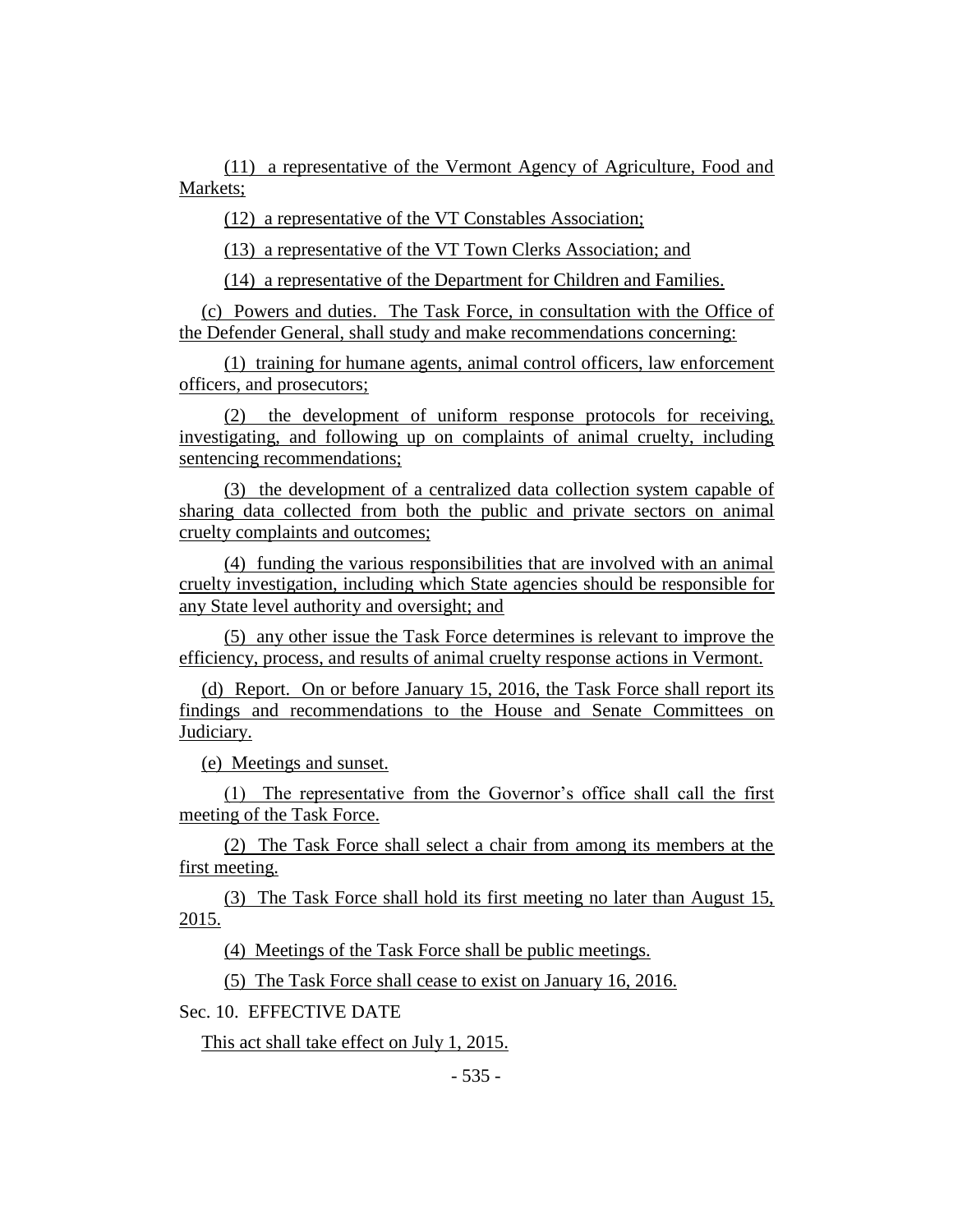And that after passage the title of the bill be amended to read:

An act relating to forfeiture of property associated with animal fighting and certain regulated drug possession, sale, and trafficking violations.

(Committee vote: 5-0-0)

# **Reported favorably with recommendation of amendment by Senator Sears for the Committee on Appropriations.**

The Committee recommends that the bill be amended as recommended by the Committee on Judiciary with the following amendment thereto:

By striking out Sec. 8 in its entirety and inserting in lieu thereof the following:

Sec. 8. 18 V.S.A. § 4247 is amended to read:

## § 4247. DISPOSITION OF PROPERTY

(a) Whenever property is forfeited and delivered to the state treasurer State Treasurer under this subchapter, the state treasurer State Treasurer shall, no sooner than 90 days of the date the property is delivered, sell the property at a public sale held under 27 V.S.A. chapter 13.

(b) The proceeds from the sale of forfeited property shall first be used to offset any costs of selling the property, and then, after any liens on the property have been paid in full, applied to payment of seizure, storage, and forfeiture expenses. Remaining proceeds shall be distributed as follows:

 $(1)(A)$  Fifty percent shall be distributed among the:

(i) Office of the Attorney General;

(ii) Office of the Defender General;

(iii) Department of State's Attorneys and Sheriffs; and

(iv) State and local law enforcement agencies.

(B) The Governor's Criminal Justice and Substance Abuse Cabinet is authorized to determine the allocations among the groups listed in subdivision (A) of this subdivision (1), and may allocate proceeds to the prosecutor and law enforcement agency or agencies that participated in the enforcement effort resulting in the forfeiture. The proceeds shall be held by the Treasurer until the Cabinet notifies the Treasurer of the allocation determinations, at which time the Treasurer shall forward the allocated amounts to the appropriate agency operating funds.

(2) The remaining 50 percent shall be deposited in the General Fund.

(Committee vote: 6-0+1 abstention)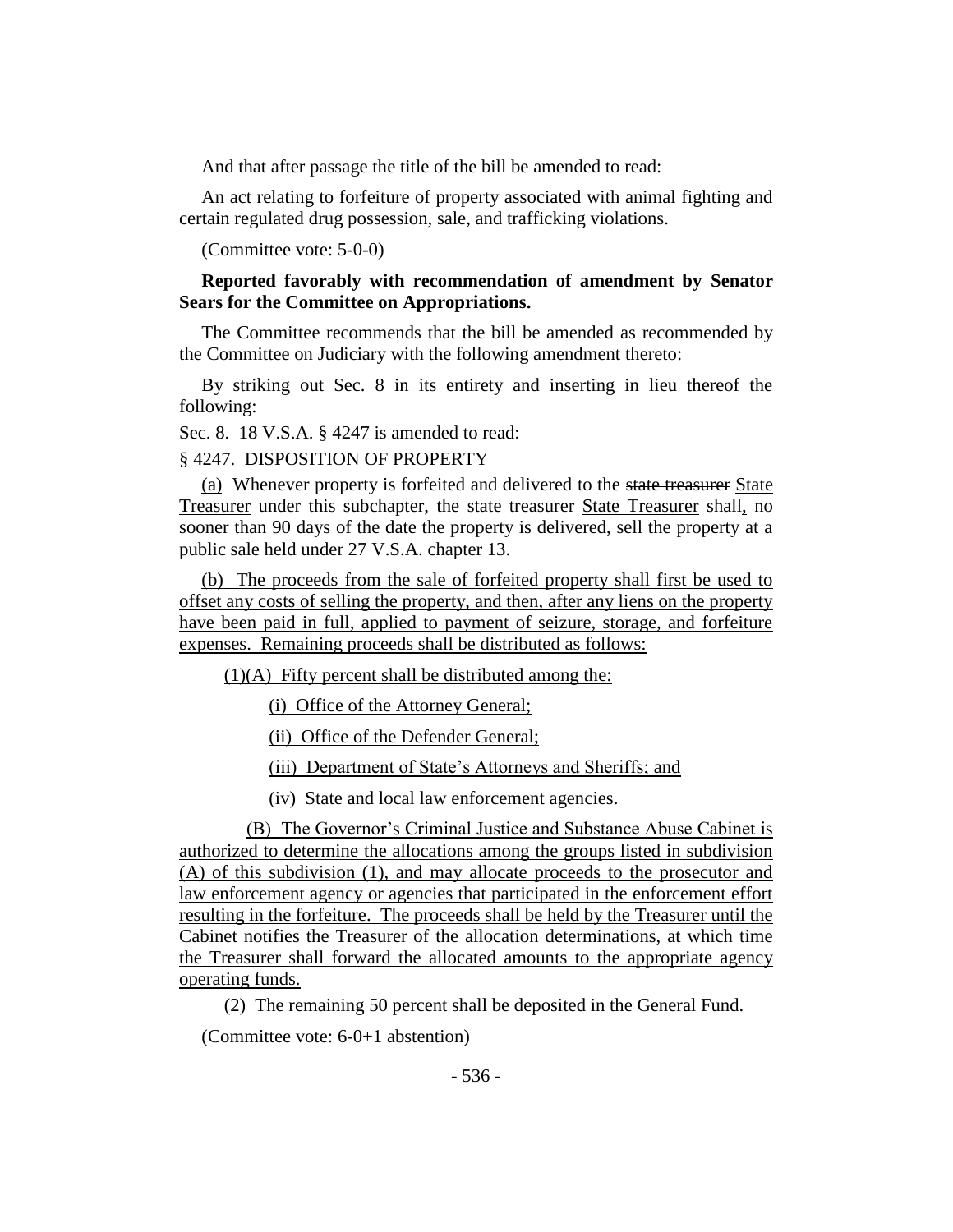# **NEW BUSINESS**

## **Third Reading**

## **S. 18.**

An act relating to privacy protection.

## **S. 141.**

An act relating to possession of firearms.

#### **Second Reading**

#### **Favorable with Proposal of Amendment**

#### **H. 240.**

An act relating to miscellaneous technical corrections to laws governing motor vehicles, motorboats, and other vehicles.

## **Reported favorably with recommendation of proposal of amendment by Senator Westman for the Committee on Transportation.**

The Committee recommends that the Senate propose to the House to amend the bill in Sec. 12, 23 V.S.A. § 458, by striking out the second sentence in its entirety and inserting in lieu thereof the following:

The purchaser, if If a properly licensed, on attaching the number plate with temporary validation stickers, temporary plate or decal purchaser either attaches to the motor vehicle, motorboat, snowmobile, or all-terrain vehicle, or carries in the motorboat such number plate or decal, he or she may operate the same for a period not to exceed 60 consecutive days immediately following the purchase.

(Committee vote: 5-0-0)

(No House amendments.)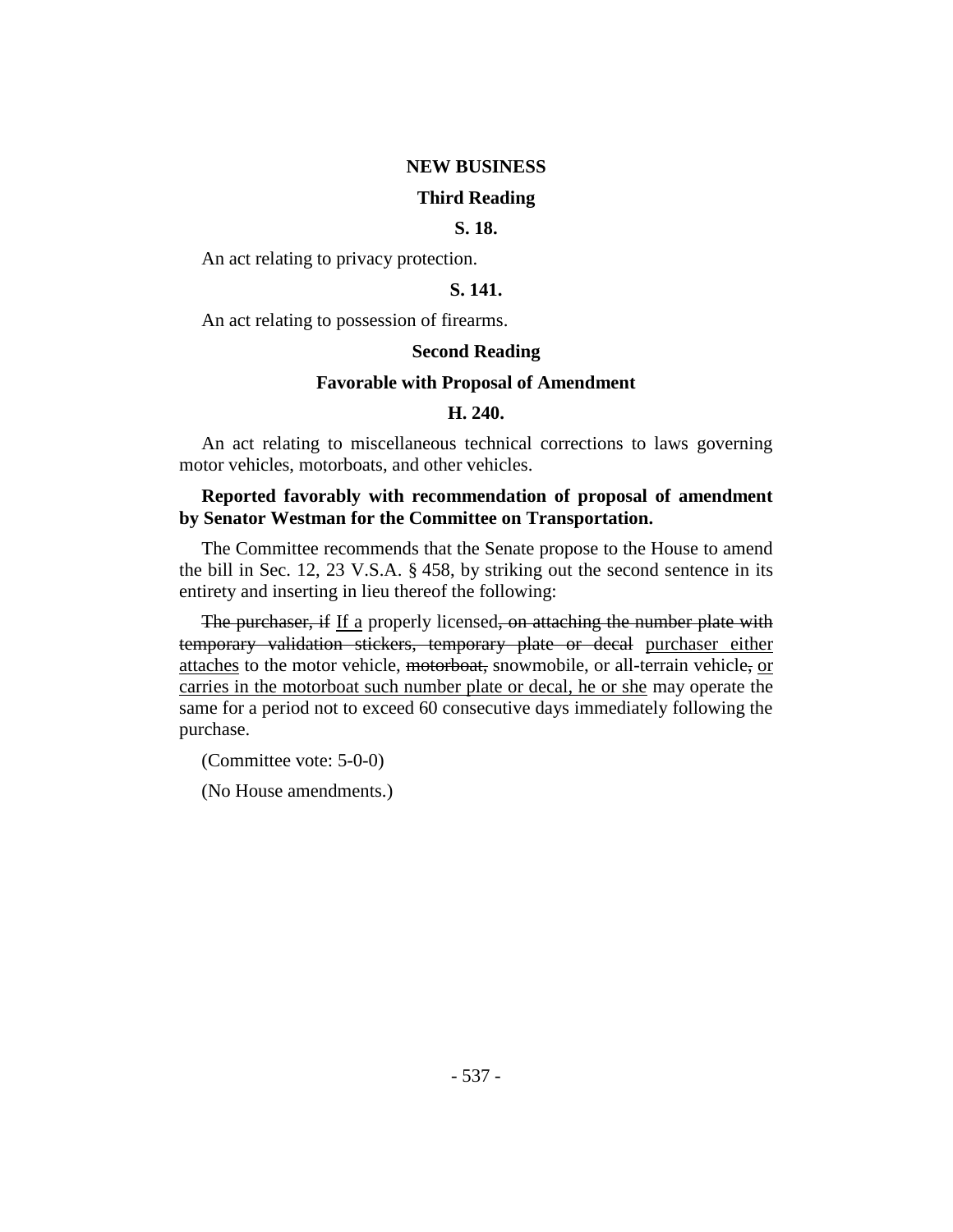#### **NOTICE CALENDAR**

# **Committee Bill for Second Reading Favorable with Recommendation of Amendment**

## **S. 138.**

An act relating to promoting economic development.

**By the Committee on Economic Development, Housing and General Affairs.**

**Reported favorably with recommendation of amendment by Senator Snelling for the Committee on Natural Resources & Energy.**

The Committee recommends that the bill be amended as follows:

First: By striking out Secs. 30–34 in their entirety and inserting in lieu thereof new Secs. 30–37 to read as follows:

Sec. 30. [Deleted.]

Sec. 31. [Deleted.]

Sec. 32. [Deleted.]

Sec. 33. ACT 250; IMPLEMENTATION OF SETTLEMENT PATTERNS **CRITERION** 

(a) The General Assembly finds that:

(1) 2014 Acts and Resolves No. 147, Sec. 2 amended 10 V.S.A. § 6086(a)(9)(L) (Criterion 9L) to become a settlement patterns criterion.

(2) Effective on October 17, 2014, the Board adopted a procedure to implement Criterion 9L (the Criterion 9L Procedure).

(b) The General Assembly determines that additional opportunity for public comment on the Criterion 9L Procedure, as well as additional education and improved guidance, would be beneficial in implementing the criterion.

(1) The Board shall review the Criterion 9L Procedure in full collaboration with ACCD and ANR.

(A) Prior to proposing any revisions, the Board shall solicit input from affected parties and the public, including planners, developers, municipalities, environmental advocacy organizations, regional planning commissions, regional development corporations, and business advocacy organizations such as State and regional chambers of commerce.

(B) If the Board makes revisions, it shall adopt them in the form of a procedure under 3 V.S.A. chapter 25.

(2) ACCD shall work with the NRB and ANR to develop outreach material on Criterion 9L, including illustrative examples of appropriate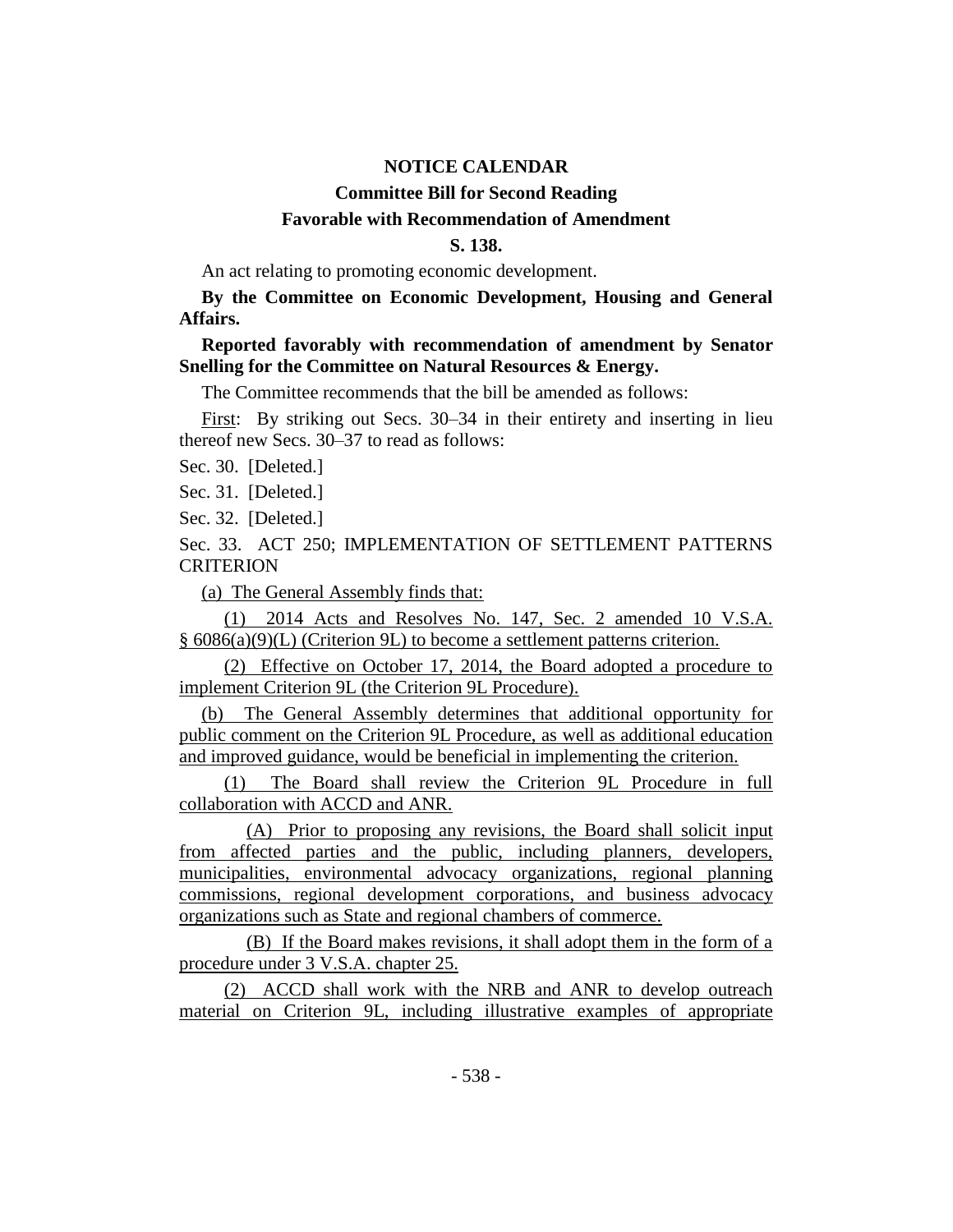development design, and implement a training plan on the criterion for local elected officials, municipal boards, State and regional organizations and associations, environmental groups, consultants, and developers.

Sec. 34. [Deleted.]

Sec. 35. 24 V.S.A. § 4471(e) is amended to read:

(e) Vermont neighborhood Neighborhood development area. Notwithstanding subsection (a) of this section, a determination by an appropriate municipal panel shall not be subject to appeal if the determination is that a proposed residential development within a designated downtown development district, designated growth center,  $\Theta$  designated Vermont neighborhood, or designated neighborhood development area seeking conditional use approval will not result in an undue adverse effect on the character of the area affected, as provided in under subdivision  $4414(3)(\overrightarrow{A})$ of this title.

Sec. 36. 10 V.S.A. § 6086(a)(9)(B) is amended to read:

(B) Primary agricultural soils. A permit will be granted for the development or subdivision of primary agricultural soils only when it is demonstrated by the applicant that, in addition to all other applicable criteria, either, the subdivision or development will not result in any reduction in the agricultural potential of the primary agricultural soils; or:

(i) the development or subdivision will not significantly interfere with or jeopardize the continuation of agriculture or forestry on adjoining lands or reduce their agricultural or forestry potential; and

(ii) except in the case of an application for a project located in a designated growth center area listed in subdivision  $6093(a)(1)$  of this title, there are no lands other than primary agricultural soils owned or controlled by the applicant which are reasonably suited to the purpose of the development or subdivision: and

(iii) except in the case of an application for a project located in a designated growth center area listed in subdivision  $6093(a)(1)$  of this title, the subdivision or development has been planned to minimize the reduction of agricultural potential of the primary agricultural soils through innovative land use design resulting in compact development patterns, so that the remaining primary agricultural soils on the project tract are capable of supporting or contributing to an economic or commercial agricultural operation; and

(iv) suitable mitigation will be provided for any reduction in the agricultural potential of the primary agricultural soils caused by the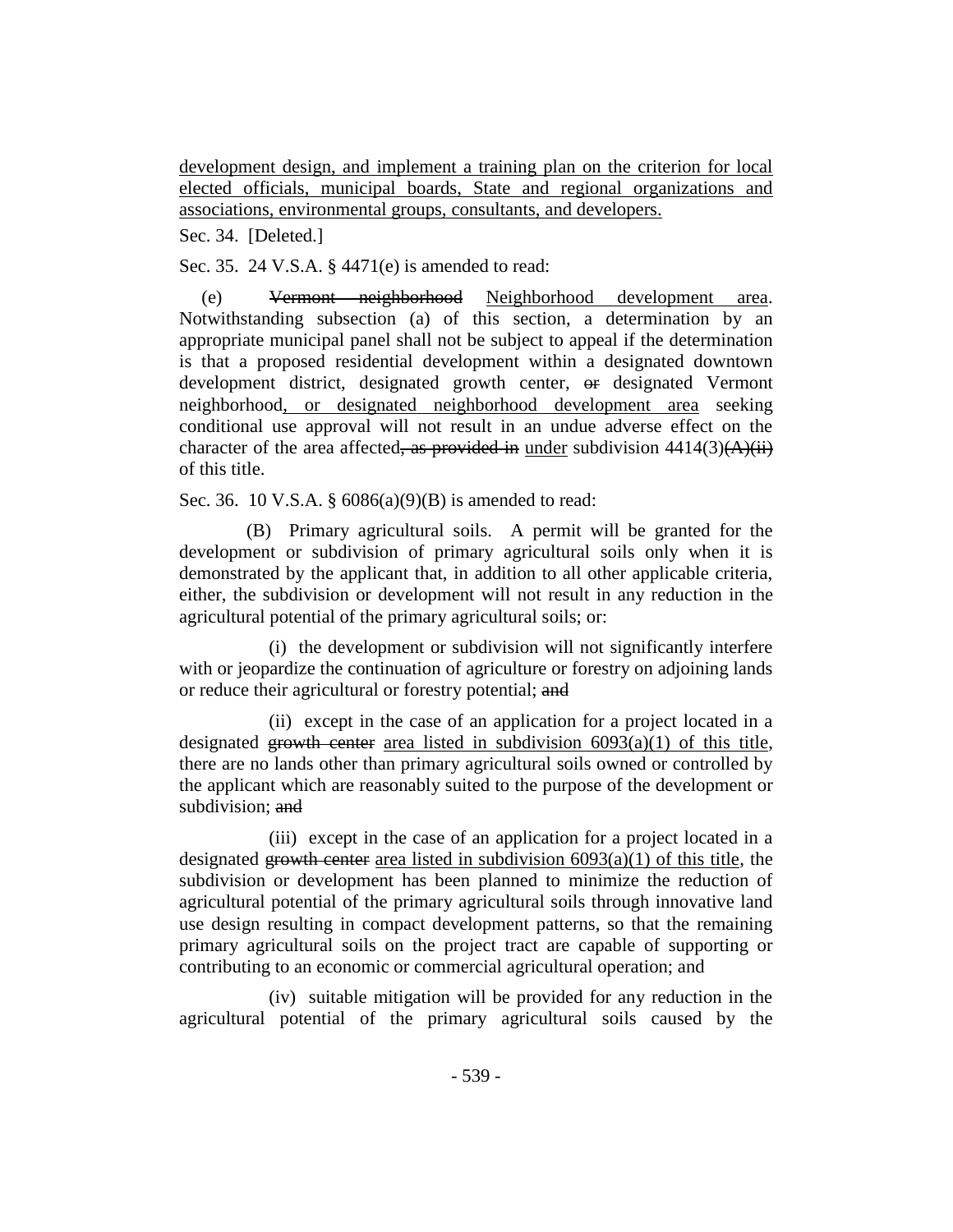development or subdivision, in accordance with section 6093 of this title and rules adopted by the Natural Resources Board.

Sec. 37. 10 V.S.A. § 6310 is added to read:

## § 6310. CONSERVATION EASEMENT HOLDER; NONMERGER

If a holder of a conservation easement is or becomes the owner in fee simple of property subject to the easement, the easement shall continue in effect and shall not be extinguished.

Second: After Sec. 37, by striking out "Sec. 35–39. [Reserved]" and inserting in lieu thereof the following: Secs. 38–39. [Reserved]

(Committee vote: 4-0-1)

# **Reported favorably with recommendation of amendment by Senator Ashe for the Committee on Finance.**

The Committee recommends that the bill be amended as follows:

First: By striking out Secs. 1–4 (Vermont employment growth incentive); 20 (angel investor tax credit; millennial enterprise zone tax credit); and 21 (down payment assistance program) in their entirety

Second: By striking out Secs. 50–57 (fortified wines) in their entirety and inserting in lieu thereof new Secs. 50–61 to read as follows:

Sec. 50. 7 V.S.A. § 2 is amended to read:

#### § 2. DEFINITIONS

The following words as used in this title, unless a contrary meaning is required by the context, shall have the following meaning:

\* \* \*

(15) "Manufacturer's or rectifier's license": a license granted by the Liquor Control Board that permits the holder to manufacture or rectify spirituous liquors spirits or fortified wines for export and sale to the Liquor Control Board, or malt beverages and vinous beverages for export and sale to bottlers or wholesale dealers. This license permits a manufacturer of vinous beverages or fortified wines to receive from another manufacturer licensed in or outside this state State bulk shipments of vinous beverages to rectify with the licensee's own product, provided that the vinous beverages or fortified wines produced by a Vermont manufacturer may contain no more than 25 percent imported vinous beverage. The Liquor Control Board may grant to a licensed manufacturer or rectifier a first-class restaurant or cabaret license or first- and third-class restaurant or cabaret license permitting the licensee to sell alcoholic beverages to the public only at the manufacturer's premises, which,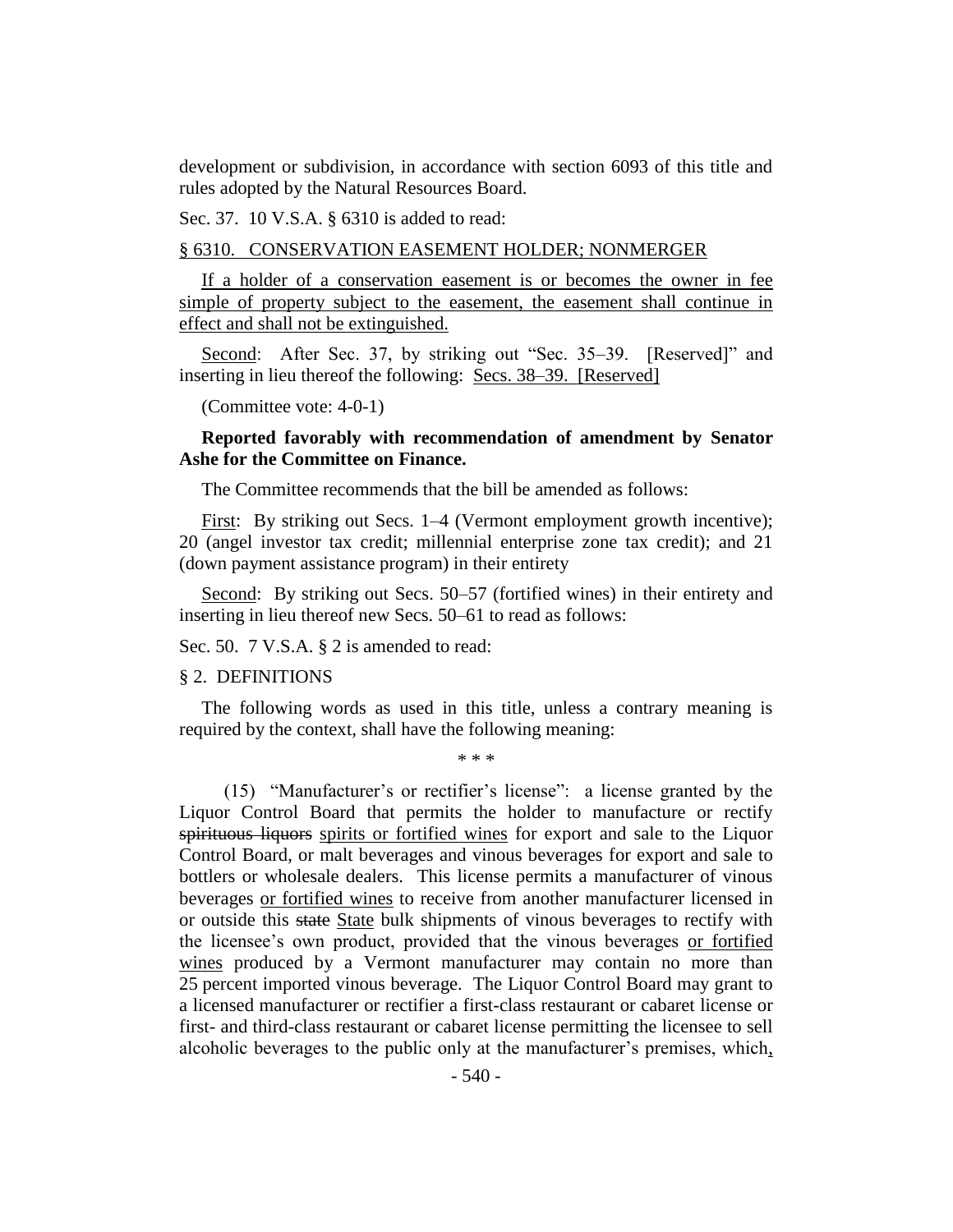for the purposes of a manufacturer of malt beverages, includes up to two licensed establishments that are located on the contiguous real estate of the holder of the manufacturer's license, provided the manufacturer owns or has direct control over those establishments. A manufacturer of malt beverages who also holds a first-class restaurant or cabaret license may serve to a customer malt beverage by the glass, not to exceed eight glasses at one time and not to exceed four ounces in each glass. The Liquor Control Board may grant to a licensed manufacturer or a rectifier of malt beverages a second-class license permitting the licensee to sell alcoholic beverages to the public anywhere on the manufacturer's or rectifier's premises. A licensed manufacturer or rectifier of vinous beverages may serve, with or without charge, at an event held on premises of the licensee or the vineyard property, spirits and vinous and malt beverages, provided the licensee gives the Department written notice of the event, including details required by the Department, at least five days before the event. Any beverages not manufactured by the licensee and served at the event shall be purchased on invoice from a licensed manufacturer or wholesale dealer or the Liquor Control Board.

\* \* \*

(19) "Second-class license": a license granted by the control commissioners permitting the licensee to export malt or vinous beverages and to sell malt or vinous beverages to the public for consumption off the premises for which the license is granted. The Liquor Control Board may grant a second-class licensee a fortified wine permit that permits the licensee to export and to sell fortified wines to the public for consumption off the licensed premises.

(20) "Spirits" or "spirituous liquors": beverages that contain more than one percent of alcohol obtained by distillation, by chemical synthesis, or through concentration by freezing; and vinous beverages containing more than 16 23 percent of alcohol; and all vermouths of any alcohol content; malt beverages containing more than 16 percent of alcohol or more than six percent of alcohol if the terminal specific gravity thereof is less than 1.009; in each case measured by volume at 60 degrees Fahrenheit.

\* \* \*

(22) "Third-class license": a license granted by the Liquor Control Board permitting the licensee to sell spirituous liquors spirits and fortified wines for consumption only on the premises for which the license is granted.

(23) "Vinous beverages": all fermented beverages of any name or description manufactured or obtained for sale from the natural sugar content of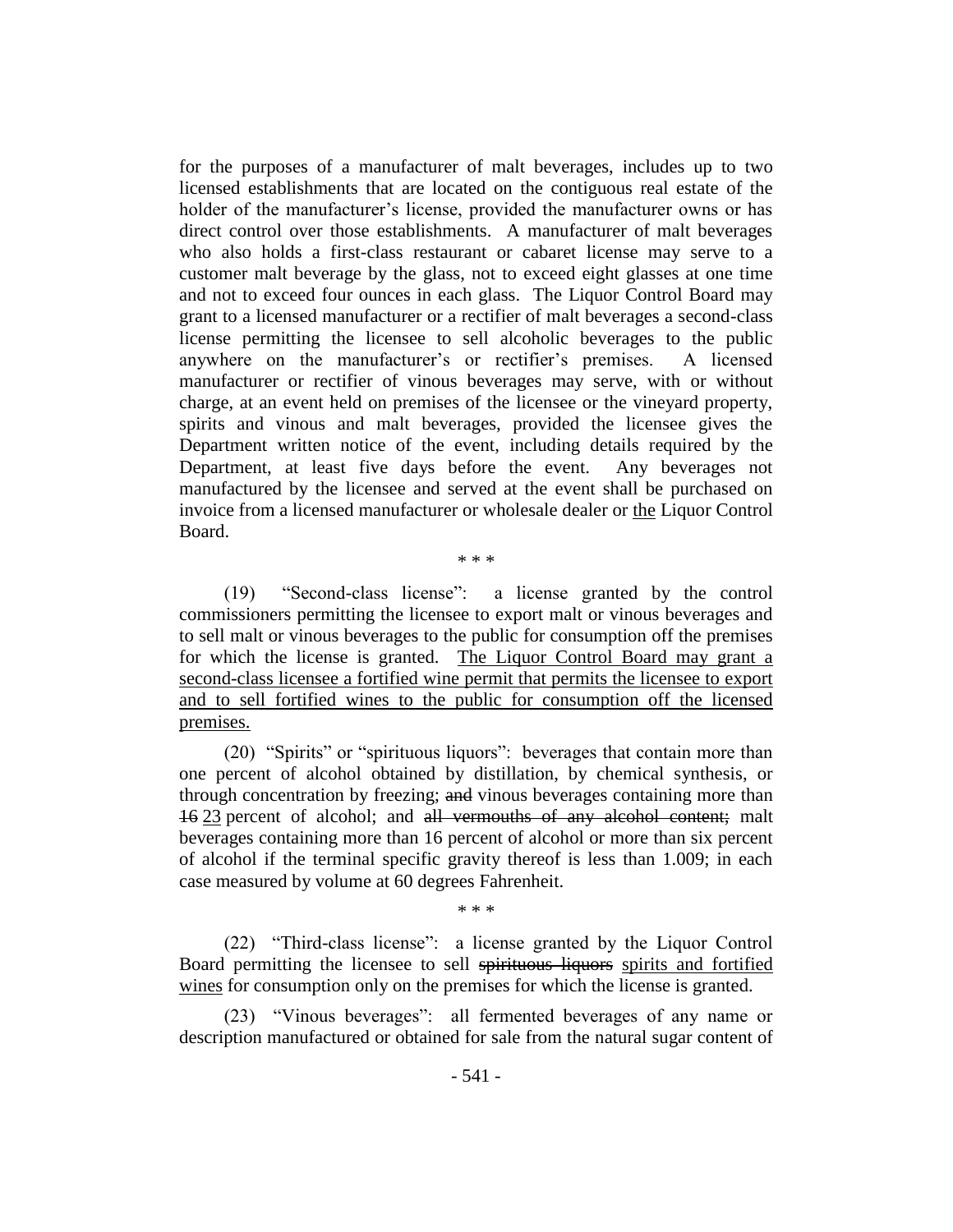fruits, or other agricultural product, containing sugar, the alcoholic content of which is not less than one percent nor more than 16 percent by volume at 60 degrees Fahrenheit, except that all vermouths shall be purchased and retailed by and through the Liquor Control Board as authorized in chapters 5 and 7 of this title.

\* \* \*

(28) "Fourth-class license" or "farmers' market license": the license granted by the Liquor Control Board permitting a manufacturer or rectifier of malt or beverages, vinous beverages, fortified wines, or spirits to sell by the unopened container and distribute, by the glass, with or without charge, beverages manufactured by the licensee. No more than a combined total of ten fourth-class and farmers' market licenses may be granted to a licensed manufacturer or rectifier. At only one fourth-class license location, a manufacturer or rectifier of vinous beverages, malt beverages, fortified wines, or spirits may sell by the unopened container and distribute by the glass, with or without charge, vinous beverages, malt beverages, fortified wines, or spirits produced by no more than five additional manufacturers or rectifiers, provided these beverages are purchased on invoice from the manufacturer or rectifier. A manufacturer or rectifier of vinous beverages, malt beverages, fortified wines, or spirits may sell its product to no more than five additional manufacturers or rectifiers. A fourth-class licensee may distribute by the glass no more than two ounces of malt or vinous beverage with a total of eight ounces to each retail customer and no more than one-quarter ounce of spirits or fortified wine with a total of one ounce to each retail customer for consumption on the manufacturer's premises or at a farmers' market. A farmers' market license is valid for all dates of operation for a specific farmers' market location.

(38) "Fortified wines": vinous beverages, including those to which spirits have been added during manufacture, containing at least 16 percent alcohol but no more than 23 percent alcohol by volume at 60 degrees Fahrenheit, and all vermouths containing no more than 23 percent alcohol by volume at 60 degrees Fahrenheit.

\* \* \*

Sec. 51. 7 V.S.A. § 104 us amended to read:

## § 104. DUTIES; AUTHORITY TO RESOLVE ALLEGED VIOLATIONS

The Board shall have supervision and management of the sale of spirituous liquors spirits and fortified wines within the State in accordance with the provisions of this title, and through the Commissioner of Liquor Control shall:

\* \* \*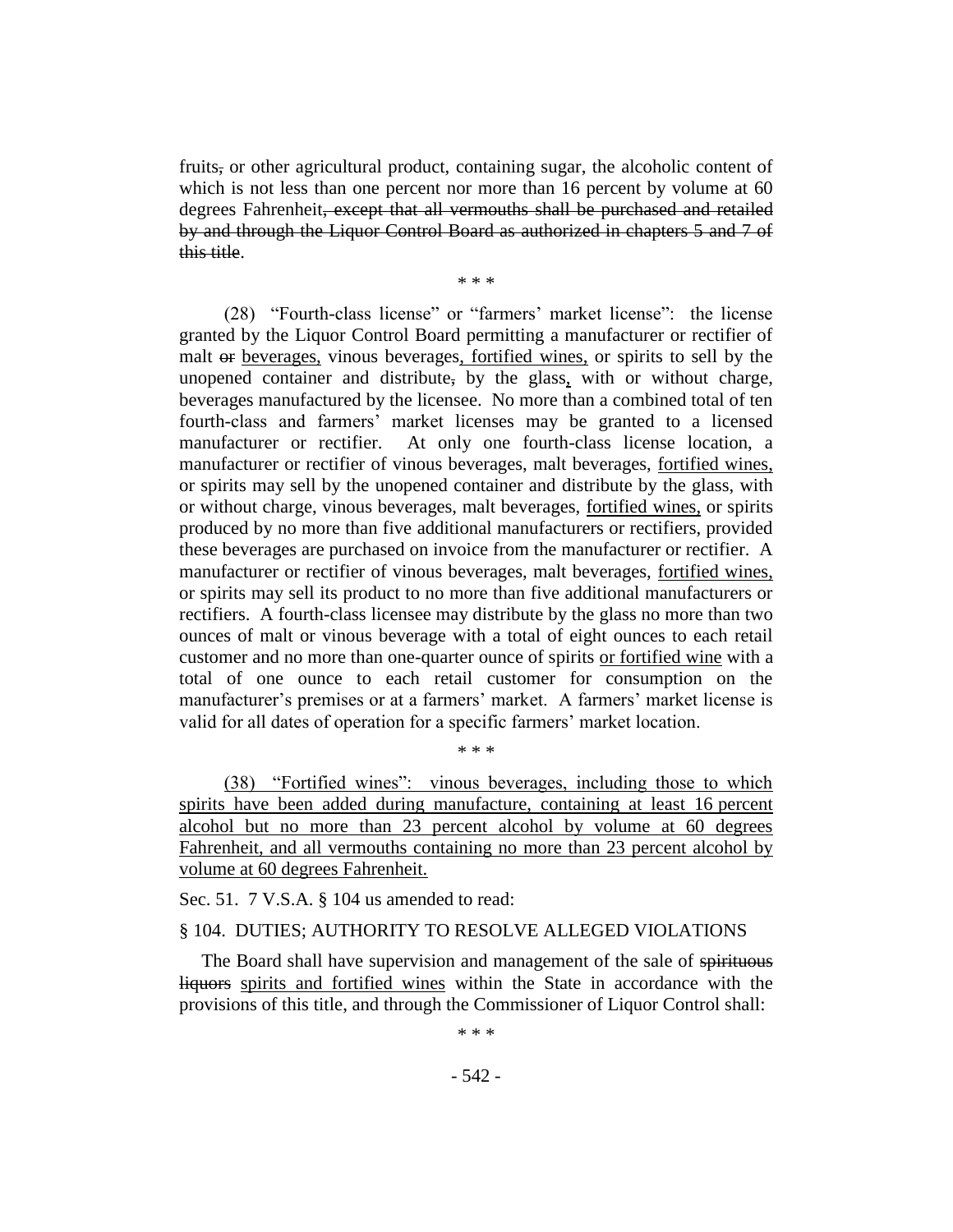Sec. 52. 7 V.S.A. § 107 is amended to read:

# § 107. DUTIES OF COMMISSIONER OF LIQUOR CONTROL

The commissioner of liquor control Commissioner of Liquor Control shall:

\* \* \*

(2) Make regulations subject to the approval of the board Board governing the hours during which such agencies shall be open for the sale of spirituous liquors, spirits and fortified wines and governing the qualifications and, deportment, and salaries of the agencies' employees therein and the salaries thereof.

(3) Make regulations subject to the approval of the board Board governing:

 $(A)$  the prices at which spirituous liquors spirits shall be sold in such by local agencies, and the method of for their delivery thereof, and the quantities of spirituous liquors to spirits that may be sold to any one person at any one time; and

(B) the minimum prices at which fortified wines shall be sold by local agencies and second-class licensees that hold fortified wine permits, the method for their delivery, and the quantities of fortified wines that may be sold to any one person at any one time.

(4) Supervise the quantities and qualities of spirituous liquor spirits and fortified wines to be kept as stock in such local agency agencies and make regulations subject to the approval of the board Board regarding the filling of requisitions therefor on the commissioner of liquor control Commissioner of Liquor Control.

(5) Purchase through the commissioner of buildings and general services spirituous liquors Commissioner of Buildings and General Services spirits and fortified wines for and in behalf of the liquor control board Liquor Control Board, supervise the storage thereof and the distribution to local agencies, druggists and, licensees of the third class, and holders of fortified wine permits, and make regulations subject to the approval of the board Board regarding the sale and delivery from such the central storage plant.

\* \* \*

Sec. 53. 7 V.S.A. § 110 is amended to read:

§ 110. SPECIAL BRANDS; PURCHASE BY COMMISSIONER OF LIQUOR CONTROL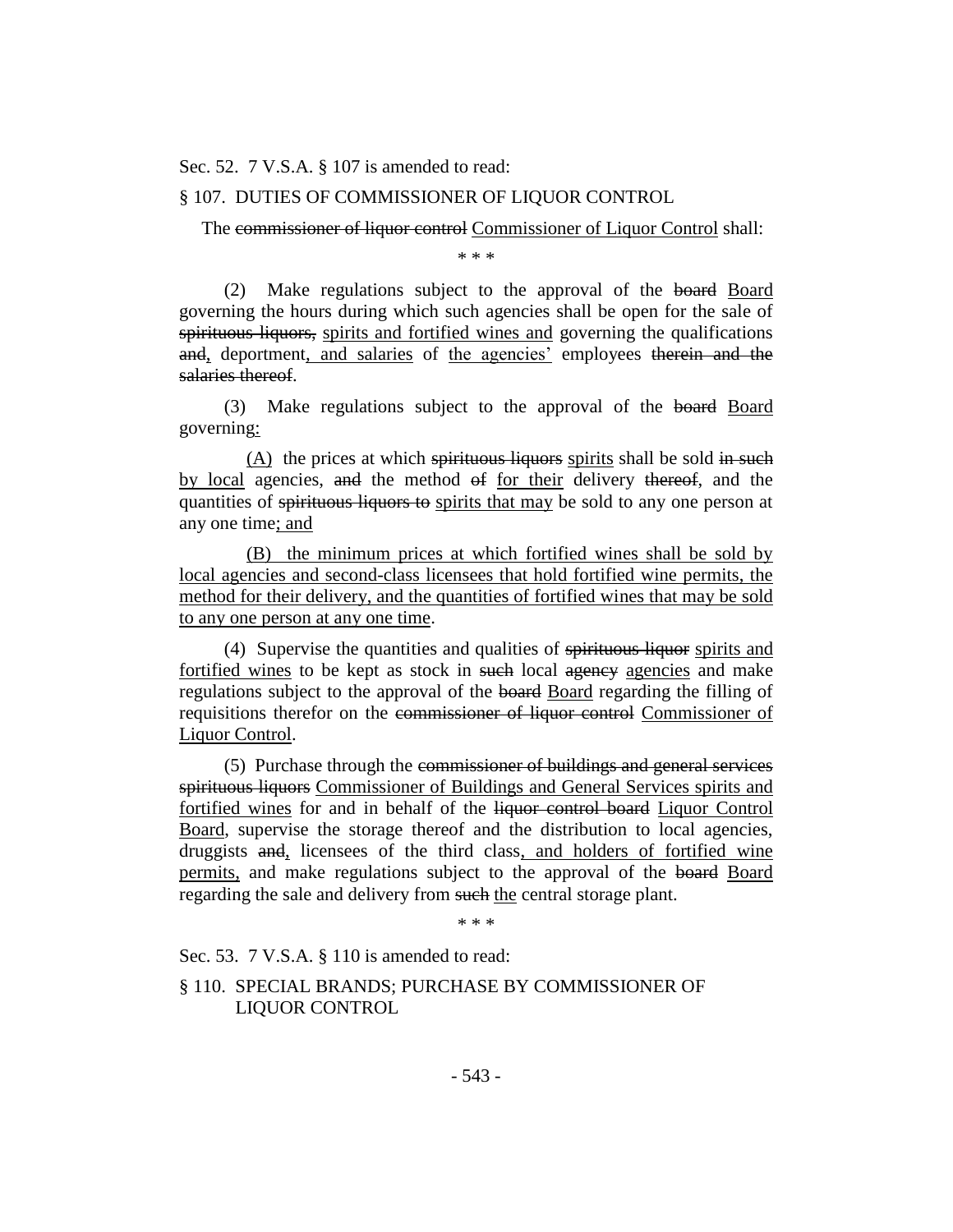If any person shall desire to purchase any class, variety, or brand of spirituous liquor spirits or fortified wine which any local agency or fortified wine permit holder does not have in stock, the commissioner of liquor control Commissioner of Liquor Control shall order the same through the commissioner of buildings and general services Commissioner of Buildings and General Services upon the payment of a reasonable deposit by the purchaser in such proportion of the approximate cost of the order as shall be prescribed by the regulations of the liquor control board Liquor Control Board.

Sec. 54. 7 V.S.A. § 112 is amended as follows:

#### § 112. LIQUOR CONTROL FUND

The liquor control fund Liquor Control Fund is hereby established. It shall consist of all receipts from the sale of spirits, fortified wines, and other items by the department of liquor control Department of Liquor Control; fees paid to the department of liquor control Department of Liquor Control for the benefit of the <del>department</del> Department; all other amounts received by the department of liquor control Department of Liquor Control for its benefit; and all amounts which that are from time to time appropriated to the department of liquor control Department of Liquor Control.

Sec. 55. 7 V.S.A. § 222 is amended to read:

## § 222. FIRST- AND SECOND-CLASS LICENSES, GRANTING OF; SALE TO MINORS; CONTRACTING FOR FOOD SERVICE

With the approval of the Liquor Control Board, the control commissioners may grant the following licenses to a retail dealer for the premises where the dealer carries on business the following:

\* \* \*

(2) Upon making application and, paying the license fee provided in section 231 of this title, and upon satisfying the Board that such premises are leased, rented, or owned by the retail dealer and are a safe, sanitary, and proper place from which to sell malt and vinous beverages, a second-class license for the premises where such dealer shall carry on the business, which shall authorize such dealer to export malt and vinous beverages, and to sell malt and vinous beverages to the public from such premises for consumption off the premises and upon satisfying the Board that such premises are leased, rented, or owned by such retail dealers and are safe, sanitary, and a proper place from which to sell malt and vinous beverages. A retail dealer carrying on business in more than one place shall be required to acquire a second-class license for each place where he or she shall so sell the retail dealer sells malt and vinous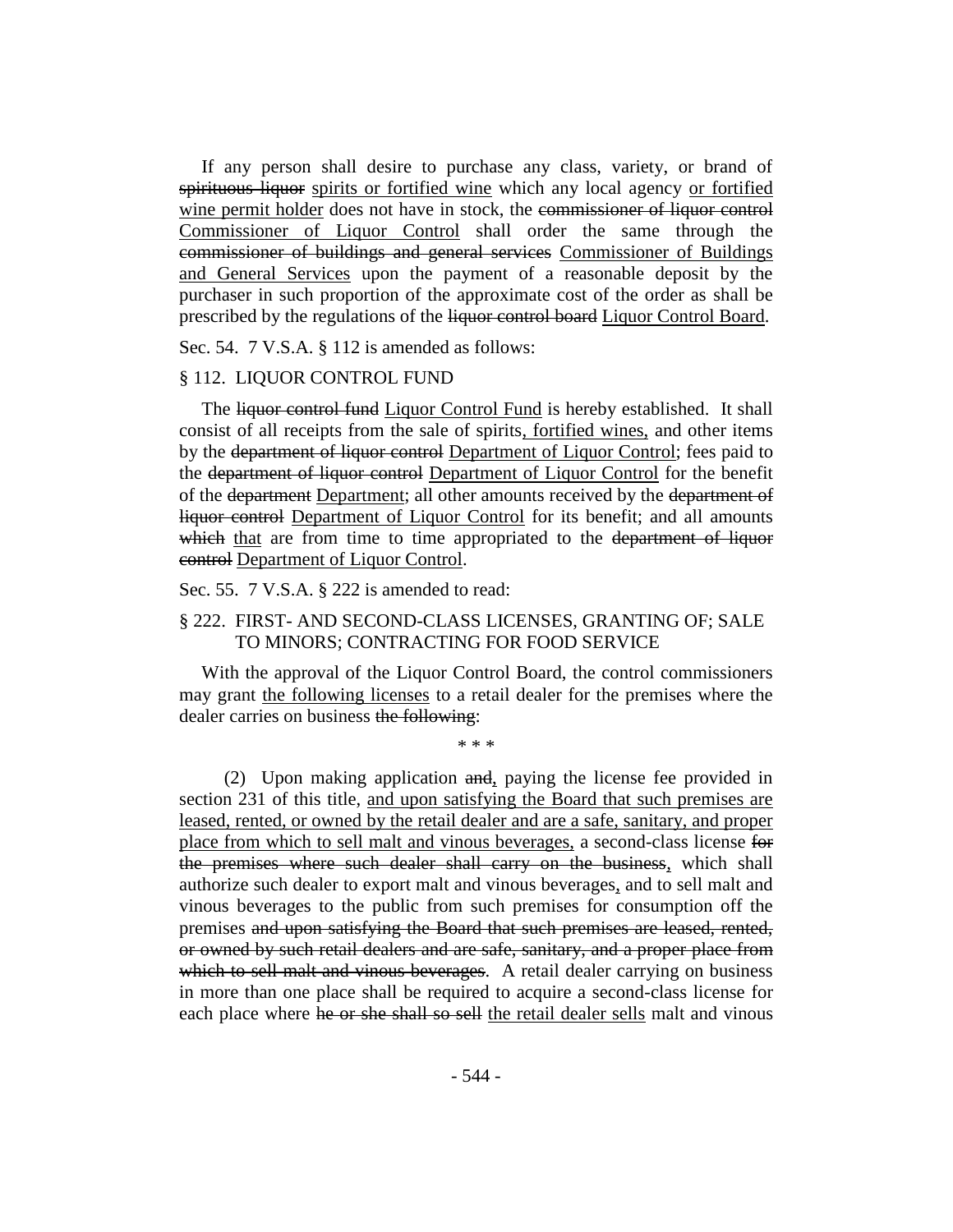beverages. No malt or vinous beverages shall be sold by a second-class licensee to a minor.

\* \* \*

(5)(A) The holder of a first-class license may serve a sampler flight of up to 32 ounces in the aggregate of malt beverages to a single customer at one time.

(B) The holder of a first-class license may serve a sampler flight of up to 12 ounces in the aggregate of vinous beverages to a single customer at one time.

(C) The holder of a third-class license may serve a sampler flight of up to four ounces in the aggregate of spirituous liquors spirits or fortified wines to a single customer at one time.

(6) The Liquor Control Board may grant a fortified wine permit to a second-class licensee if the licensee files an application accompanied by the license fee as provided in section 231 of this title. The holder of a fortified wine permit may sell fortified wines to the public from the licensed premises for consumption off the premises. The Liquor Control Board shall issue no more than 150 fortified wine permits in any single year. The holder of a fortified wine permit shall purchase all fortified wines to be offered for sale to the public pursuant to the permit through the Liquor Control Board at a price equal to no more than 75 percent of the current retail price for the fortified wine established by the Commissioner pursuant to subdivision 107(3)(B) of this title.

Sec. 56. 7 V.S.A. § 224 is amended to read:

## § 224. THIRD CLASS THIRD-CLASS LICENSES; OPEN CONTAINERS

(a) The liquor control board Liquor Control Board may grant to a person who operates a hotel, restaurant, cabaret, or club a license of the third class if the person files an application accompanied by the license fee as provided in section 231 of this title for the premises in which the business of the hotel, restaurant, cabaret, or club is carried on. The holder of a third class third-class license may sell spirituous liquors spirits and fortified wines for consumption only on the premises covered by the license. The applicant for a third class third-class license shall satisfy the liquor control board Liquor Control Board that the applicant is the bona fide owner or lessee of the premises and that the premises are operated for the purpose covered by the license.

\* \* \*

(c) A person who holds a third class third-class license shall purchase from the liquor control board Liquor Control Board all spirituous liquors spirits and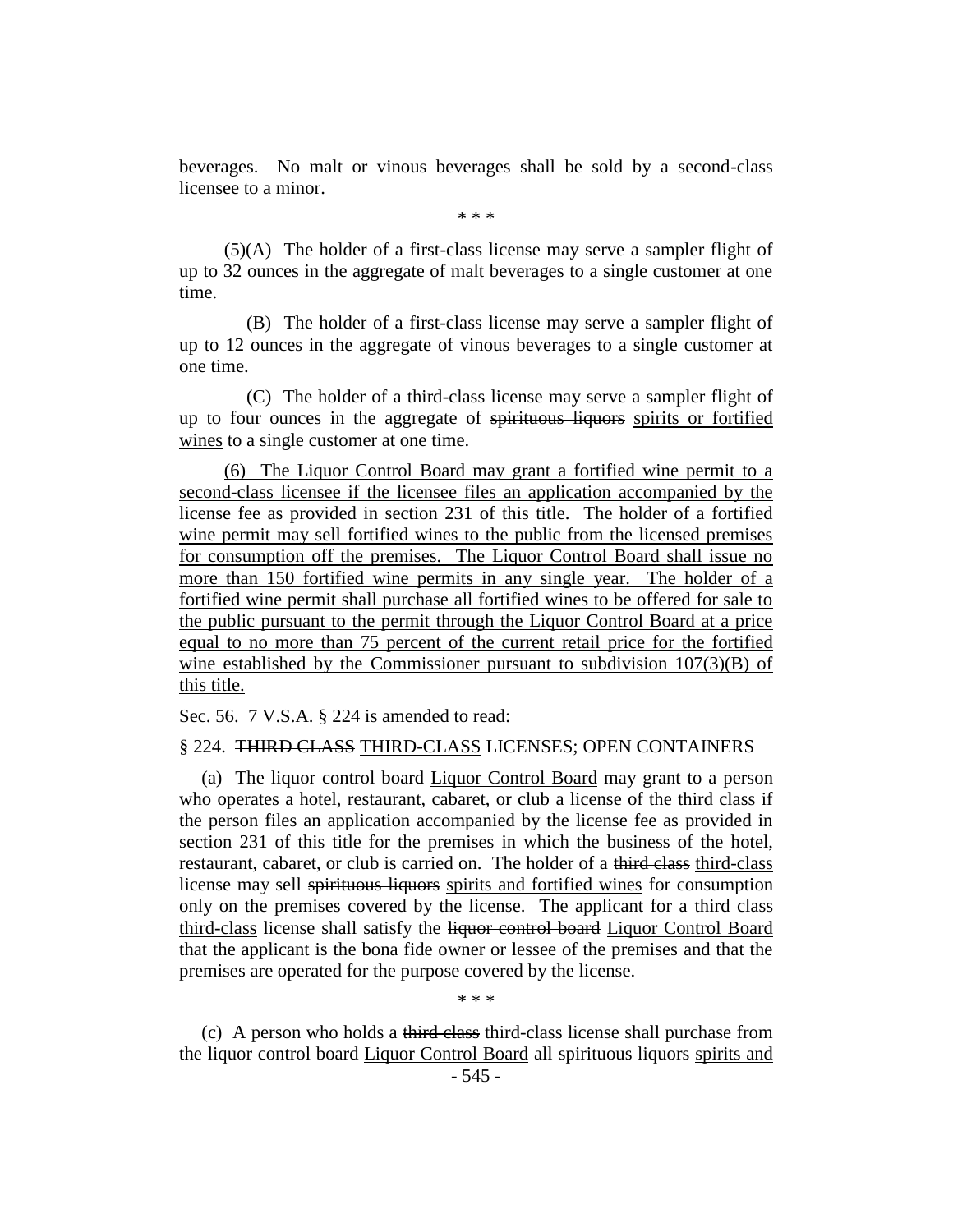fortified wines dispensed in accordance with the provisions of the third class third-class license and this title.

Sec. 57. 7 V.S.A. § 225 is amended to read:

#### § 225. EDUCATIONAL SAMPLING EVENT PERMIT

(a) The liquor control board Liquor Control Board may grant an educational sampling event permit to a person to conduct an event that is open to the public and at which malt beverages, vinous beverages, fortified wines, or spirituous liquors spirits, or all three four are served only for the purposes of marketing and educational sampling, provided the event is also approved by the local licensing authority. At least 15 days prior to the event, an applicant shall submit an application to the department Department in a form required by the department Department. The application shall include a list of the alcoholic beverages to be acquired for sampling at the event, and the application shall be accompanied by a fee in the amount required pursuant to section 231 of this title. No more than four educational sampling event permits shall be issued annually to the same person. An educational sampling event permit shall be valid for no more than four consecutive days. The permit holder shall assure ensure all the following:

\* \* \*

(b) An educational sampling event permit holder:

\* \* \*

(2) May transport malt beverages, vinous beverages, fortified wines, and spirituous liquors spirits to the event site, and those beverages may be served at the event by the permit holder or the holder's employees, volunteers, or representatives of a manufacturer, bottler, or importer participating in the event, provided they meet the server age and training requirements under this chapter.

(3) **[Deleted.]** [Repealed.]

\* \* \*

(d) Taxes for the alcoholic beverages served at the event shall be paid as follows:

\* \* \*

(3) Spirituous liquors: \$19.80 per gallon served.

(4) Fortified wines: \$19.80 per gallon served.

Sec. 58. 7 V.S.A. § 231 is amended to read: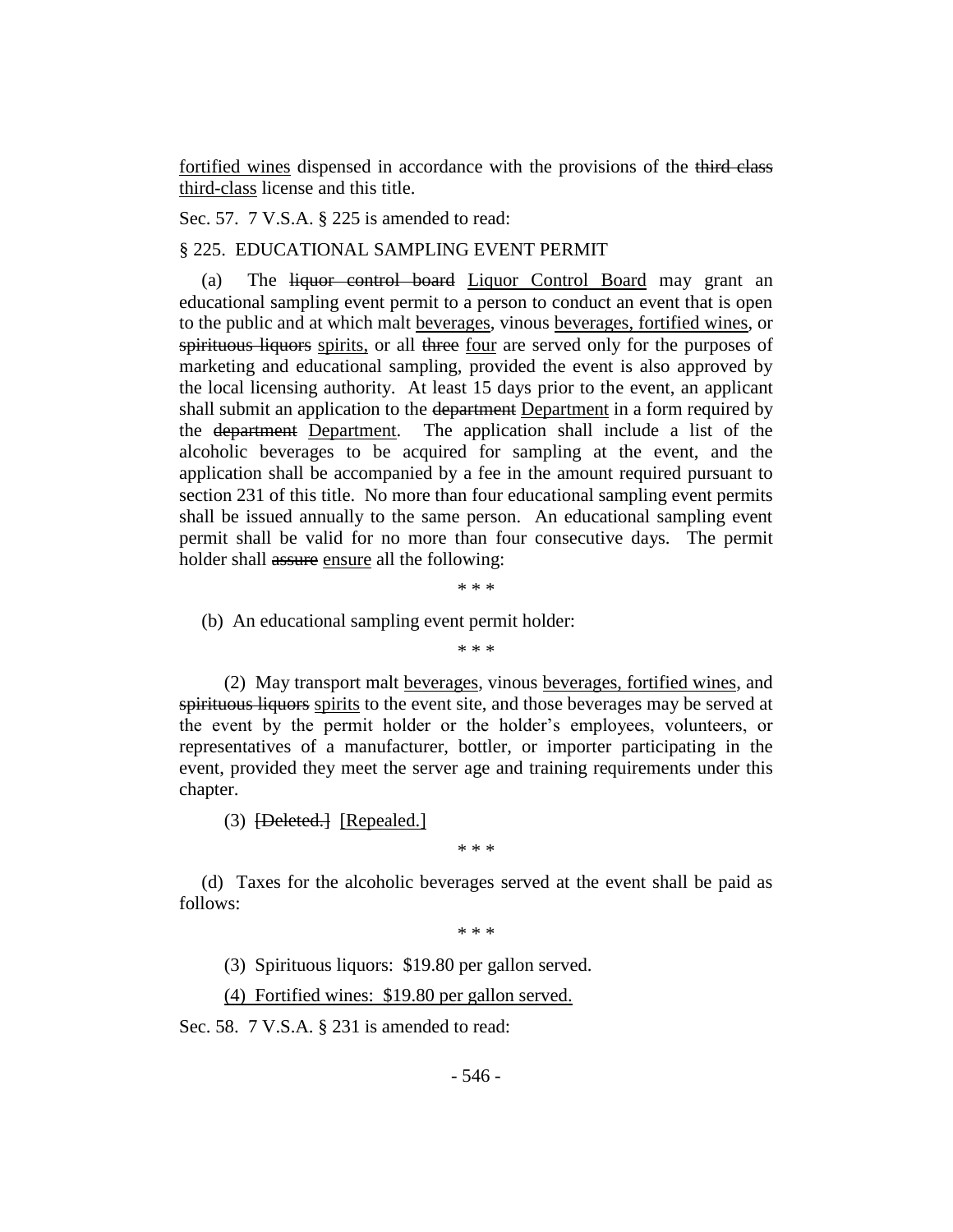## § 231. FEES FOR LICENSES AND PERMITS; DISPOSITION OF FEES

(a) The following fees shall be paid:

\* \* \*

(23) For a fortified wine permit, \$100.00.

\* \* \*

Sec. 59. 7 V.S.A. § 422 is amended to read:

## § 422. TAX ON SPIRITUOUS LIQUOR

(a) A tax is assessed on the gross revenue on from the retail sale of spirituous liquor spirits and fortified wines in the State of Vermont, including fortified wine, sold by the Liquor Control Board, or sold by the retail sale of spirits and fortified wines in Vermont by a manufacturer or rectifier of spirituous liquor spirits or fortified wines, in accordance with the provisions of this title. The tax shall be at the following rates based on the gross revenue of the retail sales by the seller in the current year:

(1) if the gross revenue of the seller is \$500,000.00 or lower, the rate of tax is five percent;

(2) if the gross revenue of the seller is between \$500,000.00 and \$750,000.00, the rate of tax is \$25,000.00 plus 10 percent of the gross revenues over \$500,000.00;

(3) if the gross revenue of the seller is  $\omega$  are \$750,000.00 or more, the rate of tax is 25 percent.

\* \* \*

## Sec. 60. STATUTORY REVISION

The Legislative Council, in its statutory revision capacity pursuant to 2 V.S.A. § 424, is authorized to correct instances of the words "spirituous liquors" and "spirits" appearing in Title 7 of the Vermont Statutes Annotated to "spirits and fortified wines" as necessary to implement the intent of the revisions to 7 V.S.A. § 2 in this act.

\* \* \*

## Sec. 61. STUDY; REPORT

(a) On or before January 15, 2018, the Commissioner of Liquor Control, in consultation with the holders of second-class licenses and fortified wine permits, shall evaluate whether the number of fortified wine permits issued pursuant to 7 V.S.A. § 222 is sufficient, and how the issuance of fortified wine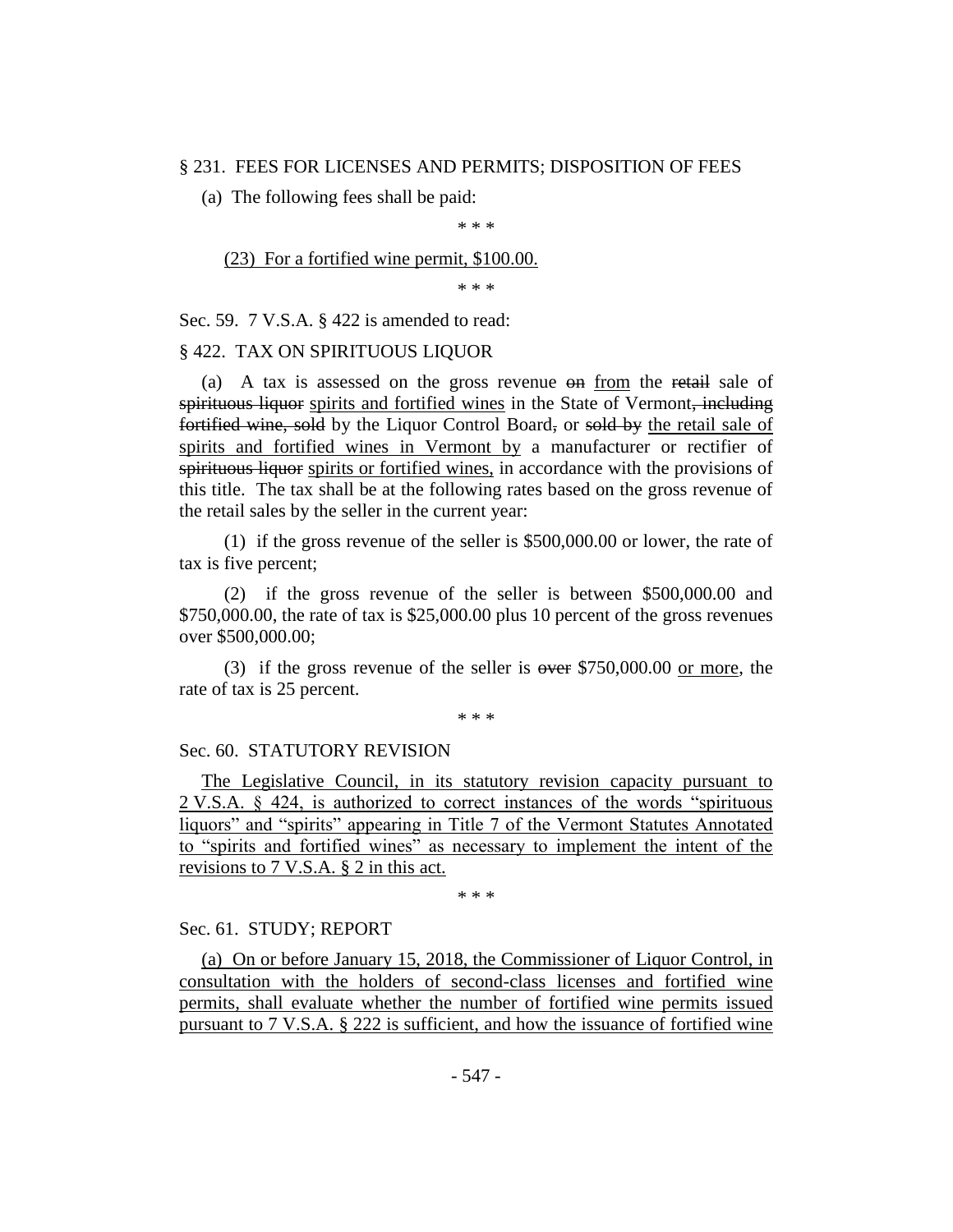permits has affected the sales of fortified wines in Vermont and the variety of fortified wines available to Vermont consumers.

(b) The Commissioner of Liquor Control shall report to the House Committee on General, Housing and Military Affairs and the Senate Committee on Economic Development, Housing and General Affairs regarding his or her findings on or before January 15, 2018. The Commissioner's report shall include a recommendation regarding the appropriate number of fortified wine permits to be issued pursuant to 7 V.S.A. § 222.

Third: By striking out in its entirety Sec. 100 (effective dates) and inserting in lieu thereof a new Sec. 100 to read:

# Sec. 100. EFFECTIVE DATE

## This act shall take effect on July 1, 2015.

And by renumbering the remaining sections and any internal crossreferences to be numerically correct.

(Committee vote: 6-0-1)

## **Second Reading**

## **Favorable with Recommendation of Amendment**

**S. 20.**

An act relating to establishing and regulating licensed dental practitioners.

# **Reported favorably with recommendation of amendment by Senator Pollina for the Committee on Health & Welfare.**

The Committee recommends that the bill be amended as follows:

First: In Sec. 1, in 26 V.S.A. § 561 (definitions), by striking out in its entirety subdivision (8) and inserting in lieu thereof the following:

(8) "General supervision" means:

(A) For a dental practitioner with a Master's degree or higher, a dentist's supervision of a dental practitioner's oral health care services that does not require the dentist to be on-site at the time those services are being performed, but that requires the dental practitioner to perform those services with the prior knowledge and consent of the dentist.

(B) For a dental practitioner with less than a Master's degree:

(i) for the oral health care services set forth in subdivisions  $(b)(1)$ - $(14)$ ,  $(16)-(19)$ , and  $(34)$  of section 612 of this chapter, the supervision described in subdivision (8)(A) of this section; and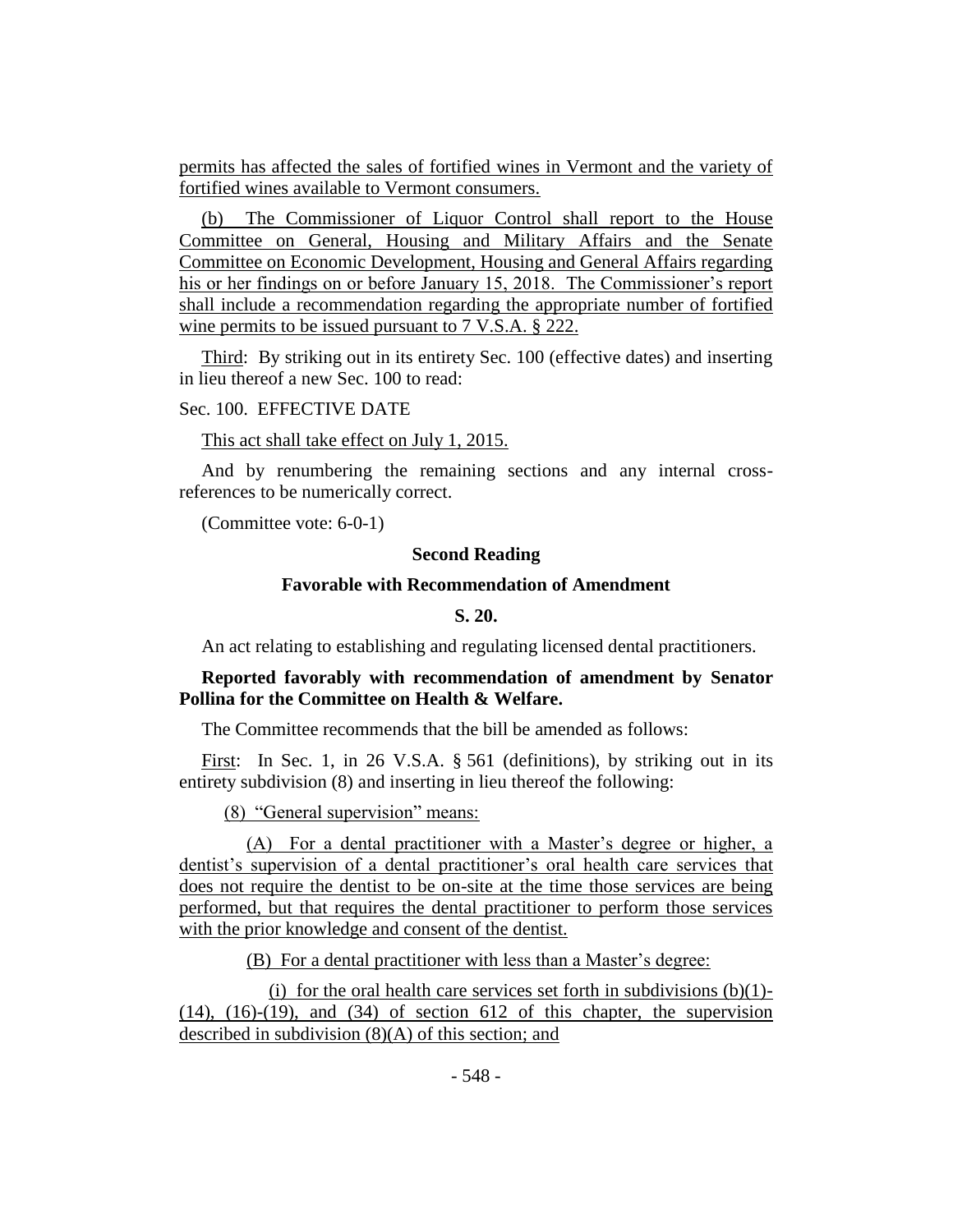(ii) for all other oral health care services set forth in subsection 612(b) of this chapter that are not described in subdivision (i) of this subdivision (B), supervision that requires the dentist to authorize those services and remain on-site while the dental practitioner performs them.

Second: In Sec. 1, in 26 V.S.A. § 611 (license by examination), in subdivision (a)(3), following "administered by an institution accredited" by inserting "by the Commission on Dental Accreditation"

Third: In Sec. 1, following § 611 (license by examination), by inserting § 611a to read as follows:

## § 611a. LICENSE BY ENDORSEMENT

The Board may grant a license as a dental practitioner to an applicant who:

(1) is currently licensed in good standing to practice as a dental practitioner or dental therapist in any jurisdiction of the United States or Canada that has licensing requirements deemed by the Board to be at least substantially equivalent to those of this State;

(2) has met active practice requirements and any other requirements established by the Board by rule; and

(3) pays the application fee set forth in section 662 of this chapter.

Fourth: By adding two new sections to be numbered Secs. 2 and 3 to read as follows:

# Sec. 2. AFFILIATION WITH THE STATE OF MINNESOTA

(a) License by endorsement. For the purposes of 26 V.S.A. § 611a (license by endorsement) in Sec. 1 of this act, a person licensed as a dental therapist in the State of Minnesota who has been certified by the Minnesota Board of Dentistry to practice as an advanced dental therapist shall be deemed to meet the requirements of 26 V.S.A. § 611a(1).

(b) Vermont State Colleges and University of Vermont.

(1) The Board of Trustees of the Vermont State Colleges shall and the Board of Trustees of the University of Vermont may explore the potential of entering into an affiliation agreement with colleges in the State of Minnesota that have an accredited dental therapy program so that the college credits of a Vermont State College student or a University of Vermont student can transfer into such a program in order for the student to attend the program.

(2) On or before January 1, 2017, those Boards of Trustees shall report to the Senate Committees on Health and Welfare and on Government Operations and the House Committees on Health Care and on Government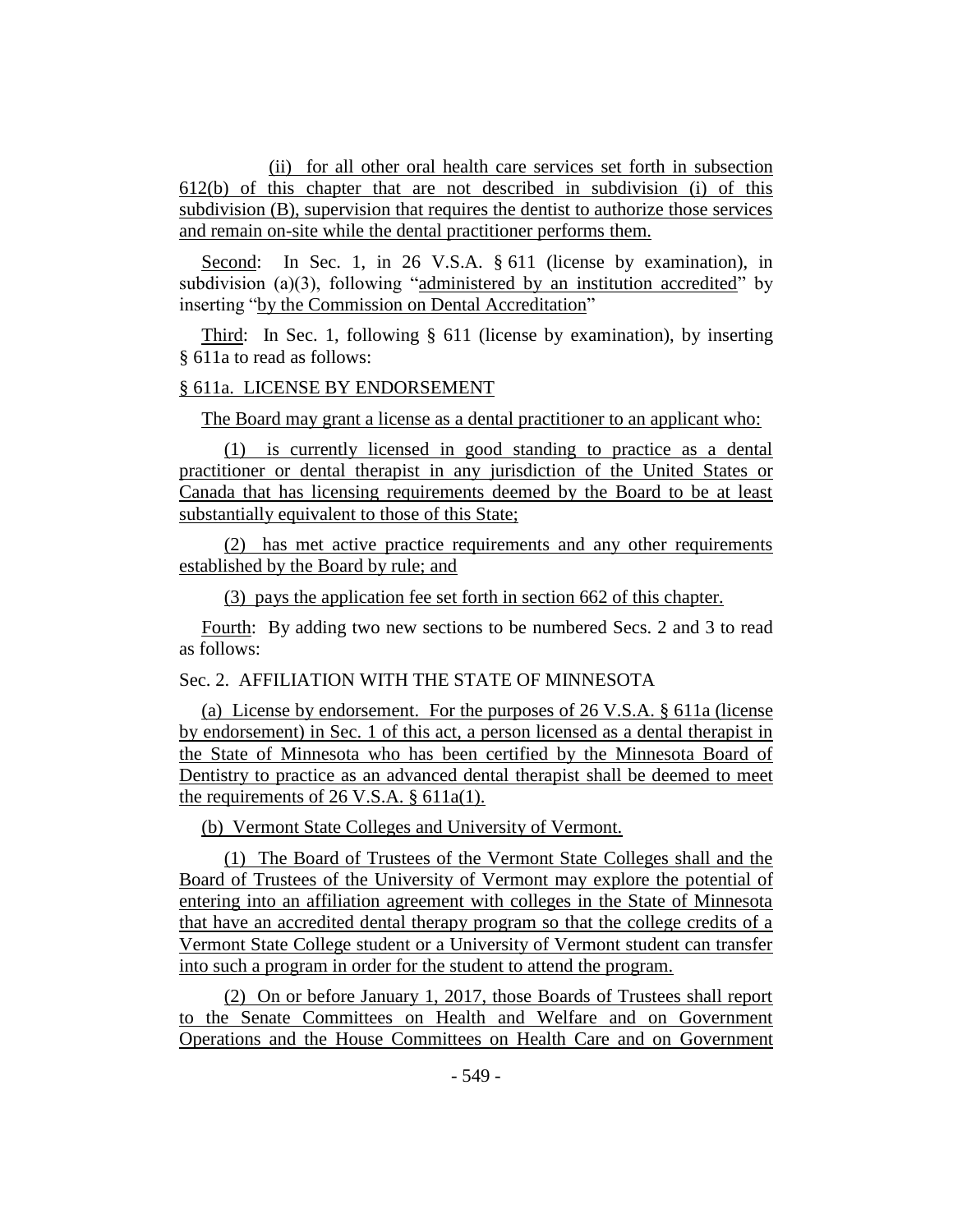Operations regarding the efforts of the Boards and any success in reaching an affiliation agreement with the State of Minnesota.

# Sec. 3. BOARD OF DENTAL EXAMINERS; REPORT ON GEOGRAPHIC DISTRIBUTION AND GENERAL SUPERVISION OF DENTAL PRACTITIONERS

No earlier than two years after the effective date of this act but on or before January 1, 2018, the Board of Dental Examiners shall report to the Senate Committees on Health and Welfare and on Government Operations and the House Committees on Health Care and on Government Operations regarding:

(1) Geographic distribution.

(A) The geographic distribution of licensed dental practitioners practicing in this State.

(B) The geographic areas of this State that are underserved by licensed dental practitioners.

(C) The Board's recommended incentives to promote the practice of licensed dental practitioners in underserved areas of this State, particularly those areas that are rural in nature and have high numbers of people living in poverty.

(2) General supervision. The Board's analysis of the effectiveness of the requirement that a dental practitioner be under the general supervision of a dentist as described in 26 V.S.A. § 561, and any recommendations for amendments to that general supervision requirement. In its report, the Board shall address whether a dental practitioner should be able to practice under less stringent supervision requirements and if so, under what conditions.

And by renumbering the remaining section (Effective Date) to be numerically correct.

(Committee vote: 5-0-0)

# **Reported favorably with recommendation of amendment by Senator White for the Committee on Government Operations.**

The Committee recommends that the report of the Committee on Health and Welfare be amended by striking out all after the enacting clause and inserting in lieu thereof the following:

Sec. 1. 26 V.S.A. chapter 12 is amended to read:

# CHAPTER 12. DENTISTS, DENTAL THERAPISTS, DENTAL HYGIENISTS, AND DENTAL ASSISTANTS

Subchapter 1. General Provisions

 $-550 -$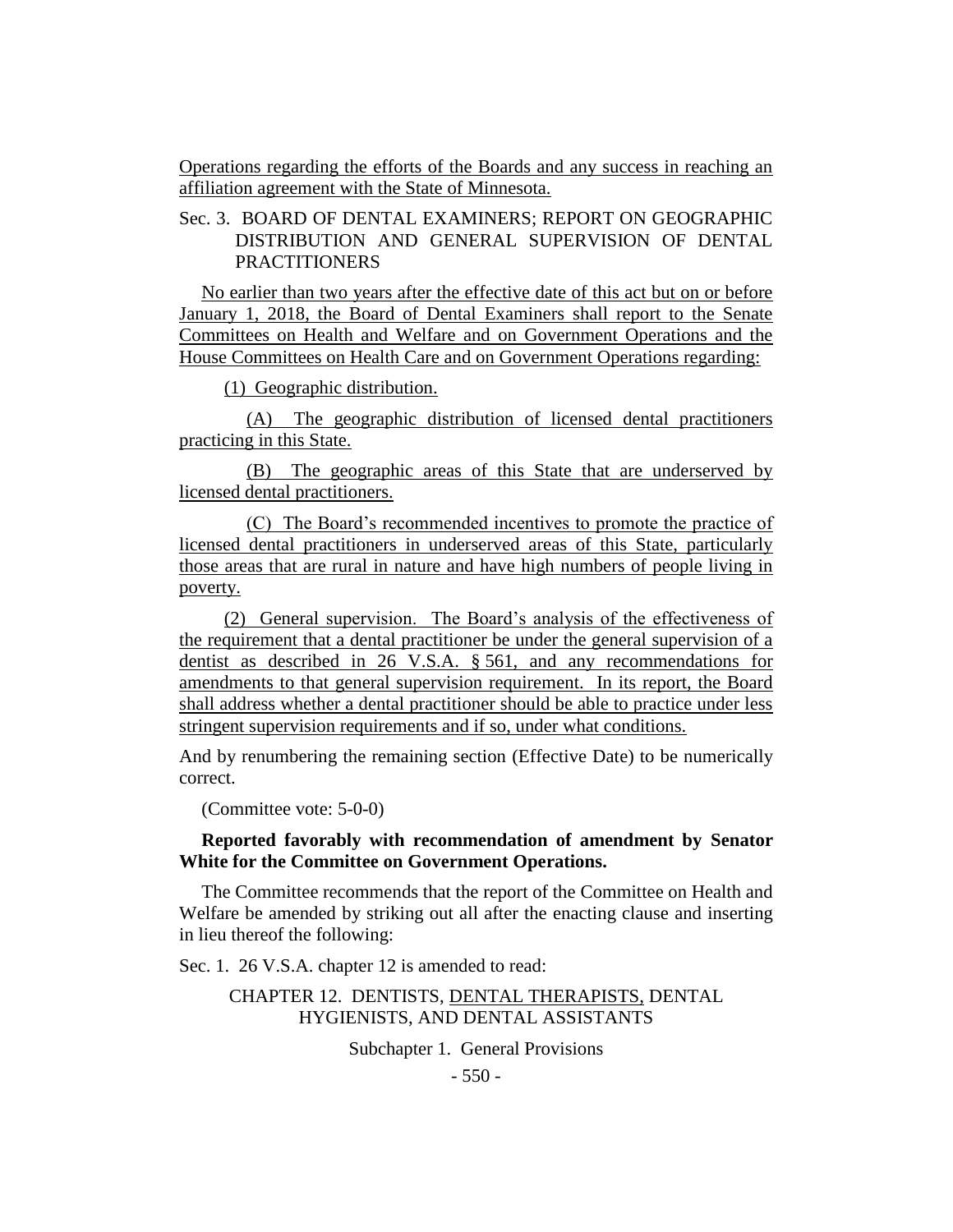## § 561. DEFINITIONS

As used in this chapter:

(1) "Board" means the board of dental examiners Board of Dental Examiners.

(2) "Director" means the director of the office of professional regulation Director of the Office of Professional Regulation.

(3) "Practicing dentistry" means an activity in which a person:

(A) undertakes by any means or method to diagnose or profess to diagnose or to treat or profess to treat or to prescribe for or profess to prescribe for any lesions, diseases, disorders, for deficiencies of the human oral cavity, teeth, gingiva, maxilla, or mandible or adjacent associated structures;

(B) extracts human teeth or corrects malpositions of the teeth or jaws;

(C) furnishes, supplies, constructs, reproduces, or repairs prosthetic dentures, bridges, appliances, or other structures to be used or worn as substitutes for natural teeth or adjusts those structures, except on the written prescription of a duly licensed dentist and by the use of impressions or casts made by a duly licensed and practicing dentist;

(D) administers general dental anesthetics;

(E) administers local dental anesthetics, except dental hygienists as authorized by board Board rule; or

(F) engages in any of the practices included in the curricula of recognized dental colleges.

(4) "Dental therapist" means an individual licensed to practice as a dental therapist under this chapter.

(5) "Dental hygienist" means an individual licensed to practice as a dental hygienist under this chapter.

 $(5)(6)$  "Dental assistant" means an individual registered to practice as a dental assistant under this chapter.

 $(6)(7)$  "Direct supervision" means supervision by a licensed dentist who is readily available at the dental facility for consultation or intervention.

(8) "General supervision" means the direct or indirect oversight of a dental therapist by a dentist, which need not be on-site.

§ 562. PROHIBITIONS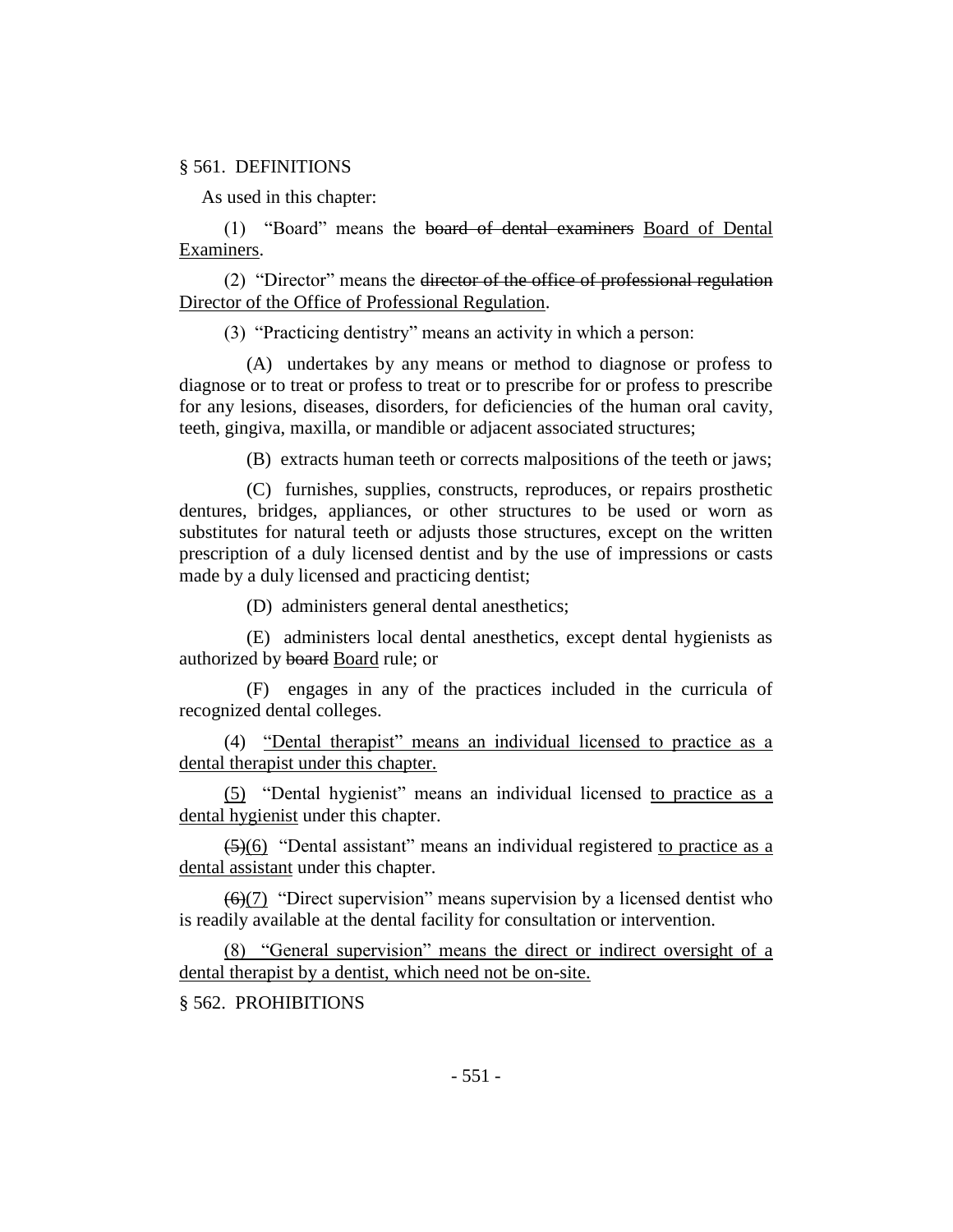(a) No person may use in connection with a name any words, including "Doctor of Dental Surgery" or "Doctor of Dental Medicine," or any letters, signs, or figures, including the letters "D.D.S." or "D.M.D.," which imply that a person is a licensed dentist when not authorized under this chapter.

(b) No person may practice as a dentist, dental therapist, or dental hygienist unless currently licensed to do so under the provisions of this chapter.

(c) No person may practice as a dental assistant unless currently registered under the provisions of this chapter.

(d) A person who violates this section shall be subject to the penalties provided in 3 V.S.A. § 127.

\* \* \*

## § 565. DISPLAY OF LICENSE OR REGISTRATION

Every dentist, dental therapist, dental hygienist, and dental assistant shall display a copy of his or her current license or registration at each place of practice and in such a manner so as to be easily seen and read.

\* \* \*

#### Subchapter 2. Board of Dental Examiners

\* \* \*

## § 584. UNPROFESSIONAL CONDUCT

The board Board may refuse to give an examination or issue a license to practice dentistry, to practice as a dental therapist, or to practice dental hygiene or to register an applicant to be a dental assistant and may suspend or revoke any such license or registration or otherwise discipline an applicant, licensee, or registrant for unprofessional conduct. Unprofessional conduct means the following conduct and the conduct set forth in 3 V.S.A. § 129a by an applicant or person licensed or registered under this chapter:

\* \* \*

## Subchapter 3A. Dental Therapists

## § 611. LICENSE BY EXAMINATION

(a) Qualifications for examination. To be eligible for examination for licensure as a dental therapist, an applicant shall:

(1) have attained the age of majority;

(2) be a licensed dental hygienist;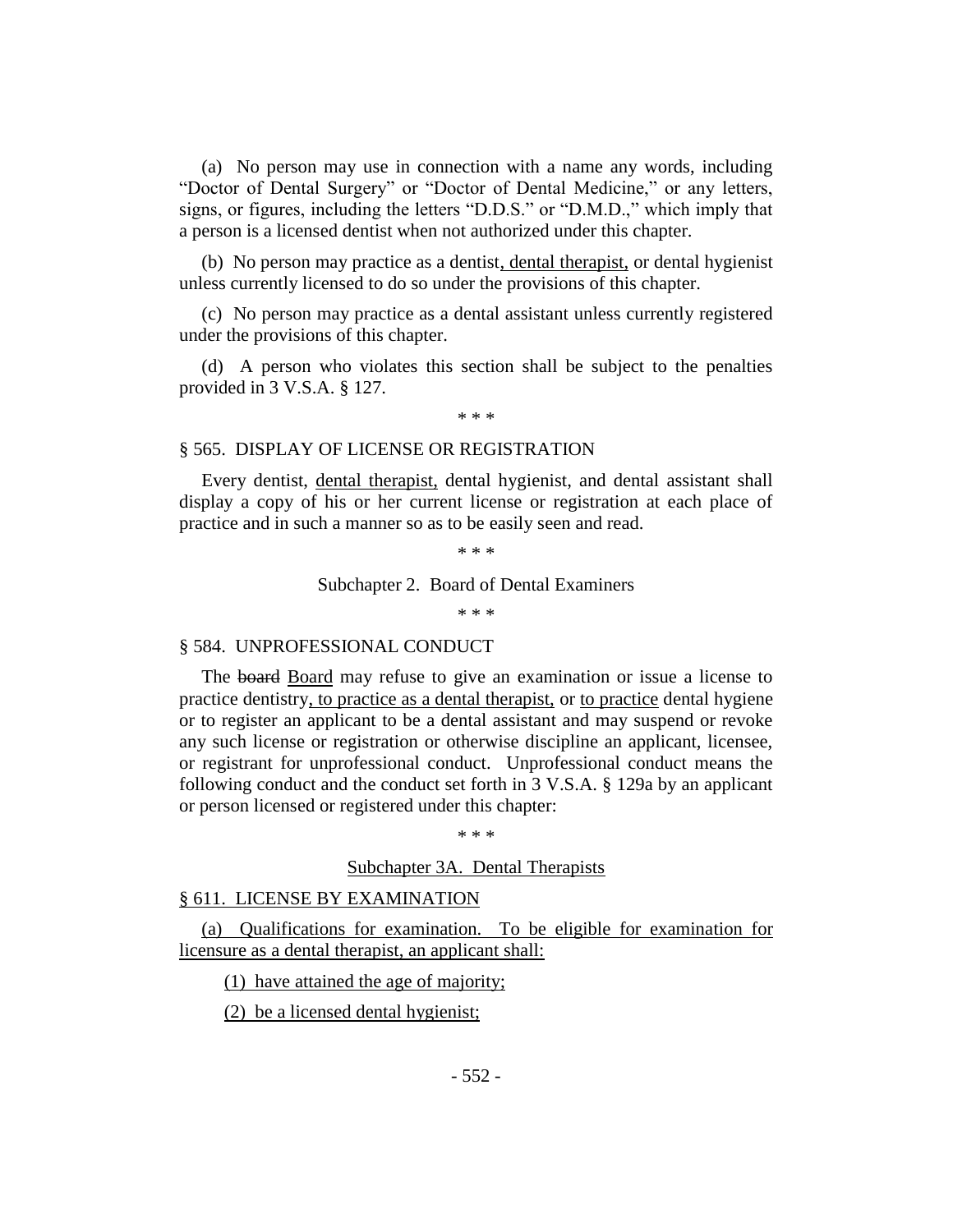(3) be a graduate of a dental therapist educational program administered by an institution accredited by the Commission on Dental Accreditation to train dentists or dental hygienists; and

(4) pay the application fee set forth in section 662 of this chapter and an examination fee established by the Board by rule.

(b) Completion of examination.

(1) An applicant for licensure meeting the qualifications for examination set forth in subsection (a) of this section shall pass a comprehensive, competency-based clinical examination approved by the Board and administered independently of an institution providing dental therapist education. An applicant shall also pass an examination testing the applicant's knowledge of the Vermont laws and rules relating to the practice of dentistry approved by the Board.

(2) An applicant who has failed the clinical examination twice is ineligible to retake the clinical examination until further education and training are obtained as established by the Board by rule.

(c) The Board may grant a license to an applicant who has met the requirements of this section.

## § 612. LICENSE BY ENDORSEMENT

The Board may grant a license as a dental therapist to an applicant who:

(1) is currently licensed in good standing to practice as a dental therapist in any jurisdiction of the United States or Canada that has licensing requirements deemed by the Board to be at least substantially equivalent to those of this State;

(2) has met active practice requirements and any other requirements established by the Board by rule; and

(3) pays the application fee set forth in section 662 of this chapter.

# § 613. PRACTICE; SCOPE OF PRACTICE

(a) A person who provides oral health care services, including prevention, evaluation, and assessment; education; palliative therapy; and restoration under the general supervision of a dentist within the parameters of a collaborative agreement as provided under section 614 of this subchapter shall be regarded as practicing as a dental therapist within the meaning of this chapter.

(b) In addition to services permitted by the Board by rule, a dental therapist may perform the following oral health care services: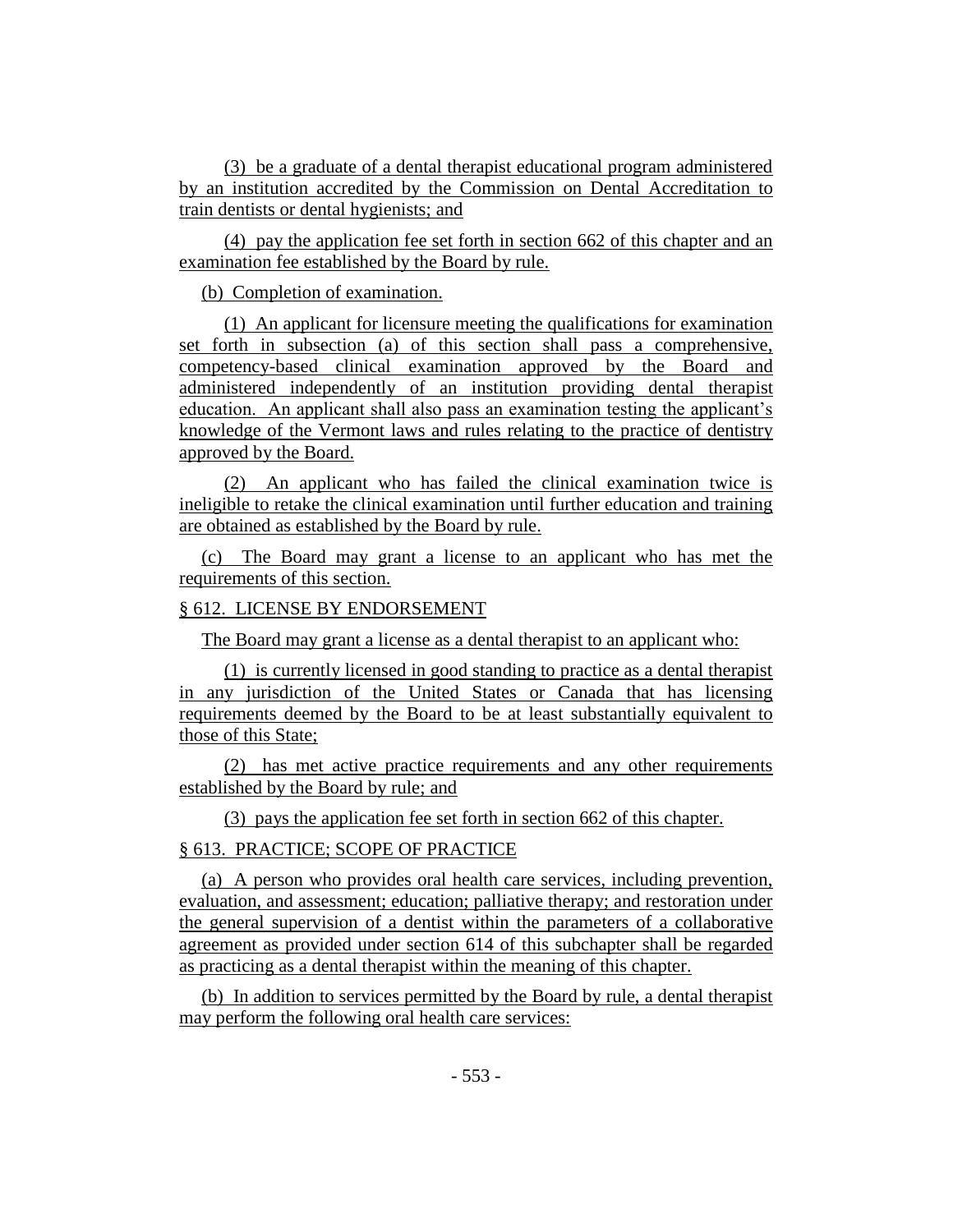(1) Oral health instruction and disease prevention education, including nutritional counseling and dietary analysis.

(2) Periodontal charting, including a periodontal screening examination.

(3) Exposing radiographs.

(4) Dental prophylaxis.

(5) Prescribing, dispensing, and administering analgesics, anti-inflammatories, and antibiotics.

(6) Applying topical preventive or prophylactic agents, including fluoride varnishes, antimicrobial agents, and pit and fissure sealants.

(7) Pulp vitality testing.

(8) Applying desensitizing medication or resin.

(9) Fabricating athletic mouthguards.

(10) Placement of temporary restorations.

(11) Fabricating soft occlusal guards.

(12) Tissue conditioning and soft reline.

(13) Interim therapeutic restorations.

(14) Changing periodontal dressings.

(15) Tooth reimplantation and stabilization.

(16) Administering local anesthetic.

(17) Administering nitrous oxide.

(18) Oral evaluation and assessment of dental disease.

(19) Formulating an individualized treatment plan, including services within the dental therapist's scope of practice and referral for services outside the dental therapist's scope of practice.

(20) Extractions of primary teeth.

(21) Nonsurgical extractions of periodontally diseased permanent teeth with tooth mobility of  $+3$ . A dental therapist shall not extract a tooth if it is unerupted, impacted, fractured, or needs to be sectioned for removal.

(22) Emergency palliative treatment of dental pain.

(23) Placement and removal of space maintainers.

(24) Cavity preparation.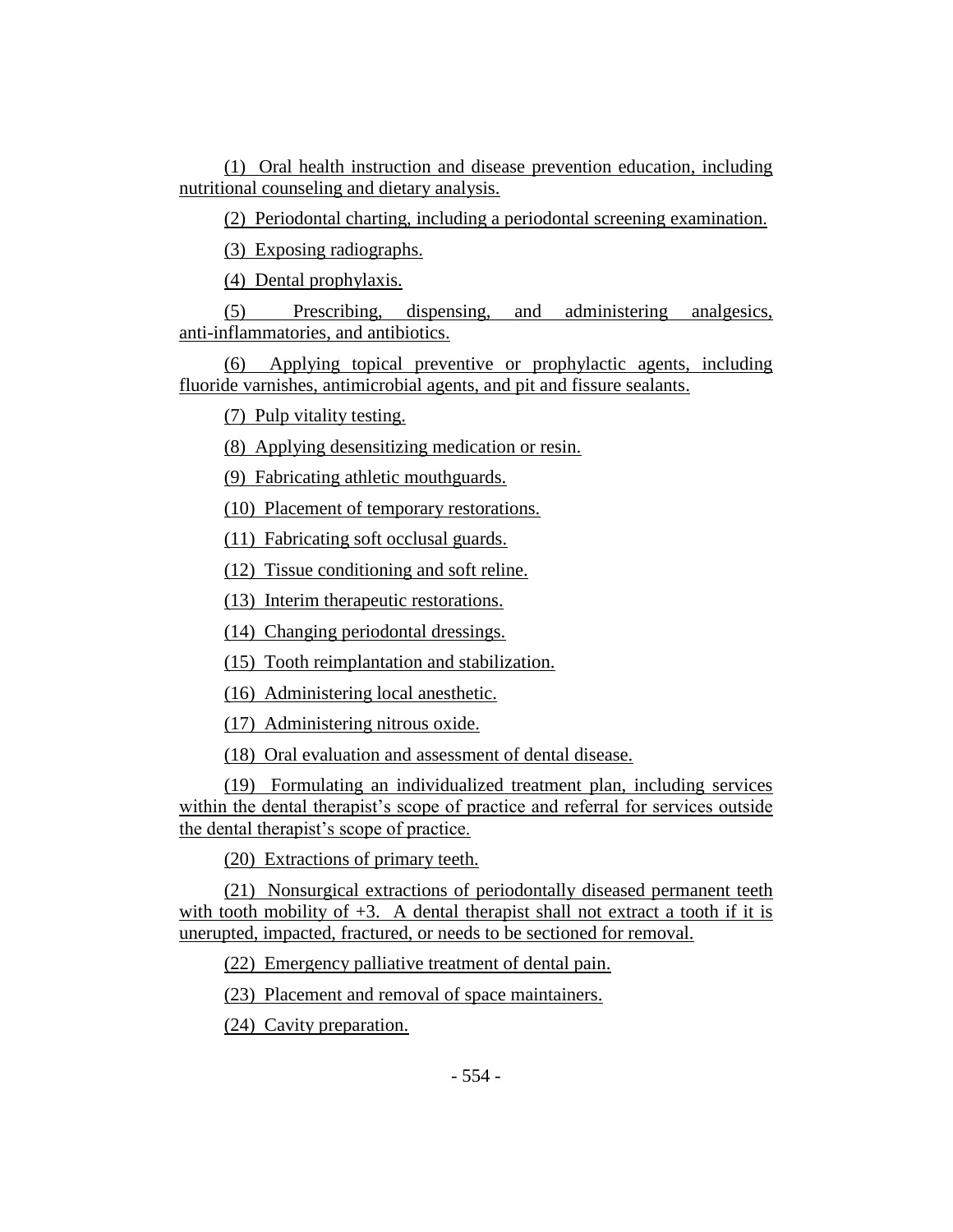(25) Restoring primary and permanent teeth, not including permanent tooth crowns, bridges, or denture fabrication.

(26) Placement of temporary crowns.

(27) Preparation and placement of preformed crowns.

(28) Pulpotomies on primary teeth.

(29) Indirect and direct pulp capping on primary and permanent teeth.

(30) Suture removal.

(31) Brush biopsies.

(32) Repairing defective prosthetic devices.

(33) Recementing permanent crowns.

(34) Mechanical polishing.

## § 614. COLLABORATIVE AGREEMENT

(a) Before a dental therapist may enter into his or her first collaborative agreement, he or she shall:

(1) complete 1,000 hours of direct patient care using dental therapy procedures under the direct supervision of a dentist; and

(2) receive a certificate of completion signed by that supervising dentist that verifies the dental therapist completed the hours described in subdivision (1) of this subsection.

(b) In order to practice as a dental therapist, a dental therapist shall enter into a written collaborative agreement with a dentist. The agreement shall include:

(1) practice settings where services may be provided and the populations to be served;

(2) any limitations on the services that may be provided by the dental therapist, including the level of supervision required by the supervising dentist;

(3) age- and procedure-specific practice protocols, including case selection criteria, assessment guidelines, and imaging frequency;

(4) a procedure for creating and maintaining dental records for the patients that are treated by the dental therapist;

(5) a plan to manage medical emergencies in each practice setting where the dental therapist provides care;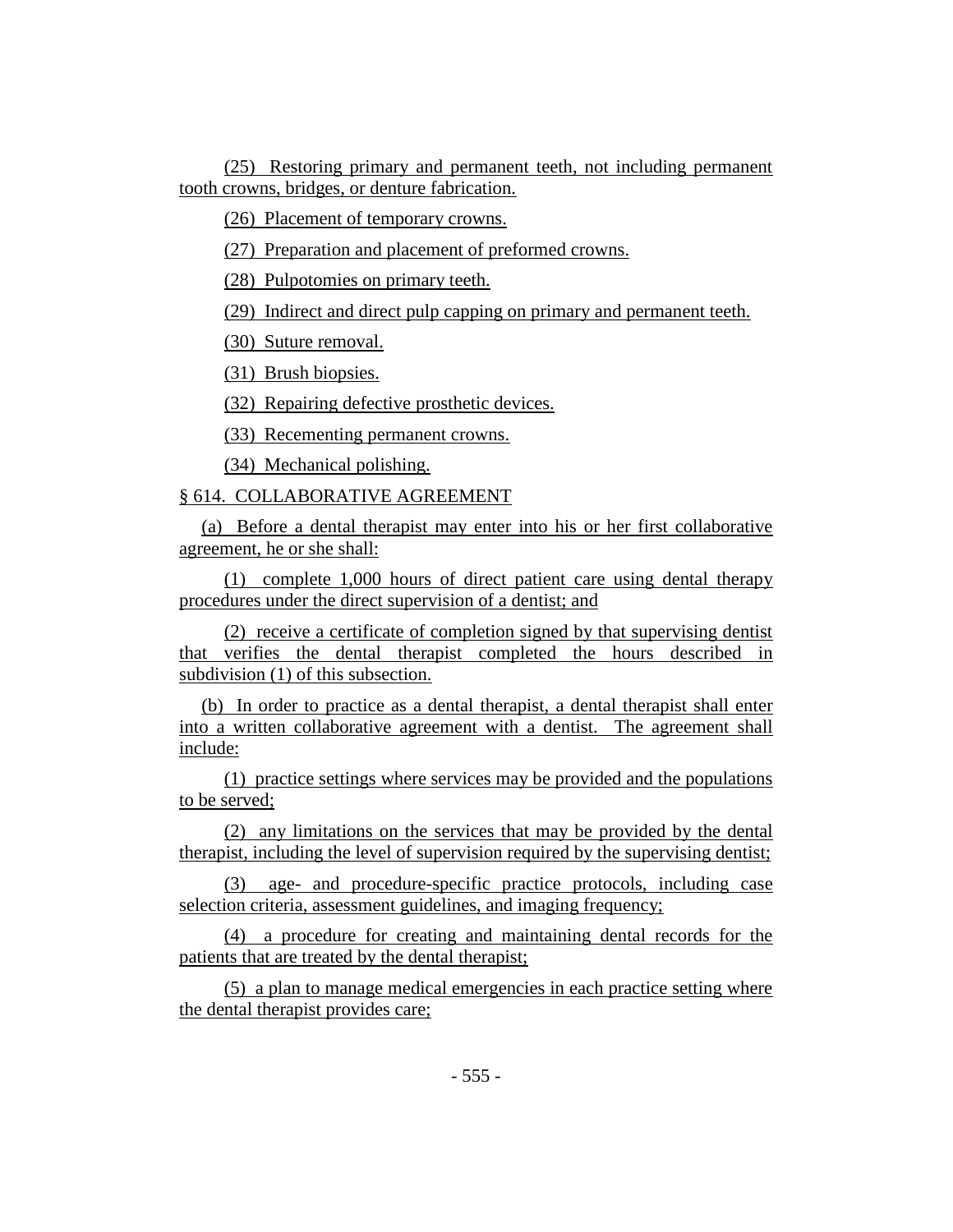(6) a quality assurance plan for monitoring care provided by the dental therapist, including patient care review, referral follow-up, and a quality assurance chart review;

(7) protocols for prescribing, administering, and dispensing medications, including the specific conditions and circumstances under which these medications may be dispensed and administered;

(8) criteria relating to the provision of care to patients with specific medical conditions or complex medication histories, including requirements for consultation prior to the initiation of care;

(9) supervision criteria of dental assistants and dental hygienists; and

(10) a plan for the provision of clinical resources and referrals in situations that are beyond the capabilities of the dental therapist.

(c)(1) The supervising dentist shall accept responsibility for all services authorized and performed by the dental therapist pursuant to the collaborative agreement.

(2) A supervising dentist shall be licensed and practicing in Vermont.

(3) A supervising dentist is limited to entering into a collaborative agreement with no more than two dental therapists at any one time.

(d)(1) A collaborative agreement shall be signed and maintained by the supervising dentist and the dental therapist.

(2) A collaborative agreement shall be reviewed, updated, and submitted to the Board on an annual basis or as soon as a change is made to the agreement.

## § 615. APPLICATION OF OTHER LAWS

(a) A dental therapist authorized to practice under this chapter shall not be in violation of section 562 of this chapter as it relates to the unauthorized practice of dentistry if the practice is authorized under this chapter and under the collaborative agreement.

(b) A dentist who permits a dental therapist to perform a dental service other than those authorized under this chapter or by the Board by rule or any dental therapist who performs an unauthorized service shall be in violation of section 584 of this chapter.

§ 616. USE OF DENTAL HYGIENISTS AND DENTAL ASSISTANTS

(a) A licensed dental therapist may supervise dental assistants and dental hygienists directly to the extent permitted in the collaborative agreement.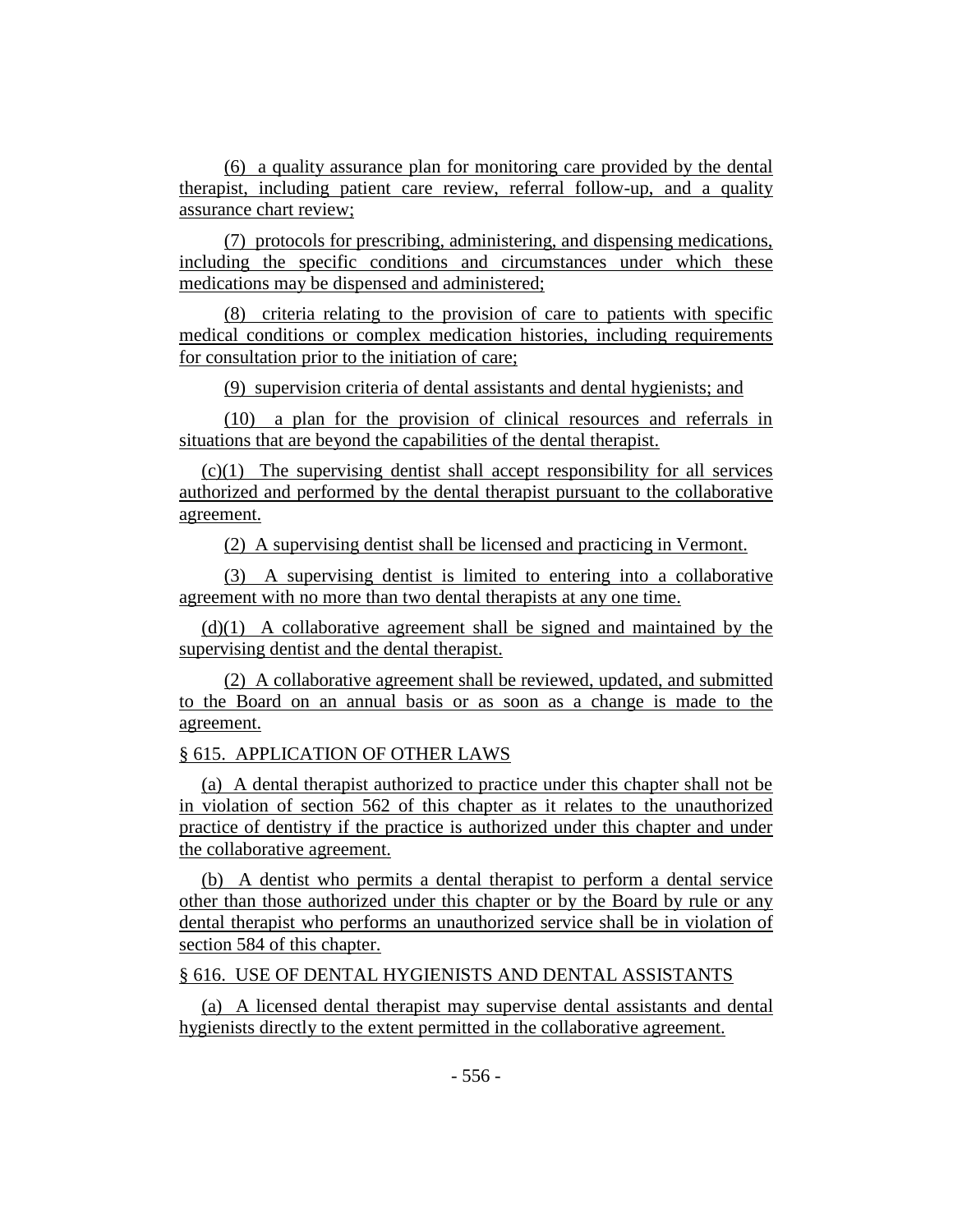(b) At any one practice setting, a licensed dental therapist may have under his or her direct supervision no more than a total of two assistants, hygienists, or combination thereof.

# § 617. REFERRALS

(a) The supervising dentist is responsible for arranging for another dentist or specialist to provide any necessary services needed by a patient that are beyond the scope of practice of the dental therapist and which the supervising dentist is unable to provide.

(b) A dental therapist, in accordance with the collaborative agreement, shall refer patients to another qualified dental or health care professional to receive any needed services that exceed the scope of practice of the dental therapist.

\* \* \*

Subchapter 6. Renewals, Continuing Education, and Fees

## § 661. RENEWAL OF LICENSE

(a) Licenses and registrations shall be renewed every two years on a schedule determined by the office of professional regulation Office of Professional Regulation.

(b) No continuing education reporting is required at the first biennial license renewal date following licensure.

(c) The board Board may waive continuing education requirements for licensees who are on active duty in the armed forces of the United States U.S. Armed Forces.

(d) Dentists.

\* \* \*

(e) Dental therapists. To renew a license, a dental therapist shall meet active practice requirements established by the Board by rule and document completion of no fewer than 20 hours of Board-approved continuing professional education which shall include an emergency office procedures course during the two-year licensing period preceding renewal.

(f) Dental hygienists. To renew a license, a dental hygienist shall meet active practice requirements established by the board Board by rule and document completion of no fewer than 18 hours of board-approved Board-approved continuing professional education which shall include an emergency office procedures course during the two-year licensing period preceding renewal.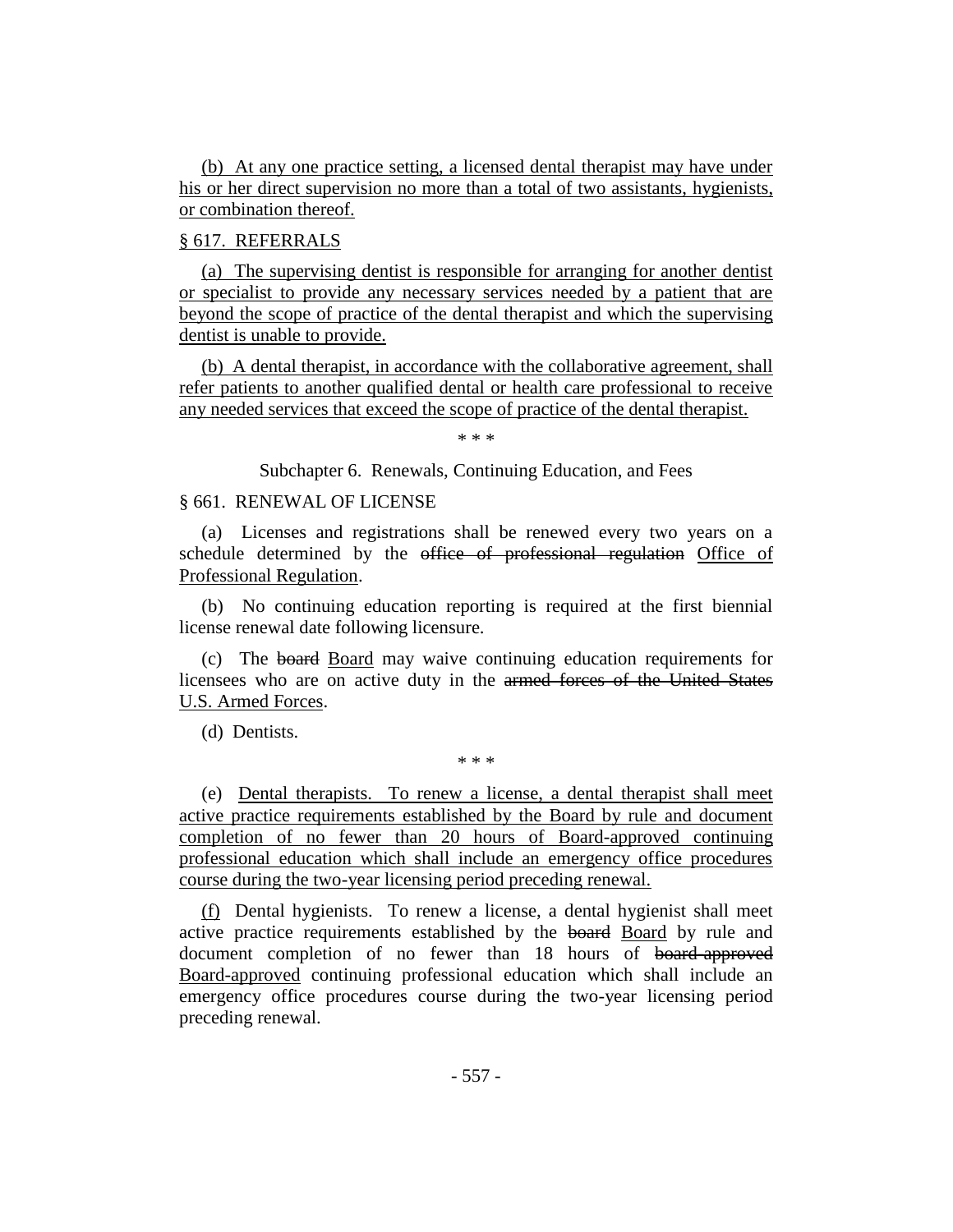$(f)(g)$  Dental assistants. To renew a registration, a dental assistant shall meet the requirements established by the board Board by rule.

§ 662. FEES

(a) Applicants and persons regulated under this chapter shall pay the following fees:

| (1) Application                             |             |
|---------------------------------------------|-------------|
| (A) Dentist                                 | \$225.00    |
| (B) Dental therapist                        | \$185.00    |
| (C) Dental hygienist                        | \$150.00    |
| $\left(\frac{C}{D}\right)$ Dental assistant | 60.00<br>\$ |
| (2) Biennial renewal                        |             |
| (A) Dentist                                 | \$355.00    |
| (B) Dental therapist                        | \$225.00    |
| (C) Dental hygienist                        | \$125.00    |
| (D) Dental assistant                        | \$<br>75.00 |

(b) The licensing fee for a dentist, dental therapist, or dental hygienist or the registration fee for a dental assistant who is otherwise eligible for licensure or registration and whose practice in this state State will be limited to providing pro bono services at a free or reduced-fee clinic or similar setting approved by the board Board shall be waived.

\* \* \*

# Sec. 2. COMMISSION ON DENTAL ACCREDITATION; EFFECTIVE DATE

The provision set forth in Sec. 1 of this act, in 26 V.S.A.  $\S 611(a)(3)$ (license by examination; graduate), that requires accreditation by the Commission on Dental Accreditation, shall take effect once that accreditation from the Commission becomes available.

# Sec. 3. BOARD OF DENTAL EXAMINERS; REPORT ON GEOGRAPHIC DISTRIBUTION OF DENTAL THERAPISTS

No earlier than two years after the effective date of this act but on or before January 1, 2020, the Board of Dental Examiners shall report to the Senate Committees on Health and Welfare and on Government Operations and the House Committees on Health Care and on Government Operations regarding: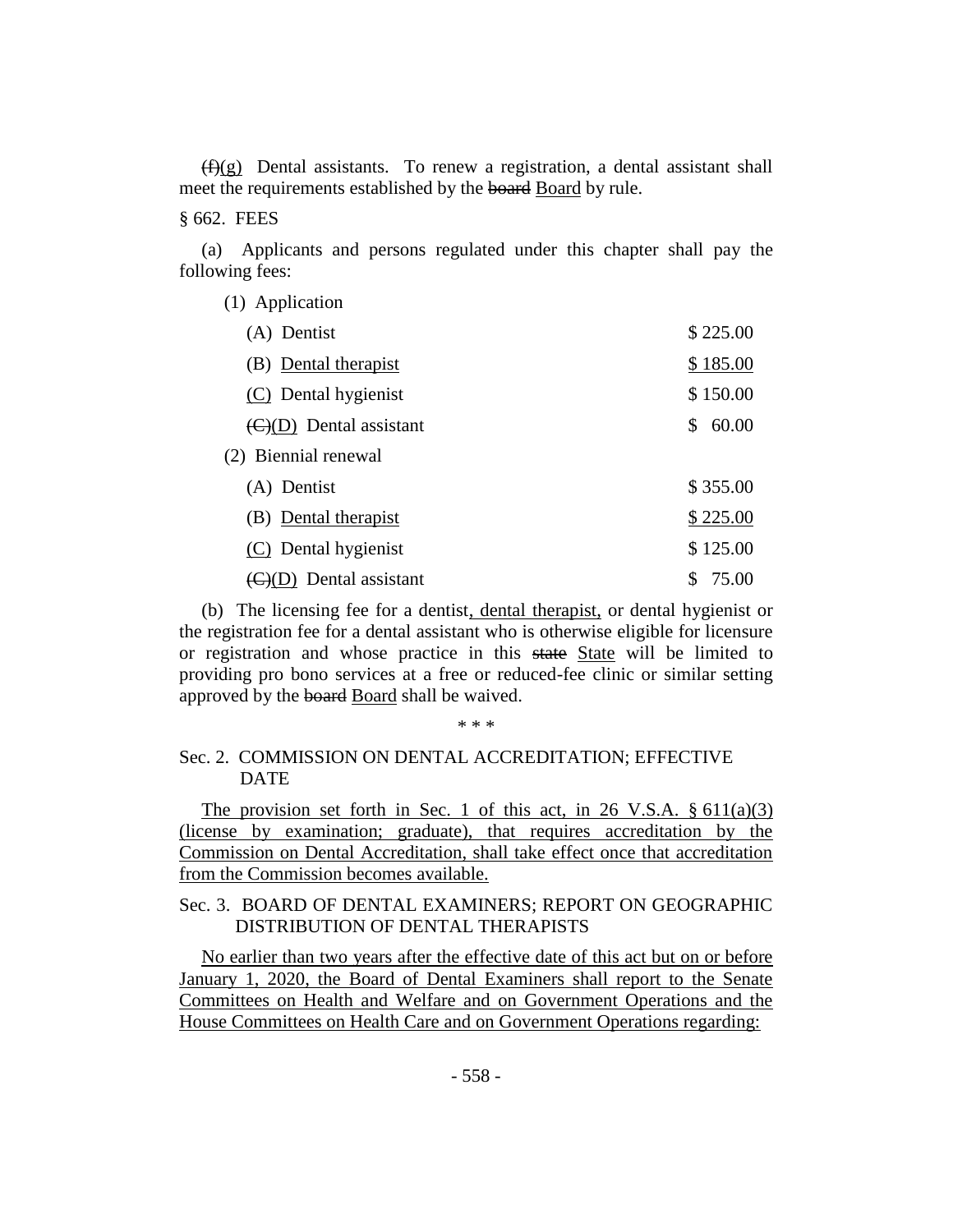(1) the geographic distribution of licensed dental therapists practicing in this State;

(2) the geographic areas of this State that are underserved by licensed dental therapists; and

(3) The Board's recommended incentives to promote the practice of licensed dental therapists in underserved areas of this State, particularly those areas that are rural in nature and have high numbers of people living in poverty.

Sec. 4. EFFECTIVE DATE

This act shall take effect on July 1, 2015.

And that after passage the title of the bill be amended to read:

An act relating to establishing and regulating dental therapists.

(Committee vote: 4-1-0)

**Reported without recommendation by Senator MacDonald for the Committee on Finance.**

(Committee voted: 3-2-2)

## **ORDERED TO LIE**

# **S. 133.**

An act relating to an employee's use of benefits.

#### **PENDING ACTION:** Second Reading

## **CONCURRENT RESOLUTIONS FOR NOTICE**

**S.C.R. 13-14** (For text of Resolutions, see Addendum to Senate Calendar for March 26, 2015)

**H.C.R. 81-88** (For text of Resolutions, see Addendum to House Calendar for March 26, 2015)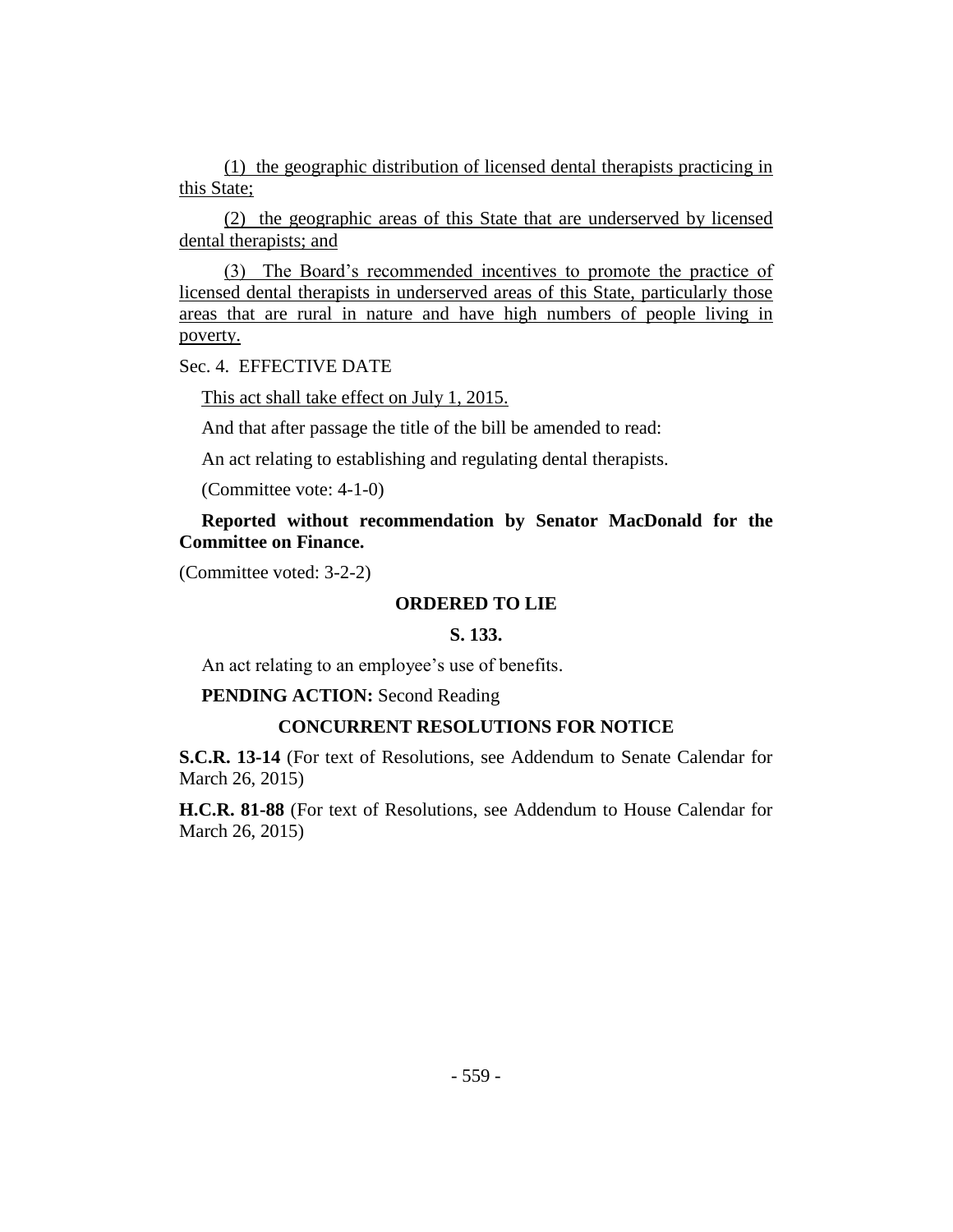## **CONFIRMATIONS**

The following appointments will be considered by the Senate, as a group, under suspension of the Rules, as moved by the President *pro tempore,* for confirmation together and without debate, by consent thereby given by the Senate. However, upon request of any senator, any appointment may be singled out and acted upon separately by the Senate, with consideration given to the report of the Committee to which the appointment was referred, and with full debate; and further, all appointments for the positions of Secretaries of Agencies, Commissioners of Departments, Judges, Magistrates, and members of the Public Service Board shall be fully and separately acted upon.

Robert Ide of Peacham – Commissioner, Department of Motor Vehicles – By Sen. Kitchel for the Committee on Transportation. (3/12/15)

Sue Minter of Waterbury Center – Secretary, Agency of Transportation – By Sen. Westman for the Committee on Transportation. (3/13/15)

Patricia Moulton of Montpelier – Secretary, Agency of Commerce and Community Development – By Sen. Balint for the Committee on Econ. Dev., Housing and General Affairs. (3/24/15)

Noelle MacKay of Shelburne – Commissioner, Department of Housing and Community Development – By Sen. Balint for the Committee on Econ. Dev., Housing and General Affairs. (3/24/15)

Annie Noonan of Montpelier – Commissioner, Department of Labor – Sen. Cummings for the Committee on Econ. Dev., Housing and General Affairs. (3/24/15)

Megan Smith of Mendon – Commissioner, Department of Tourism and Marketing – Sen. Mullin for the Committee on Econ. Dev., Housing and General Affairs. (3/24/15)

Andrew Pallito of Jericho – Commissioner, Department of Corrections – Sen. Mazza for the Committee on Institutions. (3/24/15)

Michael Obuchowski of Montpelier – Commissioner, Department of Buildings and General Services – Sen. Balint for the Committee on Institutions. (3/24/15)

Maribeth Spellman of Richmond – Commissioner, Department of Human Resources – Sen. Collamore for the Committee on Government Operations.  $(3/24/15)$ 

Rebecca Holcombe of Norwich – Secretary of Education – Sen. Cummings for the Committee on Education. (3/24/15)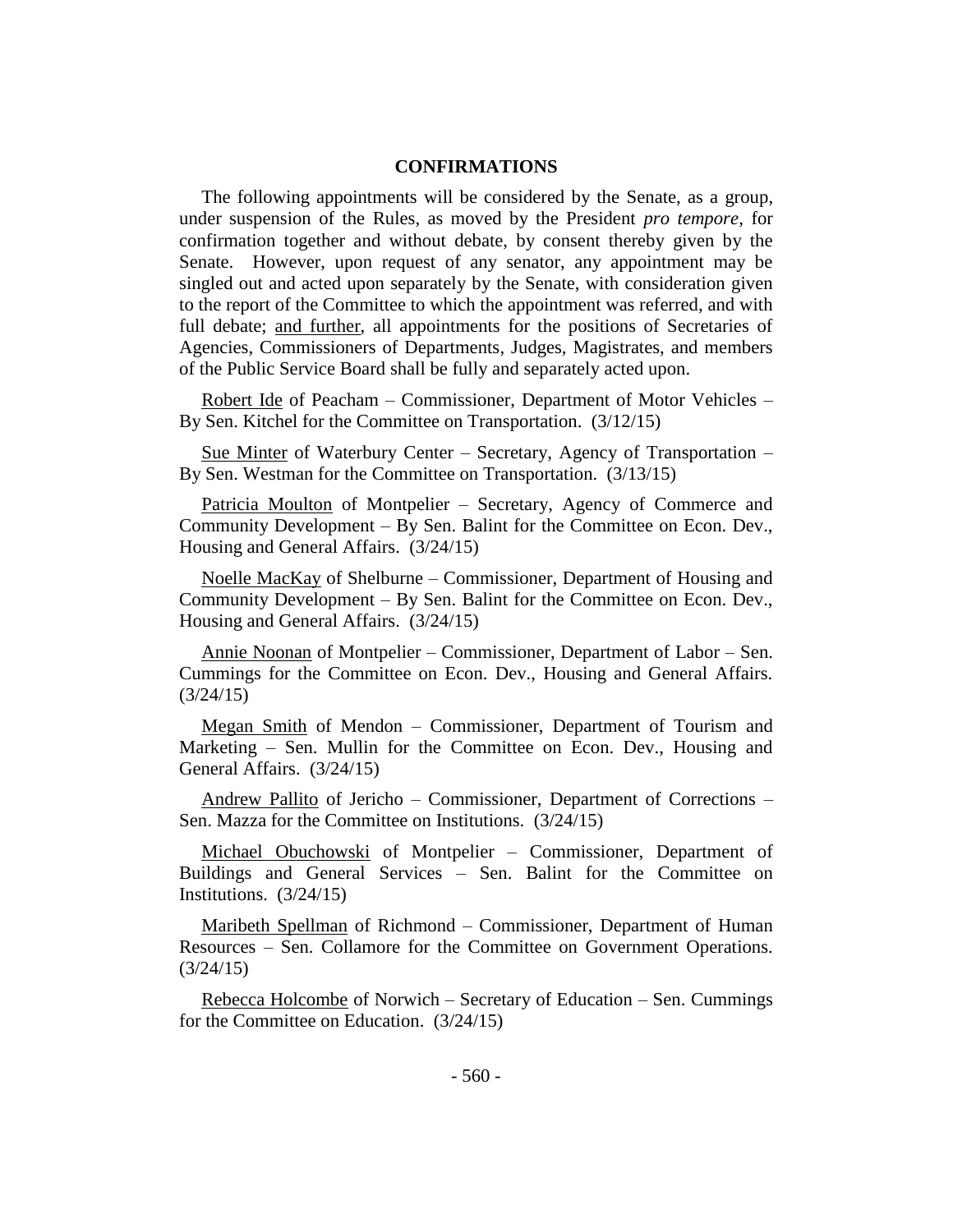Harry Chen, M.D. of Burlington – Commissioner of Health – Sen. McCormack for the Committee on Health and Welfare. (3/25/15)

Steven Costantino of Providence, RI – Commissioner of the Department of Health Access – Sen. Pollina for the Committee on Health and Welfare. (3/25/15)

Kenneth Schatz of Burlington – Commissioner, Department for Children and Families – Sen. Pollina for the Committee on Health and Welfare. (3/25/15)

Susan Wehry of Burlington – Commissioner, Department of Disabilities, Aging and Independent Living – By Sen. Lyons for the Committee on Health and Welfare. (3/25/15)

Paul Dupre of Barre – Commissioner, Department of Mental Health – By Sen. Lyons for the Committee on Health and Welfare. (3/25/15)

James Reardon of Essex Junction – Commissioner, Department of Finance and Management – Sen. Collamore for the Committee on Government Operations. (3/27/15)

William Hoser of Chester – Member of the Vermont Board of Medical Practice – By Sen. McCormack for the Committee on Health and Welfare. (3/13/15)

Sarah Flynn of Burlington – Member of the Community High School of Vermont Board – By Sen. Zuckerman for the Committee on Education. (3/13/15)

Churchill Hindes of Colchester – Member, Vermont State Colleges Board of Trustees – By Sen. Zuckerman for the Committee on Education. (3/13/15)

Michael Pieciak of Winooski – Member, Vermont State Colleges Board of Trustees – By Sen. Zuckerman for the Committee on Education. (3/13/15)

Patricia Boucher of Enosburg Falls – Member of the Parole Board – Sen. McAllister for the Committee on Institutions. (3/17/15)

Robert Greemore of Barre – Member of the State Labor Relations Board – Sen. Cummings for the Committee on Econ. Dev., Housing and General Affairs. (3/24/15)

Mary P. Miller of Waterbury – Member of the State Housing Authority – Sen. Cummings for the Committee on Econ. Dev., Housing and General Affairs. (3/24/15)

Mary Stephens of Forestdale – Alternate Member of the Parole Board – Sen. McAllister for the Committee on Institutions. (3/24/15)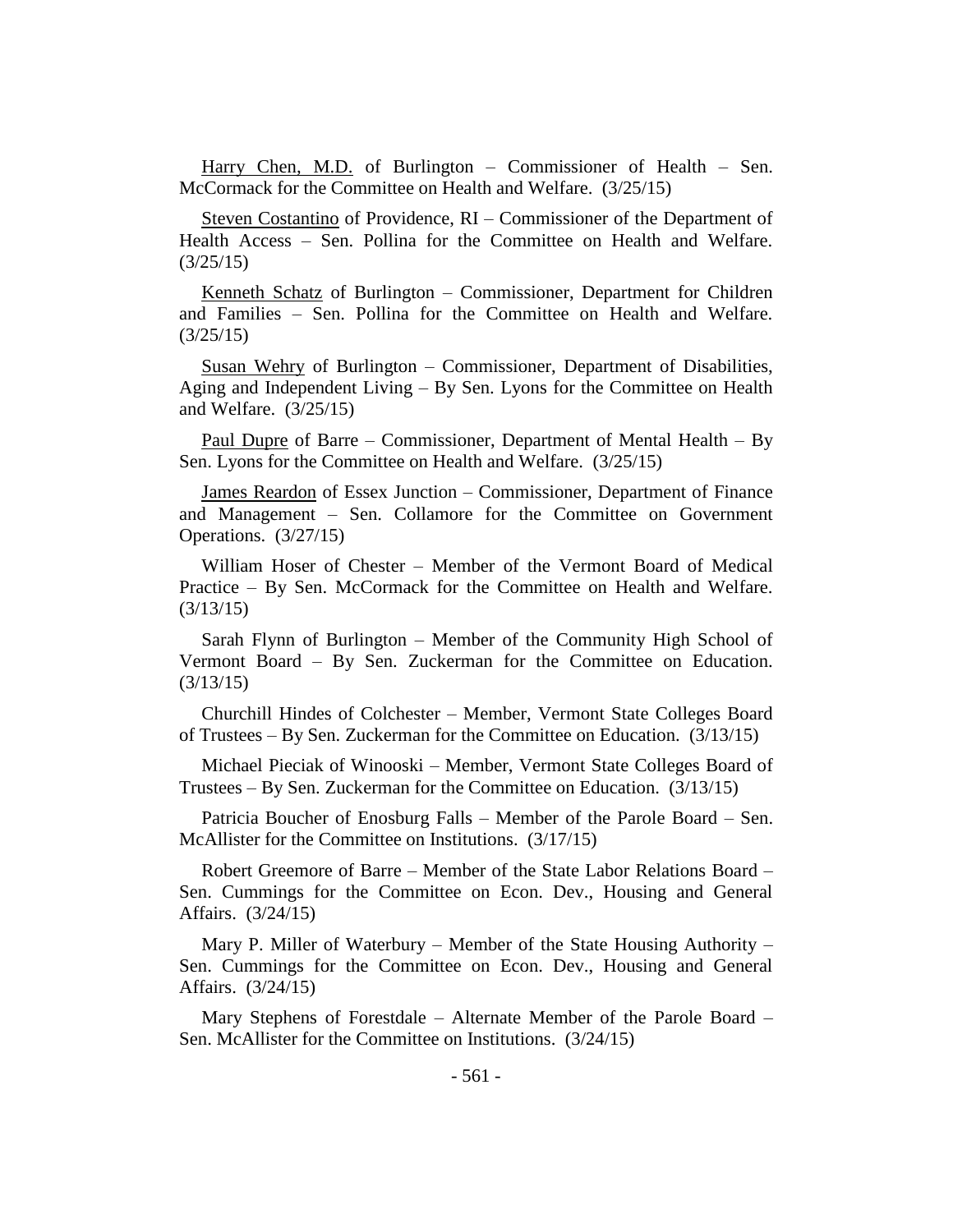Jessica Holmes of Cornwall – Member of the Green Mountain Care Board – Sen. Collamore for the Committee on Health and Welfare. (3/25/15)

Scott Connolly of Burlington – Member of the Vermont Tobacco Evaluation and Review Board – Sen. Collamore for the Committee on Health and Welfare. (3/26/15)

Dawn Fuller-Ball of Randolph – Member of the Tobacco Evaluation and Review Board – Sen. Collamore for the Committee on Health and Welfare. (3/26/15)

Joslyn L. Wilschek of Montpelier – Member of the Human Services Board – Sen. Collamore for the Committee on Health and Welfare. (3/26/15)

#### **REPORTS ON FILE**

#### **Reports 2015**

Pursuant to the provisions of 2 V.S.A. §20(c), one (1) hard copy of the following report is on file in the office of the Secretary of the Senate. Effective January 2010, pursuant to Act No. 192, Adj. Sess. (2008) §5.005(g) some reports will automatically be sent by electronic copy only and can be found on the State of Vermont Legislative webpage.

1. Working Lands Enterprise Initiative Annual Report: Fiscal Year 2014. (Vermont Agency of Agriculture, Food and Markets) (March 2015)

## **FOR INFORMATION ONLY**

#### **CROSSOVER DEADLINES**

The Senate Rules Committee established the following Crossover deadlines:

(1) All **Senate** bills must be reported out of the last committee of reference (including the Committees on Appropriations and Finance, except as provided below in (2) and the exceptions listed below) on or before **Friday, March 13, 2015**, and filed with the Secretary of the Senate so that they may be placed on the Calendar for Notice the next legislative day.

(2) All **Senate** bills referred pursuant to Senate Rule 31 to the Committees on Appropriations and Finance must be reported out by the last of those committees on or before **Friday, March 20, 2015**, and filed with the Secretary of the Senate so that they may be placed on the Calendar for Notice the next legislative day.